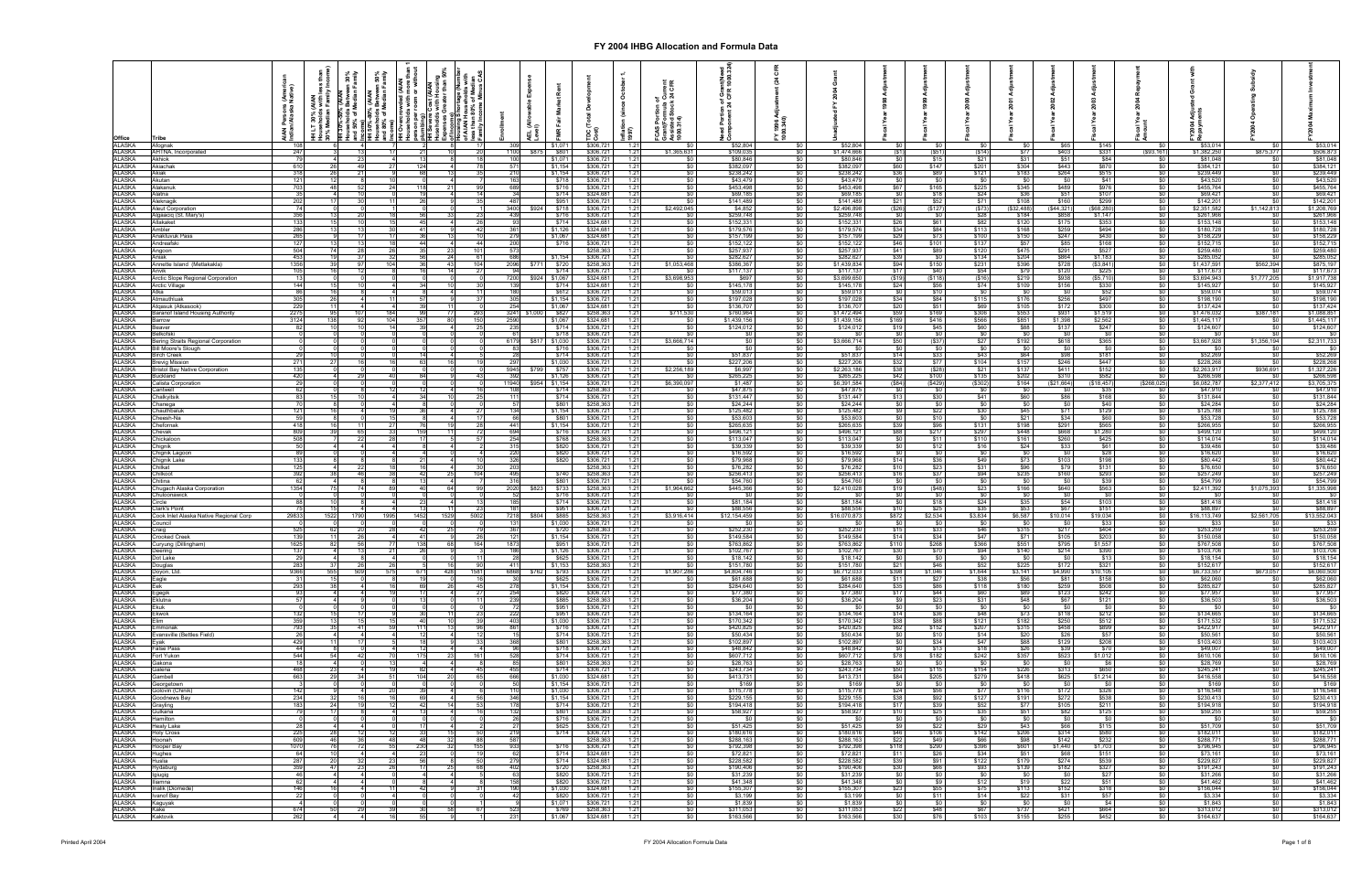| Office                                         | ons (Ame<br>ska Native                                    | ess than<br>y Incom | ween 30%<br>an Family |     | persor<br>plumb<br>HH Se       | Cost (AIAN<br>s with Housi |           |             | AEL (All<br>-evel) |                        | ق<br>Inflati<br>1997) |                                    |                          | 1996<br>1996<br>1996 |                             |                           |                           |                   |                           |                           |                             |                                                        |                             |                            |                                    |
|------------------------------------------------|-----------------------------------------------------------|---------------------|-----------------------|-----|--------------------------------|----------------------------|-----------|-------------|--------------------|------------------------|-----------------------|------------------------------------|--------------------------|----------------------|-----------------------------|---------------------------|---------------------------|-------------------|---------------------------|---------------------------|-----------------------------|--------------------------------------------------------|-----------------------------|----------------------------|------------------------------------|
| ALASKA<br>ALASKA<br>ALASKA<br>ALASKA<br>ALASKA | Kalskag<br>206<br>Kaltag                                  |                     |                       |     | $\overline{4}$<br>$\mathbf{A}$ |                            | 58        | 200         | \$1,154<br>\$714   | \$306,72<br>\$306,72   | 1.21<br>1.21          | <b>\$0</b><br>\$0                  | \$171,53<br>\$204.944    |                      | \$171,533<br>\$204,944      | \$22<br><b>\$31</b>       | \$54<br>\$72              | \$74<br>\$96      | \$112<br>\$141            | \$185<br>\$198            | \$322<br>\$400              | \$0                                                    | \$172,301<br>\$205,881      | SO 1<br>\$0                | \$172,301                          |
|                                                | Kanatak<br>27<br>Karluk                                   | 214                 |                       |     |                                |                            | 35        | 107<br>189  | \$768<br>\$1,071   | \$306,72<br>\$306,72   | 1.21<br>1.21          | $\frac{1}{20}$<br>$\frac{1}{2}$    | \$119.171<br>\$33,610    |                      | \$119,171<br>\$33,610       | \$0<br>\$0                | - SO<br>\$12              | \$0<br>\$17       | $\sqrt{50}$<br>\$25       | \$30<br>\$41              | \$56<br>\$62                | $\$0$<br>$\frac{1}{2}$                                 | \$119,257<br>\$33,767       | $\frac{1}{2}$<br>\$0       | \$205,881<br>\$119,257<br>\$33,767 |
|                                                | 568<br><u>Kasigluk</u>                                    |                     |                       |     |                                |                            |           | 532         | \$1,154            | \$306,72               | 1.21                  | \$0                                | \$360,383                |                      | \$360,383                   | \$50                      | \$122                     | \$167             | \$257                     | \$374                     | \$732                       | \$0                                                    | \$362,086                   | \$0                        | \$362,086                          |
| ALASKA                                         | assan<br>2366<br>(enaitze                                 | -20                 | 120                   |     | 143                            |                            | 374       | 143<br>1183 | \$720<br>\$733     | \$258,36<br>\$258,36   | 1.21<br>1.21          | <b>\$0</b><br>\$0                  | \$27,718<br>\$921,040    |                      | \$27,718<br>\$921,040       | <b>SO</b><br>\$50         | \$13<br>\$119             | \$18<br>\$520     | \$28<br>\$781             | \$35<br>\$1,133           | \$63<br>\$1,673             | \$0<br>\$0                                             | \$27,875<br>\$925,317       | \$0<br>\$0                 | \$27,875<br>\$925,317              |
| ALASKA<br>ALASKA<br>ALASKA                     | 2544<br>385<br><b>Ketchikan</b><br>Kiana                  |                     | 161<br>24             |     |                                | 165                        | 492<br>48 | 4660<br>468 | \$943<br>\$1,126   | \$258,36<br>\$306,72   | 1.21<br>1.21          | $rac{$0}{\$0}$                     | \$1,164,733<br>\$260,720 |                      | \$1,164,733<br>\$260,720    | \$135<br>\$38             | \$312<br>\$90             | \$427<br>\$122    | \$639<br>\$182            | $$837$<br>$$287$          | \$1,546<br>\$519            |                                                        | \$1,168,627<br>\$261,958    | 50<br>\$0                  | \$1,168,627<br>\$261,958           |
| <b>ALASKA</b><br><b>ALASKA</b>                 | 393<br>King Cove                                          |                     | 30 <sup>1</sup>       |     |                                |                            |           | 636         | \$718              | \$306,72               | 1.21                  | \$0                                | \$122,595<br>\$100,817   |                      | \$122,595                   | \$8                       | \$21<br>\$75              | \$29              | \$43                      | \$70                      | \$138                       |                                                        | \$122,905                   | \$0                        | \$122,905                          |
| ALASKA                                         | 209<br>King Island<br>King Salmon                         | 55                  |                       |     |                                |                            |           | 454         | \$1,030<br>\$757   | \$306,72<br>\$258,363  | 1.21<br>1.21          | \$0<br>\$0                         | \$2,421                  |                      | \$100,817<br>\$2,421        | \$32<br>\$0               | \$0                       | \$52<br>\$0       | \$78<br>\$0               | \$110<br>\$0              | \$219<br>\$0                |                                                        | \$101,382<br>\$2,421        | \$0<br>\$0                 | \$101,382<br>\$2,421               |
| ALASKA<br>ALASKA<br>ALASKA<br>ALASKA<br>ALASKA | 683<br>389<br>521<br>Cipnuk<br>Kivalina                   |                     | 211                   |     |                                |                            | 109<br>45 | 702<br>389  | \$1,154<br>\$1,126 | \$306,72<br>\$306,72   | 1.21<br>1.21          | \$0<br>$\frac{1}{20}$              | \$469,405<br>\$256,052   |                      | \$469,405<br>\$256,052      | \$85<br>\$36              | \$209<br>\$86             | \$285<br>\$116    | $$429$<br>$$173$          | $$650$<br>$$262$          | \$1,240<br>\$498            | <u>န္မာ</u><br>၁၁ - ၁၁ - ၁၁<br>၁၁ - ၁၁ - ၁၁ - ၁၁<br>၁၁ | \$472,303<br>\$257,223      | \$0<br>\$0                 | $$472,303$<br>$$257,223$           |
|                                                | <b>Klawock</b><br>206<br>Kluti Kaah (Copper Center)       |                     | 48                    |     |                                |                            | 65        | 476<br>302  | \$720<br>\$801     | \$258,363<br>\$258,363 | 1.21<br>1.21          | \$0<br>\$0                         | \$221,829<br>\$152,518   |                      | \$221,829<br>\$152,518      | \$26<br>\$15              | \$58<br>\$37              | \$80<br>\$51      | \$486<br>\$75             | \$216<br>\$125            | \$364<br>\$188              | \$0                                                    | \$223,058<br>\$153,008      | \$0<br>\$0                 | \$223,058<br>\$153,008             |
|                                                | 1160<br>Knik                                              |                     | 511                   |     | -124                           | 63                         | 200       | 580         | \$768              | \$258,363              | 1.21                  | \$0                                | \$592,184                |                      | \$592,184                   | - \$0                     | \$17                      | \$24              | \$158                     | \$214                     | \$401                       | $\frac{1}{2}$                                          | \$592,997                   | \$0                        | \$592,997                          |
| ALASKA<br><b>ALASKA</b>                        | 109<br><obuk<br>166<br/>okhanok</obuk<br>                 |                     |                       |     |                                |                            | 23        | -781<br>162 | \$1,126<br>\$820   | \$324,68'<br>\$306,72  | 1.21<br>1.21          | <b>\$0</b><br>\$0                  | \$124,909<br>\$162,306   |                      | \$124,909<br>\$162,306      | <b>\$9</b><br>\$25        | \$23<br>\$63              | \$31<br>\$84      | \$46<br>\$125             | \$75<br>\$178             | \$143<br>\$341              | $\frac{1}{2}$<br>$rac{1}{50}$                          | \$125,236<br>\$163,122      | <b>\$0</b><br>\$0          | \$125,236<br>\$163,122             |
| ALASKA<br>ALASKA<br>ALASKA                     | Koliganek<br>378<br>Kongiganak                            | 172                 |                       |     |                                |                            | 40        | 261<br>369  | \$951<br>\$1,154   | \$324,68<br>\$306,72   | 1.21<br>1.21          | $\frac{1}{20}$<br>\$0              | \$174,603<br>\$261,184   |                      | \$174,603<br>\$261,184      | \$26<br>\$33              | \$64<br>\$81              | \$87<br>\$111     | \$131<br>\$168            | \$167<br>\$263            | \$375<br><b>\$471</b>       | \$0                                                    | \$175,454<br>\$262,310      | \$0<br>\$0                 | \$175,454<br>\$262,31              |
|                                                | 961<br>Koniag, Incorporated                               |                     | 37                    |     | 116                            | 70                         | 64        | 3300<br>571 | \$1,071            | \$306,721              | 1.21                  | \$3,088,881                        | \$419,913                |                      | \$3,508,794                 | \$12                      | $($ \$49)                 | \$76              | \$417                     | \$839                     | \$492                       | \$157,550                                              | \$3,668,131                 | \$2,099,874                | \$1,568,256                        |
| ALASKA                                         | 626<br>Kotlik<br>2526<br>otzebue                          | 104                 | 11<br>105             |     | 279                            | 85                         | 73<br>213 | 2629        | \$716<br>\$1,126   | \$306,72<br>\$306,721  | 1.21<br>1.21          | $\frac{1}{2}$<br>\$0               | \$355,019<br>\$1,213,613 |                      | \$355,019<br>\$1,213,613    | \$57<br>\$208             | \$141<br>\$497            | \$193<br>\$666    | \$294<br>\$993            | \$420<br>\$1,568          | \$835<br>\$2,831            | $\frac{1}{2}$                                          | \$356,960<br>\$1,220,376    | \$0<br>50                  | \$356,960<br>\$1,220,37            |
|                                                | 299<br>oyuk<br>oyukuk                                     | 95                  |                       |     |                                |                            |           |             | \$1,030<br>\$714   | \$306,72<br>\$306,72   | 1.21<br>1.21          | \$0<br>\$0                         | \$128,63<br>\$115,673    |                      | \$128,639<br>\$115,673      | \$30<br>\$17              | \$72<br>\$39              | \$97<br>\$43      | \$146                     | \$236<br>\$92             | $$407$<br>$$196$            |                                                        | \$129,628<br>\$116,125      | \$0<br>\$0                 | \$129,62<br>\$116,125              |
| ALASKA<br>ALASKA<br>ALASKA<br>ALASKA<br>ALASKA | 732<br>(wethluk                                           | 358                 | 49                    |     |                                |                            | 114<br>34 | 819<br>408  | \$1,154<br>\$1,154 | \$306,72<br>\$306,72   | 1.21                  | $\frac{1}{2}$<br>\$0 <sub>1</sub>  | \$560,054<br>\$218,588   |                      | \$560,054<br>\$218,588      | \$76<br>\$43              | \$185<br>\$105            | \$254<br>\$144    | $$64$<br>$$383$<br>$$215$ | \$558<br>\$322            | \$1,090<br>\$616            |                                                        | \$562,599<br>\$220,034      | \$0<br>$\frac{1}{2}$       | \$562,599<br>\$220,034             |
| <b>ALASKA</b>                                  | Kwigillingok<br>584<br>Kwinhagak (Quinhagak               |                     | 52                    |     | 140                            |                            | 120       | 661         | \$1,154            | \$306,72               | 1.21<br>1.21          | $\frac{1}{2}$                      | \$466,557                |                      | \$466,557                   | \$77                      | \$191                     | \$261             | \$400                     | \$574                     | \$1,136                     | \$0                                                    | \$469,198                   | \$0                        | \$469,198                          |
| <b>ALASKA</b><br>ALASKA                        | arsen Bay<br>esnoi (Woody Island).                        | 96<br>62            |                       |     |                                |                            |           | 479<br>255  | \$1,071<br>\$1,071 | \$306,72<br>\$306,72   | 1.21<br>1.21          | <b>\$0</b><br><b>\$0</b>           | \$46,292<br>\$30,211     |                      | \$46,292<br>\$30,211        | <b>SO</b><br><b>SO</b>    | \$17                      | \$24<br>\$0       | \$36<br>\$0               | \$59<br>\$37              | \$90<br>\$82                | $\frac{$0}{$0}$                                        | \$46,518<br>\$30,331        | <b>\$0</b><br>\$0          | \$46,518<br>\$30,331               |
| <b>ALASKA</b><br><b>ALASKA</b>                 | 122<br>evelock<br>ime Village                             |                     |                       |     |                                |                            |           | 166<br>44   | \$820<br>\$1,154   | \$306,72<br>\$324,68   | 1.21<br>1.21          | \$0<br>\$0                         | \$111,950                |                      | \$111,950<br>\$0            | \$17<br>\$9               | \$45<br>\$24              | \$60<br>\$33      | \$90<br>\$50              | \$120<br>\$74             | \$245<br>\$141              | \$0                                                    | \$112,527<br>\$331          | \$0<br>\$0                 | \$112,527<br>\$331                 |
| <b>ALASKA</b>                                  | 276<br>ower.Kalskag                                       |                     |                       |     |                                |                            | 47        | 329         | \$1,154            | \$306,72               | 1.21                  | \$0                                | \$247,340                |                      | \$247,340                   | \$44                      | \$108                     | \$147             | \$221                     | \$331                     | \$619                       | $rac{$0]}{$0]}$                                        | \$248,810                   | $\frac{1}{2}$              | \$248,810                          |
| <b>ALASKA</b><br><b>ALASKA</b>                 | Manley Hot Springs<br>409<br>Manokotak                    | 18                  |                       |     |                                |                            | 12        | 17<br>475   | \$714<br>\$951     | \$306,72<br>\$306,72   | 1.21<br>1.21          | \$0<br>\$0                         | \$59,408<br>\$265,100    |                      | \$59,408<br>\$265,100       | \$0<br>\$38]              | $\overline{S}0$<br>\$92   | \$16<br>\$126     | \$24<br>\$189             | \$37<br>$$268$<br>$$233$  | \$66<br>$$518$<br>$$452$    | <u>မ္မာ ဆို</u><br>အစား                                | \$59,551<br>\$266,331       | \$0<br>\$0                 | \$59,551<br>\$266,33               |
| ALASKA                                         | 376<br>Vlarshall<br><i>A</i> ary's Igloc                  |                     |                       |     |                                |                            | 54        | 345         | \$716<br>\$1,030   | \$306,72<br>\$306,72   | 1.21<br>1.21          | \$0<br>\$0                         | \$274,705                |                      | \$274,705<br>-50            | \$30<br>\$0               | \$75                      | \$102             | \$158<br>\$0              |                           |                             |                                                        | \$275,756<br>\$0            | $\frac{1}{2}$<br>\$0       | \$275,756                          |
| ALASKA<br>ALASKA<br>ALASKA                     | $\frac{225}{220}$<br>IcGrath<br><b>Jekorvuk</b>           |                     | 24                    |     |                                |                            | 45<br>27  | 219<br>445  | \$714<br>\$1,154   | \$324,68<br>\$306.72   | 1.21<br>1.21          | $\frac{1}{20}$<br>$\frac{1}{20}$   | \$181,661<br>\$126,848   |                      | \$181,661<br>\$126,848      | \$24<br>\$37              | \$59<br>\$91              | \$78<br>\$125     | \$115<br>\$187            | $\frac{$0}{$171}$         | $\frac{$0}{$335}$<br>$$533$ |                                                        | \$182,444<br>\$128,111      | \$0<br>\$0                 | \$182,444<br>\$128,111             |
| ALASKA<br>ALASKA                               | 103<br>lentasta                                           |                     |                       |     |                                |                            |           | 250         | \$801              | \$306,72               | 1.21                  | $\frac{1}{2}$                      | \$77,430                 |                      | \$77,430                    | \$13                      | \$32                      | \$45              | \$66                      | \$290<br>\$111            | \$190                       | \$0                                                    | \$77,887                    | \$0                        | \$77,887                           |
| ALASKA                                         | 245<br>Viinto<br>778<br>Mountain Village (Asa'Carsarmiut) |                     | 47                    |     | 101                            |                            | 51<br>109 | 224<br>1026 | \$714<br>\$716     | \$306,72<br>\$306,72   | 1.21<br>1.21          | \$0<br><b>SO</b>                   | \$215,549<br>\$381,765   |                      | \$215,549<br>\$381,765      | \$26<br>\$59              | \$60<br>\$146             | \$80<br>\$199     | \$118<br>\$308            | \$176<br>\$991            | \$348<br>\$1,460            | \$0<br>\$0                                             | \$216,356<br>\$384,928      | <b>\$0</b>  <br><b>\$0</b> | \$216,356<br>\$384,928             |
| <b>ALASKA</b>                                  | 334<br>Jaknek<br>224<br><b>VANA Corporation</b>           |                     |                       |     |                                |                            | 49        | 314<br>499  | \$757<br>\$1,126   | \$306,72<br>\$324,68   | 1.21<br>1.21          | \$0<br>\$3,166,225                 | \$147,828<br>\$12,253    |                      | \$147,828<br>\$3,178,478    | \$14<br>(S35)             | \$33<br>( \$193]          | \$46<br>(S89)     | \$68<br>\$92              | \$82<br>\$644             | \$189<br>\$409              | SO I<br>(\$307,399)                                    | \$148,260<br>\$2,871,906    | <b>SO</b><br>\$1,484,116   | \$148,260<br>\$1,387,790           |
| ALASKA<br>ALASKA<br><b>ALASKA</b>              | 175<br>Nanwelek (English Bay)                             |                     |                       |     |                                |                            |           | 260<br>125  | \$733<br>\$1,154   | \$258,36<br>\$306,72   | 1.21<br>1.21          | \$0<br>\$0 <sub>1</sub>            | \$106,729<br>- SG        |                      | \$106,729<br>\$0            | SO I<br>\$0               | \$19<br>$^{\circ}$ so     | \$26              | \$39<br>$^{\circ}$ \$0    | \$64<br>- \$0 T           | \$92<br><b>SO</b>           | $\frac{1}{2}$                                          | \$106,969<br>\$0            | SO I<br>\$0                | \$106,969                          |
| ALASKA                                         | lapaimute<br>369<br>lapakiak                              |                     |                       |     |                                |                            | 65        | 384         | \$1,154            | \$306,72               | 1.21                  | \$0                                | \$297,410                |                      | \$297,410                   | \$41                      | \$100                     | \$137             | \$208                     | \$304                     | \$583                       | \$0                                                    | \$298,783                   | \$0                        | \$298,783                          |
| ALASKA<br>ALASKA                               | 415<br>Vapaskiak<br>lelson Lagoon                         | 71                  |                       |     | 101                            |                            | 68        | 372         | \$1,154<br>\$718   | \$306,72<br>\$306,72   | 1.21<br>1.21          | \$0<br>\$0                         | \$311,604<br>\$30,228    |                      | \$311,604<br>\$30,228       | \$47                      | \$116<br>\$22             | \$159<br>\$30     | \$240<br>\$44             | $$353$<br>$$69$           | \$682<br>\$122              | 888888                                                 | \$313,201<br>\$30,525       | 50<br>\$0                  | \$313,20<br>\$30,525               |
| <b>ALASKA</b>                                  | 196<br>Jenana<br>489<br><b>New Stuvahok</b>               |                     | 40                    |     |                                |                            | 80        | 499<br>525  | \$714<br>\$951     | \$306,72<br>\$324,68   | 1.21<br>1.21          | \$0<br>$\frac{1}{2}$               | \$164,346<br>\$343,037   |                      | \$164,346<br>\$343,037      | \$14<br>\$47              | \$34<br>\$120             | \$45<br>\$163     | $$65$<br>$$245$           | \$103<br>\$361            | \$191<br>\$718              |                                                        | \$164,797<br>\$344,690      | \$0<br>\$0                 | \$164,797<br>\$344,690             |
| ALASKA<br>ALASKA                               | 153<br>Newhalen                                           |                     |                       |     |                                |                            |           | 195         | \$820              | \$306,72               | 1.21                  | 50 <sup>1</sup>                    | \$86,877                 |                      | \$86,877                    | \$17                      | \$44                      | \$59              | \$89                      | \$132                     | \$234                       |                                                        | \$87,454                    | \$0                        | \$87,454                           |
| <b>ALASKA</b><br><b>ALASKA</b>                 | 337<br>Newtok<br>213<br>Vightmute                         |                     |                       |     | $\mathbf{A}^{\mathbf{F}}$      |                            | 40        | 313<br>195  | \$1,154<br>\$1,154 | \$306,72<br>\$306,72   | 1.21<br>1.21          | $\frac{1}{2}$<br>\$0               | \$190,869<br>\$144,012   |                      | \$190,869<br>\$144,012      | \$29<br>\$16              | \$72                      | \$98<br>\$55      | \$148<br>\$83             | \$221<br>\$128            | \$431<br>\$233              | $\frac{1}{2}$                                          | \$191,868<br>\$144,568      | \$0<br><b>\$0</b>          | \$191,868<br>\$144,568             |
| ALASKA<br><b>ALASKA</b>                        | Nikolai<br>Nikolski                                       | 83<br>28            |                       |     |                                |                            |           | 81          | \$714<br>\$612     | \$324,68<br>\$306,72   | 1.21<br>1.21          | <b>\$0</b><br>\$0                  | \$97,406<br>\$21,337     |                      | \$97,406<br>\$21,337        | <b>\$20</b><br>\$0        | $\frac{$40}{$47}$<br>\$12 | \$63<br>\$17      | \$93<br>\$25              | \$135<br>\$39             | \$271<br>\$671              | $rac{$0}{$0}$<br>\$0                                   | \$98,034<br>\$22,101        | \$0<br>\$0                 | \$98,034<br>\$22,101               |
| <b>ALASKA</b>                                  | Ninilchik                                                 | 921                 |                       |     |                                |                            | 167       | 526         | \$733              | \$258,36               | 1.21                  | \$0                                | \$426,609                |                      | \$426,609                   | \$17                      | \$39                      | \$137             | \$204                     | \$274                     | \$537                       | $rac{$0}{$0}$                                          | \$427,816                   | 50                         | \$427,816                          |
| <b>ALASKA</b><br><b>ALASKA</b>                 | 439<br>Noatak<br>1997<br>Nome                             |                     | 21<br>86<br>75        |     | 222                            | 56                         | 25<br>201 | 497<br>2106 | \$1,126<br>\$1,030 | \$324,68<br>\$306,721  | 1.21<br>1.21          | $\frac{1}{2}$<br>$\frac{1}{20}$    | \$270,259<br>\$939,747   | \$0                  | \$270,259<br>\$939,747      | \$37<br>\$155             | \$93<br>\$363             | \$123<br>\$543    | \$184<br>\$814            | \$305<br>\$1,170          | \$546<br>\$2,264            | \$0                                                    | \$271,547<br>\$945,055      | \$0<br>50                  | \$271,547<br>\$945,055             |
| ALASKA<br>ALASKA                               | Nondalton<br>643<br>Noorvik                               |                     |                       |     |                                |                            | 46<br>49  | 439<br>735  | \$820<br>\$1,126   | \$306,721<br>\$306,721 | 1.21<br>1.21          | \$0<br>\$0                         | \$193,580<br>\$301,912   |                      | \$193,580<br>\$301,912      | \$21<br>\$48              | \$114                     | \$151             | \$106<br>\$226            | \$152<br>\$364            | \$291<br>\$646              | \$0<br>\$0                                             | \$194,273<br>\$303,460      | \$0                        | \$194,273<br>\$303,460             |
| ALASKA<br>ALASKA                               | 349<br>Northway<br>411<br>Nuigsut                         |                     |                       |     |                                |                            | 49<br>25  | 256<br>450  | \$625<br>\$1,067   | \$306,721<br>\$324,681 | 1.21<br>1.21          | \$0<br>$\frac{1}{20}$              | \$175,724<br>\$300,601   |                      | \$175,724<br>\$300,601      | \$18<br>\$38              | \$46<br>\$93              | \$64<br>\$127     | $\frac{$95}{$191}$        | \$144<br>\$304            | $$271$<br>$$557$            | \$0<br>\$0 <sub>1</sub>                                | \$176,362<br>\$301,911      | \$0<br>\$0                 | \$176,362<br>\$301,911             |
| ALASKA                                         | Nulato                                                    | 325                 | 29                    |     | 66                             |                            | 70        | 680         | \$714              | \$306,721              | 1.21                  | $\frac{1}{20}$                     | \$244.121                | - \$0                | \$244.121                   | \$45                      | \$106                     | \$141             | \$208                     | \$299                     | \$589                       | $\sqrt{50}$                                            | \$245,509                   | \$0                        | \$245,509                          |
| ALASKA<br>ALASKA                               | Nunapitchuk<br>Ohogamiut                                  | 484                 | 40                    |     |                                |                            |           | 473<br>-261 | \$1,154<br>\$716   | \$306,721<br>\$306,721 | 1.21<br>1.21          | <b>\$0</b><br>- SO 1               | \$297,934<br>- 50        |                      | \$297,934<br>- 50           | \$48<br>- \$0             | \$117<br>- \$0            | \$160<br>- 30     | \$242<br>- \$0            | \$351<br><b>SO</b>        | \$684<br><b>SO</b>          | $\frac{1}{20}$<br><b>\$0</b>                           | \$299,534<br><b>\$0</b>     | \$0<br><b>\$0</b>          | \$299,534<br>- SO                  |
| ALASKA<br>ALASKA                               | Old Harbor<br>4025<br>Orutsararmuit (Bethel)              | 214<br>188          | 13<br>122             | 181 | -382                           | 23<br>129                  | 24<br>425 | 573<br>3798 | \$1,071<br>\$1,154 | \$306,721<br>\$306,721 | 1.21<br>1.21          | <b>SO</b> I<br>SO I                | \$187,456<br>\$1,832,678 |                      | \$187,456<br>\$1,832,678    | \$20<br>\$305             | \$49<br>\$743             | \$68<br>\$1,017   | \$102<br>\$1,533          | \$161<br>\$2,246          | \$273<br>\$4.384            | <b>SO</b><br>\$0                                       | \$188,128<br>\$1,842,906    | <b>\$0</b><br>\$0          | \$188,128<br>\$1,842,906           |
| ALASKA                                         | Oscarville                                                | 66                  |                       |     |                                |                            |           | <b>771</b>  | \$1,154            | \$306,721              | 1.21                  | SO I                               | \$73,808                 |                      | \$73,808                    | <b>\$0</b>                | \$12                      | \$17              | \$26                      | \$40                      | \$74                        | SO I                                                   | \$73,977                    | \$0                        | \$73,977                           |
| <b>ALASKA</b><br>ALASKA                        | 207<br>Ouzinkie<br>Paimiut                                |                     | 13 <sup>1</sup>       |     |                                |                            | 14        | 381<br>67   | \$1.071<br>\$716   | \$306,721<br>\$306,721 | 1.21<br>1.21          | $\frac{1}{20}$<br>\$0 <sub>1</sub> | \$107,635<br>- SO        | <b>SO</b>            | \$107,635<br>$\mathbb{S}^0$ | <b>\$9</b><br>\$0         | \$23<br>$^{\circ}$ so     | \$31<br>\$0       | \$47<br>$\sqrt{50}$       | \$77<br>50                | \$126<br>$\frac{1}{20}$     | SO<br>\$0                                              | \$107,948<br>$\mathbb{S}^0$ | SO I<br>$\frac{1}{20}$     | \$107,948<br><b>SO</b>             |
| <b>ALASKA</b><br><b>ALASKA</b>                 | Pauloff Harbor Village<br>Pedro Bay                       | 26<br>34            |                       |     |                                |                            |           | 51<br>117   | \$718<br>\$820     | \$306,721<br>\$306,721 | 1.21<br>1.21          | $\frac{1}{20}$<br>\$0              | \$1,728<br>\$26,320      |                      | \$1,728<br>\$26,320         | \$0<br><b>\$0</b>         |                           | \$0<br>\$0        | \$0<br>\$0                | - \$0<br>\$0              | \$16<br>\$39                | $\frac{1}{20}$<br>$\frac{1}{20}$                       | \$1,744<br>\$26,359         | \$0<br>\$0                 | \$1,744<br>\$26,359                |
| ALASKA<br><b>ALASKA</b>                        | erryville<br>482                                          | 110                 |                       |     |                                |                            | 96        | 267         | \$820 l            | \$306,721              | 1.21                  | 50 <sub>1</sub><br>$\frac{1}{20}$  | \$93,170                 |                      | \$93,170                    | <b>\$15  </b>             | \$38<br>\$54              | \$51<br>\$85      | \$76<br>\$237             | \$120<br>\$227            | \$205<br>\$429              | \$0<br>\$0                                             | \$93,676<br>\$220,273       | $\frac{1}{2}$<br>\$0       | \$93,676                           |
| <b>ALASKA</b>                                  | Petersburg<br>Pilot Point                                 | 136                 |                       |     |                                |                            | -18       | 418<br>160  | \$769<br>\$820     | \$258,363<br>\$306,721 | 1.21<br>1.21          | $\frac{1}{20}$                     | \$219,216<br>\$71,998    |                      | \$219,216<br>\$71,998       | \$26<br>SO I              | - SO                      | \$17              | \$26                      | \$41                      | \$70                        | $\frac{1}{2}$                                          | \$72.153                    | \$0                        | \$220,273<br>\$72,153              |
| ALASKA<br>ALASKA                               | <b>Pilot Station</b><br>592<br>129<br>Pitka's Point       |                     | 41<br>-41             |     |                                |                            | 97<br>101 | 537<br>161  | \$716<br>\$716     | \$306,72<br>\$306,721  | 1.21<br>1.21          | $\frac{1}{20}$<br><b>\$0</b>       | \$347.421<br>\$87,418    | - \$0                | \$347,421<br>\$87,418       | \$55<br>\$22              | \$136<br>\$55             | \$186<br>\$75     | \$287<br>\$114            | \$399<br>\$167            | \$812<br>\$319              | $\$0$<br><b>SO</b> 1                                   | \$349,296<br>\$88,169       | $\frac{1}{2}$<br>\$0       | \$349,296<br>\$88,169              |
| ALASKA                                         | Platinum                                                  | 41<br>731           | 41<br>23              |     | 15<br>123                      | 20                         | 17        | - 71<br>841 | \$1,154<br>\$1,067 | \$306,721<br>\$324,681 | 1.21                  | SO 1                               | \$55,730<br>\$394,739    |                      | \$55,730<br>\$394,739       | <b>S16</b><br><b>\$65</b> | \$39<br>\$162             | \$54<br>\$221     | \$81<br>\$332             | \$125<br>\$546            | \$228<br>\$958              | $\$0$                                                  | \$56,273<br>\$397,024       | <b>\$0</b><br><b>\$0</b>   | \$56,273<br>\$397,024              |
| ALASKA<br>ALASKA                               | Point Hope<br>Point Lay                                   | 232                 |                       |     |                                |                            | 21        | 200         | \$1,067            | \$324,681              | 1.21<br>1.21          | <b>SO</b> I<br>SO I                | \$198,162                |                      | \$198,162                   | \$19                      | \$46                      | \$63              | \$95                      | \$153                     | \$286                       | <b>SO</b> 1<br>$\frac{1}{2}$                           | \$198,825                   | \$0                        | \$198,825                          |
| <b>ALASKA</b><br><b>ALASKA</b>                 | Port Graham<br>Port Heiden                                | 160<br>98           | 13                    |     |                                |                            | 21        | 151<br>139  | \$733<br>\$820     | \$258,363<br>\$306,721 | 1.21<br>1.21          | $\frac{1}{20}$<br>$\frac{1}{20}$   | \$76,299<br>\$63,063     | <b>SO</b>            | \$76,299<br>\$63,063        | \$0<br>\$0                | \$17<br>\$10              | \$23<br><b>SO</b> | \$34<br>\$21              | \$56<br>\$32              | \$83<br>\$56                | $\frac{1}{2}$<br>$\frac{1}{20}$                        | \$76.512<br>\$63.183        | \$0<br>\$0                 | \$76.512<br>\$63,183               |
| <b>ALASKA</b><br>ALASKA                        | Port Lions<br>Portage Creek                               | 172<br>34           | 10                    |     |                                | 13                         | 24        | 352<br>- 78 | \$1,071<br>\$951   | \$306,721<br>\$306,721 | 1.21<br>1.21          | $\frac{1}{20}$<br>$\frac{1}{20}$   | \$98,030<br>\$1,741      | \$0                  | \$98,030<br>\$1,741         | \$0<br>\$0                | \$20                      | \$28<br>\$0       | \$41<br>$\frac{1}{20}$    | \$68]<br>\$0 <sub>1</sub> | \$115<br>\$4                | $\frac{1}{2}$                                          | \$98,302<br>\$1,744         | $\frac{1}{2}$<br>\$0       | \$98,302<br>\$1,744                |
| ALASKA                                         | Qagan Tayagungin (Sand Point)                             | 437                 |                       |     |                                |                            | 18        | 620         | \$718              | \$306,721              | 1.21                  | \$0                                | \$148,950                |                      | \$148,950                   | \$20                      | \$50                      | \$69              | \$669                     | \$722                     | \$874                       | $rac{1}{50}$                                           | \$151,355                   | \$0                        | \$151,355                          |
| <b>ALASKA</b><br>ALASKA                        | 407<br>Qawalangin (Unalaska)<br>Rampart                   | 42                  |                       |     |                                |                            |           | 539<br>-41  | \$612<br>\$714     | \$306,721<br>\$306,721 | 1.21<br>1.21          | \$0<br>50 <sub>1</sub>             | \$137,363<br>\$63,233    |                      | \$137,363<br>\$63,233       | \$11<br>\$14              | \$25<br>\$33              | \$35<br>\$45      | $\frac{$52}{$66}$         | \$84<br>\$97              | \$157<br>\$183              | $\frac{$0}{$0}$                                        | \$137,728<br>\$63,671       | \$0<br>\$0                 | \$137,728<br>\$63,671              |
| <b>ALASKA</b><br>ALASKA                        | Red Devil<br>167<br>Ruby                                  | 27                  | 20                    |     | - 11<br><b>46</b>              | 141                        | 15<br>32  | 28<br>162   | \$1.154<br>\$714   | \$306.721<br>\$324,681 | 1.21<br>1.21          | $\frac{1}{20}$<br>\$0              | \$53,327<br>\$195,582    | - \$0                | \$53,327<br>\$195,582       | SO I<br>\$17              | \$0<br>\$40               | \$0<br>\$53       | \$0<br>\$79               | SO I<br>\$117             | \$49<br>\$235               | $\frac{1}{2}$<br>\$0                                   | \$53,376<br>\$196,123       | \$0<br>\$0                 | \$53,376<br>\$196,123              |
| ALASKA                                         | Russian Mission                                           | 306<br>144          | 30                    |     |                                |                            | 51<br>-12 | 296<br>131  | \$716<br>\$612     | \$306,721<br>\$306,721 | 1.21                  | <b>SO</b> I                        | \$144,107                |                      | \$144,107                   | \$28<br>\$10              | \$68<br>\$23              | \$93<br>\$32      | \$144<br><b>\$47</b>      | \$215                     | \$408                       | - \$0                                                  | \$145,064<br>\$74,669       | <b>\$0</b>                 | \$145,064<br>\$74,669              |
| ALASKA<br>ALASKA                               | Saint George<br>366<br>Saint Michael                      |                     | 16                    |     |                                |                            |           | 399         | \$1,030            | \$306,721              | 1.21<br>1.21          | <b>SO</b> I<br>SO I                | \$73,208<br>\$222,993    |                      | \$73,208<br>\$222,993       | \$35                      | \$85                      | \$116             | \$174                     | \$620<br>\$268            | \$729<br>\$487              | <b>SO</b> 1<br>SO I                                    | \$224,158                   | <b>\$0</b><br>\$0          | \$224,158                          |
| ALASKA<br><b>ALASKA</b>                        | 589<br>Saint Paul<br>Salamatoff                           | 225                 | 29<br>$\overline{4}$  |     | ar                             | 20                         | 31<br>17  | 653<br>155  | \$612<br>\$733     | \$306,72<br>\$258,363  | 1.21<br>1.21          | SO I<br>$\frac{1}{20}$             | \$328,084<br>\$34.361    | \$0<br>\$0           | \$328,084<br>\$34.361       | \$23<br>\$10              | \$54<br>\$23              | \$169<br>\$44     | \$1,385<br>\$66           | \$1,509<br>\$84           | \$3,093<br>\$105            | SO I<br>$\sqrt{50}$                                    | \$334,316<br>\$34.693       | \$0<br>\$0                 | \$334,316<br>\$34,693              |
| ALASKA                                         | Savoonga                                                  | 655                 | 46<br>55              |     | 148                            | 16                         | 90        | 721         | \$1,030            | \$324,681              | 1.21                  | \$0                                | \$525,079                | \$0                  | \$525,079                   | \$85                      | \$208                     | \$282             | \$423                     | \$641                     | \$1,235                     | $\$0$                                                  | \$527,953                   | \$0                        | \$527,953                          |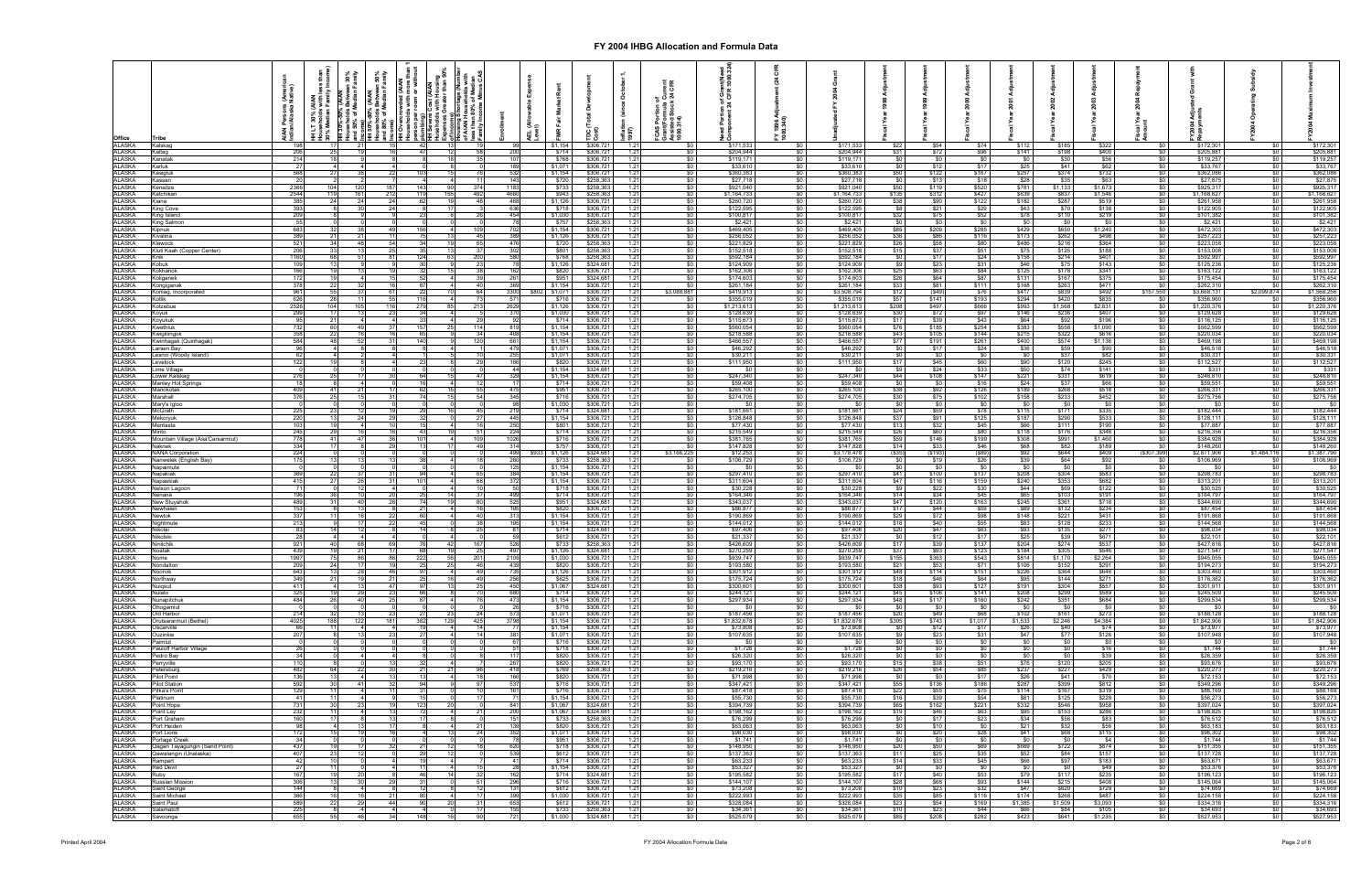| Office                  | Tribe                         |        | 30% (AIAN<br>holds with I<br>н. | en 30%<br>Family | 50%<br>amily | AIAN<br>more<br>or witl<br>nouaanion<br>person pe<br>plumbing<br>HH Sever<br>-23 | မွာ မီ |       |              | AEL (A)<br>Level) | \$943              | \$258,363              | 1.21         |              | \$94,727               |                   | \$94,727      | \$13           | \$33       | \$40           | \$58     | \$95           | \$131        |                       | \$95,09                | SO <sub>1</sub>  | \$95,096               |
|-------------------------|-------------------------------|--------|---------------------------------|------------------|--------------|----------------------------------------------------------------------------------|--------|-------|--------------|-------------------|--------------------|------------------------|--------------|--------------|------------------------|-------------------|---------------|----------------|------------|----------------|----------|----------------|--------------|-----------------------|------------------------|------------------|------------------------|
| <u>ALASKA</u><br>ALASKA | Saxman                        | - 322  |                                 |                  |              |                                                                                  |        |       |              |                   |                    |                        |              |              |                        | - SO 1            |               |                |            |                |          |                |              |                       |                        |                  |                        |
|                         | Scammon Bav                   | 499    | 31                              |                  |              | 65                                                                               |        |       | 430          |                   | \$716              | \$306,721              | 1.21         | SO.          | \$290,490              | SO I              | \$290.490     | \$44           | \$110      | \$150          | \$228    | \$337          | <b>\$651</b> | so l                  | \$292.01               | $\overline{50}$  | \$292,010              |
| ALASKA                  | ielawik                       |        | 60L                             |                  |              | 104                                                                              |        |       | 844          |                   | \$1,126            | \$306,721              | 1.21         |              | \$401,601              | $$^{6}$           | \$401,601     | \$69           | \$165      | \$220          | \$330    | \$531          | \$959        | 50 <sup>1</sup>       | \$403,87               | SO               | \$403,875              |
| ALASKA                  | ieldovia                      | 131    | 28                              |                  |              |                                                                                  |        | 24    | 907          |                   | \$733              | \$258,363              | 1.21         | \$0          | \$70,781               | \$0               | \$70,781      | \$0            | <b>\$0</b> | \$0            | \$0      | \$0            | \$29         | - \$0                 | \$70,810               | \$0              | \$70,810               |
| ALASKA                  | hageluk                       | 129    |                                 |                  |              | 40                                                                               |        |       | 125          |                   | \$714              | \$306,721              | 1.21         |              | \$118,662              | \$0               | \$118,662     | \$23           | \$53       | \$70           | \$104    | \$153          | \$293        | so I                  | \$119,357              | \$0              | \$119,357              |
|                         |                               |        |                                 |                  |              |                                                                                  |        |       | 211          |                   |                    |                        |              |              |                        |                   |               |                |            |                |          |                |              | SO I                  |                        |                  | \$127,465              |
| ALASKA                  | haktoolik                     |        |                                 |                  |              | -32                                                                              |        |       |              |                   | \$1,030            | \$306,721              | 1.21         |              | \$126,950              | SO I              | \$126,950     | \$16           | \$38       | \$51           | \$77     | \$119          | \$216        |                       | \$127,465              | \$0              |                        |
| <b>ALASKA</b>           | heldon's Point                |        |                                 |                  |              | 45                                                                               |        |       | 138          |                   | \$716              | \$306,721              | 1.21         |              | \$144,179              | <b>SO</b>         | \$144,179     | \$15           | \$37       | \$51           | \$78     | \$121          | \$227        | $\overline{50}$       | \$144,707              | $\overline{50}$  | \$144,707              |
| ALASKA                  | hishmaref                     |        |                                 |                  |              | 138                                                                              |        |       | 643          |                   | \$1,030            | \$306.721              | 1.21         |              | \$432.174              | \$0               | \$432,174     | \$64           | \$153      | \$209          | \$315    | \$486          | \$888        | $\overline{50}$       | \$434.290              | $\sqrt{50}$      | \$434,290              |
| <b>ALASKA</b>           | Shoonaq' Tribe of Kodiak      | 652    | 38                              |                  |              |                                                                                  |        |       | 1213         |                   | \$1,071            | \$258,363              | 1.21         | SO.          | \$268,497              | \$0               | \$268,497     | \$0            | \$0        | \$0            | \$0      | \$415          | \$801        | $\frac{1}{20}$        | \$269,713              | <b>\$0</b> 1     | \$269,713              |
| ALASKA<br>ALASKA        | hungnak                       | 259    |                                 |                  |              | 41                                                                               |        | 25    | 266          |                   | \$1,126            | \$324,681              | 1.21         | \$0          | \$148,446              | - \$0             | \$148,446     | \$23           | \$57       | \$76           | \$113    | \$172          | \$336        | so I                  | \$149,224              | \$0              | \$149,224              |
|                         | ;kagway                       |        |                                 |                  |              |                                                                                  |        |       | - 48         |                   |                    | \$258,363              | 1.21         |              | \$50,268               | <b>\$0</b>        | \$50,268      | <b>\$0</b> I   | \$14       | <b>\$23</b> I  | \$34     | \$45           | \$81         | - SO 1                | \$50,465               | <b>\$0</b> I     | \$50,465               |
| ALASKA                  | eetmute                       |        | 21                              |                  |              |                                                                                  |        |       | 126          |                   | \$1,154            | \$306,721              | 1.21         |              | \$96,624               | <b>\$0</b>        | \$96,624      | \$19           | \$47       | \$64           | \$97     | \$141          | \$273        | $\frac{1}{20}$        | \$97,264               | \$0              | \$97,264               |
| ALASKA                  | olomon                        |        |                                 |                  |              |                                                                                  |        |       |              |                   | \$1,030            | \$306,721              | 1.21         |              | \$166                  | SO I              |               | \$0            | \$0        | \$0            | \$0      | $\frac{1}{20}$ |              | SO I                  |                        | so I             | \$189                  |
|                         |                               |        |                                 |                  |              |                                                                                  |        |       |              |                   | \$757              |                        |              |              |                        |                   | \$166         |                |            |                |          | \$73           | \$23         |                       | \$189                  |                  | \$81,059               |
| ALASKA                  | <b>South Naknek</b>           |        |                                 |                  |              |                                                                                  |        |       |              |                   |                    | \$306,721              | 1.21         |              | \$80,718               | <b>SO</b> I       | \$80,718      | \$10           | \$25       | \$35           | \$53     |                | \$144        | so i                  | \$81,059               | \$0              |                        |
| ALASKA                  | itebbins                      | 552    | 43                              |                  |              | 117                                                                              |        | 65    | 642          |                   | \$1,030            | \$306,72               | 1.21         | SO.          | \$397,338              | \$0               | \$397,338     | \$51           | \$121      | \$165          | \$249    | \$374          | \$696        | $\frac{1}{30}$        | \$398,995              | SO I             | \$398,995              |
| <b>ALASKA</b>           | tevens Village                |        | -21                             |                  |              |                                                                                  |        |       |              |                   | \$714              | \$306,72               | 1.21         |              | \$107,582              | <b>SO</b>         | \$107,582     | \$21           | \$48       | \$64           | \$94     | \$135          | \$266        | $\overline{50}$       | \$108,210              | SO I             | \$108,210              |
| ALASKA                  | itony River                   |        | 11                              |                  |              |                                                                                  |        |       |              |                   | \$1,154            | \$324,681              | 1.21         |              | \$86,925               | \$0               | \$86,925      | \$15           | \$38       | \$52           | \$79     | \$115          | \$233        | \$0                   | \$87,458               | \$0              | \$87,458               |
| ALASKA                  | Takotna                       |        |                                 |                  |              |                                                                                  |        |       | - 21         |                   | \$714              | \$324,681              | 1.21         | SO.          | \$36,640               | <b>\$0</b>        | \$36,640      | <b>\$0</b> I   | <b>\$0</b> | \$0            | \$0      | \$0            | \$47         | - \$0 l               | \$36,687               | \$0              | \$36,687               |
|                         | <b>Tanacross</b>              | 131    | 23                              |                  |              | 44                                                                               |        | 49    | 126          |                   | \$625              | \$306,721              | 1.21         |              | \$161,756              | <b>\$0</b>        | \$161,756     | \$13           | \$31       | \$43           | \$65     | \$89           | \$184        | $\frac{1}{20}$        | \$162,180              | $\frac{1}{20}$   | \$162,180              |
| <u>ALASKA</u><br>ALASKA | Tanana                        | 258    | 25                              |                  |              |                                                                                  |        | - 66  | 942          |                   | \$714              | \$324.68               | 1.21         | SO.          | \$289,679              | <b>SO</b>         | \$289,679     | S47            | \$113      | \$150          | \$221    | \$317          | \$652        | SO I                  | \$291.178              | $\overline{50}$  | \$291,178              |
| ALASKA                  | Tatitlek                      |        |                                 |                  |              |                                                                                  |        |       |              |                   | \$801              | \$258,363              | 1.21         |              | \$64,512               | \$0               | \$64,512      | $\frac{1}{2}$  | \$14       | <b>\$19</b>    | \$28     | \$47           | \$66         | 50 <sup>1</sup>       | \$64,686               | $\frac{1}{20}$   | \$64,686               |
| ALASKA                  | Tazlina                       |        |                                 |                  |              |                                                                                  |        |       | 147          |                   | \$801              | \$258,363              | 1.21         |              | \$30,835               | \$0               | \$30,835      | $\frac{1}{2}$  | \$18       | \$25           | \$37     | \$56           | \$89         | 50                    | \$31,059               | \$0              | \$31,059               |
| ALASKA                  | Telida                        |        |                                 |                  |              |                                                                                  |        |       |              |                   | \$714              | \$324,68               | 1.21         | \$0          | \$170                  | \$0               | \$170         | \$0            | \$0        | \$0            | \$0      | \$0            | \$0          | so I                  | \$170                  | \$0              | \$170                  |
| ALASKA                  | Teller                        | 264    |                                 |                  |              |                                                                                  |        |       | 208          |                   | \$1,030            | \$306,72               | 1.21         | SO.          | \$211,318              | \$0               | \$211,318     | \$22           | \$54       | \$73           | \$111    | \$174          | \$325        | \$0                   | \$212,077              | SO I             | \$212,077              |
| ALASKA                  | Гetlin                        |        | <b>20</b>                       |                  |              | - 43                                                                             |        |       | 114          |                   | \$625              | \$306,721              | 1.21         |              | \$155,899              | - SO 1            | \$155,899     | \$11           | \$25       | \$35           | \$52     | <b>\$80</b>    | \$148        | SO.                   | \$156,250              | SO I             | \$156,250              |
| ALASKA                  | Tlingit-Haida Central Council | 530    | 416                             |                  | 247          | 169                                                                              |        | 987   | 16114        | \$757 \$1,153     |                    | \$258,363              | 1.21         | \$3,730,414  | \$2,419,702            | SO I              | \$6,150,116   | \$107          | \$145      | \$461          | \$1,707  | \$1,933        | \$2.625      | (S207.419)            | \$5,949.674            | \$2,114,075      | \$3,835,600            |
| ALASKA                  | Togiak                        | 811    | 82                              |                  |              | 134                                                                              |        | 156   | 868          |                   | \$951              | \$306,721              | 1.21         |              | \$669,271              | SO I              | \$669,271     | \$73           | \$174      | \$238          | \$359    | \$495          | \$1.023      | <b>SO</b>             | \$671,633              | \$0 <sub>1</sub> | \$671,633              |
| ALASKA                  | <b>Toksook Bay</b>            | 562    | 36                              |                  |              |                                                                                  |        |       | 654          |                   | \$1,154            | \$306,721              | 1.21         |              | \$295,165              | \$0               | \$295,165     | \$38           | \$93       | \$127          | \$192    | \$275          | \$547        | $\frac{1}{2}$         | \$296,435              | 50               | \$296,435              |
| ALASKA                  |                               | 436    | 16                              |                  |              | 80                                                                               |        |       |              |                   |                    |                        |              |              |                        |                   |               |                |            |                |          |                |              |                       |                        |                  |                        |
| ALASKA                  | <b>Tuluksak</b><br>untutuliak |        | 21                              |                  | -271<br>24   |                                                                                  |        | 44    | 508<br>384   |                   | \$1,154<br>\$1,154 | \$306,721<br>\$306,721 | 1.21<br>1.21 | \$0          | \$269,526<br>\$249,941 | <b>\$0</b><br>\$0 | \$269,526     | \$42           | \$103      | \$140<br>\$145 | \$215    | \$309          | \$610        | - \$0 l<br>so I       | \$270,944<br>\$251,415 | \$0<br>\$0       | \$270,944<br>\$251,415 |
|                         |                               |        |                                 |                  |              |                                                                                  |        | 81    | 247          |                   |                    |                        |              |              |                        |                   | \$249,941     | \$43           | \$106      |                | \$219    | \$335          | \$626        |                       |                        |                  |                        |
| ALASKA                  | Tununak                       | 341    | 31                              |                  | 24           |                                                                                  |        |       | $10^{\circ}$ |                   | \$1,154            | \$306,721              | 1.21         |              | \$270,881              | <b>SO</b>         | \$270,881     | \$38           | \$93       | \$127          | \$194    | \$274          | \$546        | SO I                  | \$272,152              | \$0 <sub>1</sub> | \$272,152              |
| <b>ALASKA</b>           | Twin Hills                    |        |                                 |                  |              |                                                                                  |        |       |              |                   | \$951              | \$306,721              | 1.21         |              | \$56,142               | - SO 1            | \$56,142      | \$9            | \$22       | \$30 l         | \$45     | \$60           | \$131        | SO I                  | \$56,439               | \$0              | \$56,439               |
| <u>ALASKA</u><br>ALASKA | Tvonek                        |        |                                 |                  |              |                                                                                  |        |       | 581          |                   | \$733              | \$306,721              | 1.21         |              | \$126,165              | SO I              | \$126,165     | \$19           | \$46       | \$63           | \$94     | \$129          | \$274        | $\overline{\text{S}}$ | \$126,789              | $\frac{1}{20}$   | \$126,789              |
|                         | Jgashik                       |        |                                 |                  |              |                                                                                  |        |       |              |                   | \$820              | \$306,72               | 1.21         | SO.          | \$30,858               | \$0               | \$30,858      | $\frac{1}{20}$ | - 30       | \$0            | \$0      | $\frac{1}{2}$  | \$21         | $\overline{\text{S}}$ | \$30,879               | \$0              | \$30,879               |
| ALASKA<br>ALASKA        | Umkumiute                     |        |                                 |                  |              |                                                                                  |        |       | 31           |                   | \$1.154            | \$306,721              | 1.21         | \$0          | \$697                  | \$0               | \$697         | \$0            | \$14       | \$15           | \$23     | \$32           | \$67         | \$0                   | \$849                  | \$0              | \$849                  |
|                         | Jnalakleet                    |        | 41                              |                  | 46           |                                                                                  |        |       | 637          |                   | \$1,030            | \$306,72               | 1.21         |              | \$369,693              | - \$0             | \$369,693     | \$57 I         | \$135      | \$183          | \$274    | \$421          | \$770        | <b>SO</b> I           | \$371,533              | 50               | \$371,533              |
| ALASKA                  | Jnaa                          | -44    |                                 |                  |              |                                                                                  |        |       | -87          |                   | \$718              | \$306,721              | 1.21         |              | \$2,947                | <b>\$0</b>        | \$2,947       | \$0            | <b>SO</b>  | \$0            | \$0      | \$0            | \$28         | $\frac{1}{20}$        | \$2,975                | \$0              | \$2,975                |
| ALASKA                  | /enetie                       | 32     |                                 |                  |              | -23                                                                              |        |       | 237          |                   | \$714              | \$306,72               | 1.21         | SO.          | \$168,341              | - \$0             | \$168,341     | \$27           | \$62       | \$83           | \$122    | \$173          | \$349        | so I                  | \$169,156              | so I             | \$169,156              |
| ALASKA                  | Wainwright                    | 541    | 261                             |                  |              | 110                                                                              |        |       | 602          |                   | \$1,067            | \$324,681              | 1.21         |              | \$337,201              | <b>\$0</b>        | \$337,201     | \$61           | \$149      | \$204          | \$307    | \$475          | \$1,525      | 50 <sup>1</sup>       | \$339,922              | \$0              | \$339,922              |
| <b>ALASKA</b>           | Wales                         |        | 11                              |                  |              | -42                                                                              |        |       | 267          |                   | \$1,030            | \$306,72               | 1.21         | SO.          | \$137,775              | \$0               | \$137,775     | \$22           | \$53       | \$72           | \$109    | \$162          | \$302        | $\frac{1}{30}$        | \$138,496              | $\overline{50}$  | \$138,496              |
| <b>ALASKA</b>           | <b>Nhite Mountain</b>         |        |                                 |                  |              |                                                                                  |        |       | 27           |                   | \$1,030            | \$306,72               | 1.21         |              | \$196,791              | <b>SO</b>         | \$196,791     | \$26           | \$61       | \$84           | \$126    | \$196          | \$355        | so l                  | \$197,640              | SO <sub>1</sub>  | \$197,640              |
| ALASKA                  | Nrangell                      | 58     | 42                              |                  |              |                                                                                  |        |       | 565          |                   | \$769              | \$258,363              | 1.21         | sn.          | \$201,292              | \$0               | \$201,292     | \$39           | \$81       | \$99           | \$443    | \$294          | \$568        | SO I                  | \$202,81               | SO I             | \$202,815              |
| ALASKA                  | r⁄akutat                      | 38     | 29                              |                  |              | 48                                                                               |        |       | 385          |                   |                    | \$258,363              | 1.21         | SO.          | \$198,279              | - \$0 l           | \$198,279     | \$16           | \$36       | \$47           | \$96     | \$106          | \$179        | SO I                  | \$198,759              | SO I             | \$198,759              |
|                         |                               |        |                                 |                  |              |                                                                                  |        |       |              |                   |                    |                        |              |              |                        |                   |               |                |            |                |          |                |              |                       |                        |                  |                        |
| <b>ALASKA</b>           | <b>SUMMARY TOTAL</b>          | 124694 | 7521                            | 719              | 7923         | 13018                                                                            | 5326   | 17868 | 161636       | \$853             | \$896              | \$300.984              | 1.21         | \$39,408,507 | \$65,757,236           | s٥                | \$105,165,744 | \$7,373        | \$17,456   | \$26.856       | \$16.332 | \$8.816        | \$35.443     | (S718.454)            | \$104.559.566          | \$19,423,489     | \$85,136,076           |
|                         |                               |        |                                 |                  |              |                                                                                  |        |       |              |                   |                    |                        |              |              |                        |                   |               |                |            |                |          |                |              |                       |                        |                  |                        |
|                         |                               |        |                                 |                  |              |                                                                                  |        |       |              |                   |                    |                        |              |              |                        |                   |               |                |            |                |          |                |              |                       |                        |                  |                        |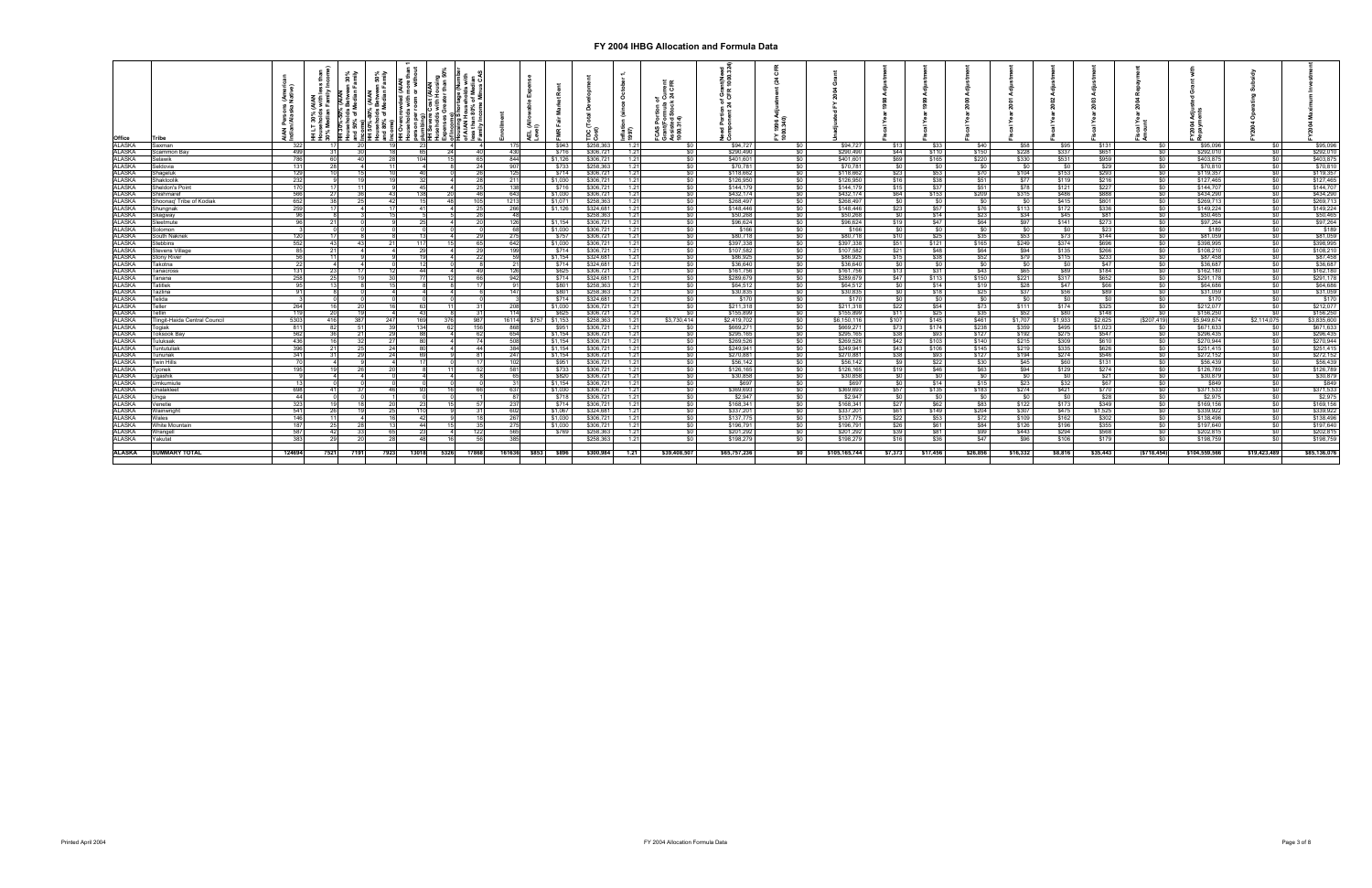| Office                           |                                                                      |               |                            |                      | ৳           |                        | Cost (AIAN<br>with Hous |                                               |               |                                       |                |                        |                       |                            |                            |           |                            |                           |                       |                      |                       |                        |                        |                                 |                            |                            |                            |
|----------------------------------|----------------------------------------------------------------------|---------------|----------------------------|----------------------|-------------|------------------------|-------------------------|-----------------------------------------------|---------------|---------------------------------------|----------------|------------------------|-----------------------|----------------------------|----------------------------|-----------|----------------------------|---------------------------|-----------------------|----------------------|-----------------------|------------------------|------------------------|---------------------------------|----------------------------|----------------------------|----------------------------|
| CHICAGO                          | Aroostook Band of Micmac                                             | 957           |                            |                      |             |                        | 431                     | 124                                           | 1180          | \$193                                 | \$531          | \$164.99               | $1.2^{\circ}$         | \$385.633                  | \$220,829                  |           | \$606,462                  | \$37                      | - \$86                | \$149                | \$228                 | \$302                  | \$497                  | SO.                             | \$607.762                  | \$181.555                  | \$426,208                  |
| <b>CHICAGO</b><br><b>CHICAGO</b> | <b>Bad River Band</b><br>3av Mills Indian Communitv                  | 2152<br>824   | 158                        | 112                  | 239         | 84                     | 761                     | 308                                           | 6292          | \$204<br>1462 \$194                   | \$437<br>\$446 | \$179,443<br>\$164,99  | 1.21<br>1.21          | \$886,503<br>\$626,493     | \$563,878<br>\$134,079     |           | \$1,450,380<br>\$760,573   | \$60<br>(S5)              | \$127<br>(S4)         | \$236                | \$411<br>\$43         | \$728<br>\$172         | \$1.114<br>\$195       | <b>\$0</b><br><b>SO</b>         | \$1,453,057<br>\$760,965   | \$387,836<br>\$197,602     | \$1,065,222<br>\$563,364   |
| CHICAGO<br>CHICAGO               | oise Forte Band of Minnesota Chippewa<br>atawba Indian Tribe         | 498<br>4860   |                            | 43<br>314            |             |                        |                         | 46<br>1129                                    | 2857<br>2430  | \$231                                 | \$495<br>\$578 | \$184,05<br>\$141,27   | 1.21<br>1.21          | \$318,981<br>\$265,103     | \$122,147<br>\$1.307.989   | \$588,833 | \$1,029,961<br>\$1,573,092 | \$0<br>\$187              | \$481                 | \$694                | \$0<br>\$1,021        | \$0<br>\$1.321         | <b>SO</b><br>\$2,545   | <b>\$0</b><br>\$0               | \$1,029,961<br>\$1,579,340 | \$133,772<br>\$118,994     | \$896,189<br>\$1,460,346   |
| <b>CHICAGO</b>                   | ayuga Nation                                                         | 948           |                            |                      |             |                        |                         | 249                                           | 474           |                                       | \$624          | \$197,13               | 1.21                  | \$0                        | \$417,974                  |           | \$417,974                  | \$79                      | \$178                 | \$261                | \$371                 | \$487                  | \$915                  | SO I                            | \$420,264                  | - \$0                      | \$420,264                  |
| <b>CHICAGO</b><br><b>CHICAGO</b> | Coharie State Tribe<br>astern Cherokee                               | 2076<br>7259  | 166<br>422                 | 197<br>365           |             |                        | 109<br>168              | 469<br>523                                    | 1600<br>12139 | \$17<br>\$219                         | \$467<br>\$477 | \$151,92<br>\$142,62   | 1.21<br>1.21          | \$87,393<br>\$2,330,628    | \$560,764<br>\$1,120,718   |           | \$648.157<br>\$3.451.347   | \$68<br>\$132             | \$153<br>\$234        | SO.<br>\$460         | \$340<br>\$849        | \$440<br>\$1,695       | \$935<br>\$2,315       | $\frac{1}{20}$<br>\$264,690)    | \$650,093<br>\$3,192,341   | \$45,106<br>\$959,260      | \$604,987<br>\$2,233,081   |
| CHICAGO                          | ond Du Lac Band of Minnesota Chippewa                                | 7650          | 619                        | 442                  |             | 30                     | 352                     | 1264                                          |               | 3905 \$203                            | \$482          | \$186,666              | 1.21                  | \$1,510,406                | \$2,242,449                |           | \$3,752,855                | \$147                     | \$415                 | \$778                | \$1,286               | \$1,989                | \$3,650                | \$0                             | \$3,761,118                | \$608,437                  | \$3,152,681                |
| CHICAGO<br><b>CHICAGO</b>        | orest County Potawatami<br>Grand Portage Band of Minn. Chippewa      | 791<br>508    |                            |                      |             |                        | 22<br>40                | 105                                           |               | 1186 \$195<br>1089 \$175              | \$437<br>\$450 | \$177,10<br>\$186,66   | 1.21<br>1.21          | \$258,281<br>\$122,931     | \$100,871<br>\$193,924     |           | \$359,152<br>\$316,856     | <b>\$11</b><br><b>\$9</b> | \$38<br>\$20          | \$81<br>\$38         | \$137<br>\$64         | \$260<br>\$117         | \$441<br>\$206         | $rac{$0}{$0}$                   | \$360,120<br>\$317,308     | \$70,266<br>\$37,620       | \$289,854<br>\$279,688     |
| <b>CHICAGO</b><br><b>CHICAGO</b> | Grand Traverse Band<br>Haliwa-Saponi State Tribe                     | 5077<br>2694  | 244<br>273                 | 178                  |             | 10 <sup>°</sup>        | 147                     | 862<br>545                                    | 3792<br>3719  | \$175<br>\$170                        | \$516<br>\$437 | \$164,997<br>\$152,729 | 1.21<br>1.21          | \$348,800<br>\$163,487     | \$1,270,465<br>\$722,996   |           | \$1,619,265<br>\$886,483   | \$61<br>\$130             | \$156<br>\$299        | \$334<br>\$439       | \$553<br>\$656        | \$823<br>\$898         | \$1,698<br>\$1,679     | \$0<br>$\frac{1}{2}$            | \$1,622,891<br>\$890.584   | \$161,639<br>\$69,568      | \$1,461,252<br>\$821,016   |
| CHICAGO                          | Hannahville Community                                                | 377           |                            |                      |             |                        |                         |                                               | 692           |                                       | \$446          | \$170,146              | 1.21                  | \$96,381                   | \$84,155                   |           | \$180,535                  | - S. 1                    | \$18                  | \$30                 | \$47                  | \$75                   | \$122                  | $\frac{1}{2}$                   | \$180,827                  | \$36,933                   | \$143,894                  |
| <b>CHICAGO</b><br><b>CHICAGO</b> | ∃o-Chunk Natior<br>Houlton Band of Maliseets                         | 12426<br>490  | 816                        | 748<br>29            | 126         | 414                    | 621<br>22               | 2657<br>34                                    | 6296          | \$23<br>772 \$193                     | \$533<br>\$531 | \$177,97<br>\$164,997  | 1.21<br>1.21          | \$831,520<br>\$349,396     | \$3,652,296<br>\$104,278   |           | \$4,483,816<br>\$453,674   | \$198<br>\$7              | \$539<br>\$15         | \$957<br>\$24        | \$1,515<br>\$56       | \$2,246<br>\$157       | \$4,590<br>\$238       | \$0<br><b>SO</b> 1              | \$4,493,862<br>\$454,171   | \$404,349<br>\$178,086     | \$4,089,51<br>\$276,085    |
| <b>CHICAGO</b><br><b>CHICAGO</b> | Huron Band of Potawatomi<br>eweenaw Bay Indian Communit              | 856<br>1222   |                            |                      |             |                        | 56<br>42                | 249                                           | 428<br>3120   | \$161                                 | \$576<br>\$446 | \$174,429<br>\$172,02  | 1.21<br>1.21          | <b>SO</b><br>\$1,163,395   | \$300,990<br>\$208,265     |           | \$300,990<br>\$1,371,660   | \$63<br>\$11              | \$144<br>\$65         | \$213<br>\$46        | \$302<br>\$140        | \$419<br>\$316         | \$774<br>\$340         | SO I<br>SO I                    | \$302,905<br>\$1,372,578   | - SO<br>\$545.967          | \$302,905<br>\$826,61      |
| <b>CHICAGO</b>                   | ac Courte Oreille:                                                   | 2901          |                            |                      |             |                        | 94                      |                                               | 5587          |                                       | \$437          | \$179.44               | 1.21                  | \$1,802,130                | \$673,999                  |           | \$2,476,129                | \$62                      | (S6.362)              | (\$4,258)            | (\$8,741              | \$41,500               | 329,956                | \$0                             | \$2,528,287                | \$753,788                  | \$1,774,49                 |
| <b>CHICAGO</b><br><b>CHICAGO</b> | ac Du Flambeau Band<br>ac Vieux Desert Band                          | 1887<br>125   | 112                        | 87                   |             |                        | 40                      | 44                                            | 3143<br>442   | \$160<br>\$180                        | \$437<br>\$446 | \$177.10<br>\$171,15   | 1.21<br>1.21          | \$1,222,676<br>\$180,488   | \$313,760<br>\$41,229      |           | \$1,536,435<br>\$221,717   | \$57<br>\$1               | (\$2,000              | (\$2,046<br>\$21     | (\$1,922<br>\$45      | (\$1,760<br>\$99       | (S1, 594)<br>\$123     | \$0<br>\$0                      | \$1,527,171<br>\$222,014   | \$458,635<br>\$79,036      | \$1,068,53<br>\$142,97     |
| <b>CHICAGO</b><br>CHICAGO        | eech Lake Band of Minnesota Chippewa<br>Little River Band of Ottawa  | 5147<br>1220  | 446                        |                      |             | 236                    | 202<br>66               | 669<br>279                                    | 2738          | 8294 \$196                            | \$455<br>\$451 | \$177,638<br>\$164,99  | 1.21<br>1.21          | \$1,915,125<br>\$0         | \$1,382,769<br>\$376,242   |           | \$3,297,895<br>\$376,242   | (S2, 110)<br>\$50         | \$19,695              | (S34, 411)<br>\$191  | ( \$36, 953]<br>\$283 | ( \$38, 243)<br>\$358  | \$58,407)<br>\$690     | \$0<br>\$0                      | \$3,108,076<br>\$377,913   | \$761,018                  | \$2,347,05<br>\$377,91     |
| CHICAGO                          | ittle Traverse Bay Band.                                             | 1864          |                            |                      |             |                        |                         | 347                                           | 3521          |                                       | \$471          | \$164,99               | 1.21                  | \$0                        | \$480,371                  |           | \$480,371                  | \$39                      | \$76                  | \$140                | \$205                 | \$265                  | \$576                  | \$0                             | \$481,673                  | S <sub>0</sub>             | \$481,67                   |
| <b>CHICAGO</b><br>CHICAGO        | ower Sioux<br>umbee State Tribe                                      | 409<br>64152  | 4116                       | 2840                 | 456         | 1935                   | 2813                    | 11312                                         | 820<br>32076  | -523<br>\$170                         | \$448<br>\$445 | \$171,22<br>\$151,92   | 1.21<br>1.21          | \$155,642<br>\$871,234     | \$60,487<br>\$14.061.499   |           | \$216,129<br>\$14,932,733  | \$1,028                   | \$2,352               | \$3,455              | \$58<br>\$5,182       | \$124<br>\$6,690       | \$186<br>\$17,367      | \$0<br>\$0                      | \$216,537<br>\$14.968.807  | \$80,697<br>\$438,097      | \$135,84<br>\$14,530,71    |
| <b>CHICAGO</b><br><b>CHICAGO</b> | Aatch-e-be-nash-she-wish Band of Potta<br>enominee Indian Tribe      | 568<br>3251   |                            | 36<br>134            |             | -12                    | -311<br>571             | 132<br>189                                    | 284<br>8074   |                                       | \$615<br>\$437 | \$165,33<br>\$179,243  | 1.21<br>1.21          | <b>SO</b><br>\$1,649,179   | \$160,742<br>\$606,939     |           | \$160,742<br>\$2,256,118   | \$0<br><b>\$83</b>        | - 30<br>\$199         | \$75<br>\$398        | \$109<br>\$697        | \$135<br>\$1,208       | \$267<br>\$1,831       | \$0<br>\$90,657                 | \$161,328<br>\$2,351,190   | - \$0<br>\$764,190         | \$161,328<br>\$1,587,000   |
| CHICAGO                          | liccosukee Tribe                                                     |               |                            |                      |             |                        |                         |                                               | 400           |                                       | \$827          | \$151,430              | 1.21                  | \$0                        | \$50,000                   |           | \$50,000                   | \$0                       |                       |                      | - \$0                 | - \$0                  | \$0                    | <b>SO</b>                       | \$50,000                   | - \$0                      | \$50,000                   |
| CHICAGO<br><b>CHICAGO</b>        | lle Lacs Band of Minnesota Chippewa<br>lississippi Choctaw Tribe     | 2991<br>8758  |                            | 298                  |             | 40                     | 227                     | 456<br>341                                    | 3292          | 8823 \$152                            | \$509<br>\$410 | \$181,18<br>\$133,07   | 1.21<br>1.21          | \$617,997<br>\$2,376,709   | \$825,060<br>\$1,204,341   |           | \$1,443.057<br>\$3,581,051 | \$68<br>\$97              | \$145<br>\$238        | \$266<br>\$485       | \$453<br>\$861        | \$768<br>\$1,671       | \$1,246<br>(\$44,999)  | \$0<br>\$0                      | \$1,446,003<br>\$3.539.403 | \$293,778<br>\$837,002     | \$1,152,225<br>\$2,702,401 |
| <b>CHICAGO</b>                   | <b>IOWA Band of Choctaw Indians</b>                                  | 1474          |                            | 54                   |             |                        | 61                      | 148                                           | 3011          | \$161                                 | \$374          | \$142,94               | 1.21                  | \$243,596                  | \$274,021                  |           | \$517,617                  | \$33                      | \$88                  | \$154                | \$246                 | \$369                  | \$654                  | SO I                            | \$519,162                  | \$101,562                  | \$417,600                  |
| <b>CHICAGO</b><br>CHICAGO        | ırragansett Tribe<br>Oneida Nation of New York                       | 2005<br>3786  |                            | 130<br>234           |             |                        | 117<br>302              | 446<br>855                                    | 2620          | 1893 \$251                            | \$797<br>\$579 | \$198,98<br>\$173,424  | 1.21<br>1.21          | \$0<br>\$154,662           | \$631,05<br>\$1,276,752    |           | \$631,051<br>\$1,431,415   | \$74<br>\$69              | \$171<br>\$199        | \$251<br>\$348       | \$370<br>\$546        | \$460<br>\$1,313       | \$1,003<br>\$2,491     | \$0<br>\$0                      | \$633,379<br>\$1,436,381   | \$83,765                   | \$633,379<br>\$1,352,616   |
| <b>CHICAGO</b><br><b>CHICAGO</b> | neida Tribe<br>Onondaga Nation                                       | 10306<br>862  | 618                        | 479                  | 94          |                        | 24                      | 1752                                          | 1600          | 14745 \$184                           | \$564<br>\$600 | \$177,503<br>\$173,424 | 1.21<br>1.21          | \$1,291,210                | \$2,541,860<br>\$108,690   |           | \$3,833,070<br>\$108,690   | \$157<br>\$0              | \$476                 | \$896                | \$1,479               | \$2,283<br>- \$0       | \$1,835<br>\$0         | \$0<br>\$0                      | \$3,840,197<br>\$108,690   | \$584,897                  | \$3,255,301<br>\$108,690   |
| CHICAGO                          | assamaquody Indian Tribe                                             | 642           |                            |                      |             |                        |                         |                                               | 1314          | \$193                                 | \$531          | \$169,26               | 1.21                  | \$549,920                  | \$121,648                  |           | \$671,568                  | $($ \$5)                  | $($ \$8               | \$26                 | \$81                  | \$205                  | \$213                  | (\$87,268)                      | \$584,812                  | \$231,977                  | \$352,835                  |
| <b>CHICAGO</b><br>CHICAGO        | enobscot Tribe<br>leasant Point                                      | 2197<br>1213  | 225                        | 169                  |             |                        | 198<br>60               | 498<br>170                                    | 2194          | \$181<br>1927 \$181                   | \$564<br>\$531 | \$169.261<br>\$169,26  | 1.21<br>1.21          | \$381.554<br>\$444,220     | \$783,272<br>\$317,381     |           | \$1,164,826<br>\$761,601   | (S7)<br>\$15              | (S4)<br>\$38          | \$29<br>\$85         | \$79<br>\$161         | \$193<br>\$285         | \$759<br>\$424         | (S15.497)<br><b>\$0</b>         | \$1,150,377<br>\$762,610   | \$165,770<br>\$167,817     | \$984,607<br>\$594,79      |
| <b>CHICAGO</b>                   | oarch Band of Creek Indians                                          | 4456<br>5460  | 362<br>384                 | 303<br>347           |             | 13                     |                         | 852<br>1270                                   |               | 2228 \$157                            | \$510<br>\$556 | \$141,958              | 1.21                  | \$699,107                  | \$1,087,160                |           | \$1,786,267                | \$97                      | \$236<br>\$675        | \$421                | \$702                 | \$1,072                | \$1,863                | - \$0                           | \$1,790,658                | \$308,794<br>- \$0         | \$1,481,864                |
| <b>CHICAGO</b><br>CHICAGO        | Pokagon Band of Potawatomi<br>Red Cliff Band of Lake Superior Chippe | 981           |                            | 60                   |             |                        | 301<br>301              | 118                                           | 2730          | 4064 \$144                            | \$437          | \$185,531<br>\$179,443 | 1.21<br>1.21          | \$0<br>\$604,395           | \$1,733,940<br>\$243,360   |           | \$1,733,940<br>\$847,756   | \$282<br>\$2,279          | \$2,357               | \$888<br>\$2,399     | \$1,262<br>\$2,564    | \$1,717<br>\$2,755     | \$3,416<br>\$2,954     | \$0<br>\$0                      | \$1,742,181<br>\$863,063   | \$258,364                  | \$1,742,181<br>\$604,699   |
| <b>CHICAGO</b><br><b>CHICAGO</b> | ed Lake Band of Chippewa<br>ac & Fox Tribe                           | 5466<br>715   | 424                        | 265                  |             | 272                    | 118                     | 500                                           |               | 9610 \$186                            | \$484<br>\$437 | \$177.63<br>\$168.61   | 1.21<br>1.21          | \$1,795,903<br>\$88,680    | \$1,179,296<br>\$187,591   |           | \$2,975,198<br>\$276,271   | \$104<br>\$11             | \$276                 | \$538                | \$924<br>\$121        | \$1,645<br>\$20        | ( \$47)<br>\$347       | SO I<br>so I                    | \$2,978,639<br>\$277,064   | \$754,411<br>\$42,545      | \$2,224,22<br>\$234,51     |
| <b>CHICAGO</b>                   | aginaw Chippewa                                                      | 5842          |                            |                      |             |                        | 333                     |                                               | 2921          | \$188                                 | \$488          | \$176,76               | 1.21                  | \$397,384                  | \$925,752                  |           | \$1,323,136                | \$84                      | \$259                 | \$494                | (\$2,232)             | (\$16,003)             | (\$42,102)             | \$0                             | \$1,263,636                | \$181,900                  | \$1,081,73                 |
| <b>CHICAGO</b><br><b>CHICAGO</b> | Saint Croix Chippewa<br>Sault Ste. Marie Tribe                       | 607<br>13730  |                            | 705                  | 114         | - 247                  | 475                     | 2139                                          | 982           | \$171<br>30324 \$238                  | \$439<br>\$446 | \$179,443<br>\$169,054 | 1.21<br>1.21          | \$900,931<br>\$2,119,037   | \$109,108<br>\$2,888,481   |           | \$1,010,039<br>\$5,007.518 | (\$18)<br>\$201           | (\$33<br>\$687        | \$11<br>\$979        | \$79<br>\$1,665       | \$238<br>\$2,630       | \$233<br>\$5.061       | $\frac{1}{2}$<br>\$0            | \$1,010,548<br>\$5,018,739 | \$384,782<br>\$1,061,178   | \$625,76<br>\$3,957,56     |
| CHICAGO<br>CHICAGO               | eminole Tribe<br>Seneca Nation of New York                           | 5678<br>3732  | 290                        |                      |             | 32                     | 344<br>215              | 496<br>459                                    | 2839<br>7118  | \$196<br>\$159                        | \$792<br>\$565 | \$152,07<br>\$197,132  | 1.21<br>1.21          | \$1,535,604<br>\$1,471,145 | \$1,325,233<br>\$1,117,245 |           | \$2,860,836<br>\$2,588,390 | \$117<br>( \$2,433)       | (\$1,748<br>(S2, 323) | (\$3,70'<br>(\$2,215 | (S5, 715)<br>(\$1,942 | (S5, 198)<br>(\$1,553) | (S3,999)<br>( \$903)   | \$0<br>\$0                      | \$2,840,593<br>\$2,577,021 | \$765,587<br>\$633,614     | \$2,075,00<br>\$1,943,40   |
| CHICAGO                          | hakopee Sioux                                                        | 264           |                            |                      |             |                        |                         |                                               |               | \$232                                 | \$951          | \$201,51               | $1.2^{\circ}$         |                            | \$113,81                   |           | \$113,81                   |                           |                       |                      |                       |                        | - \$0                  | \$0                             | \$113,811                  |                            | \$113,81                   |
| CHICAGO<br>CHICAGO               | Sokagoan Chippewa Tribe<br>St. Regis Mohawk Tribe                    | 530<br>4995   | 302                        | 305                  |             |                        |                         | 683                                           | 1163<br>9020  | \$205<br>\$228                        | \$437<br>\$509 | \$177.10<br>\$179,843  | $1.2^{\circ}$<br>1.21 | \$637,849<br>\$1,231,684   | \$95,788<br>\$1,384,190    |           | \$733,638<br>\$2,615,874   | \$14<br>\$9               | \$21<br>\$61          | \$57<br>\$381        | \$125<br>\$647        | \$287<br>\$1,134       | \$319<br>\$1,979       | (\$27,276)<br>\$51,083          | \$707,186<br>\$2,671,169   | \$280,588<br>\$466,823     | \$426,59<br>\$2,204,346    |
| <b>CHICAGO</b><br>CHICAGO        | tockbridge-Munsee Tribe<br>onawanda Band of Senecas                  | 844<br>230    |                            |                      |             |                        | -201                    | 81<br>aa                                      | 448           | 1531 \$162                            | \$437<br>\$639 | \$176,417<br>\$197,667 | 1.21<br>1.21          | \$223,933<br>\$0           | \$167,707<br>\$136.965     |           | \$391.640<br>\$136,965     | <b>S19</b><br>\$38        | \$39<br>\$89          | \$67<br>\$129        | \$109<br>\$187        | \$172<br>\$249         | \$302<br>\$451         | (\$51,488)<br>SO I              | \$340,860<br>\$138,109     | \$71,241<br><b>SO</b>      | \$269,619<br>\$138,109     |
| <b>CHICAGO</b>                   | uscarora Nation                                                      | 354           |                            |                      |             |                        |                         |                                               |               |                                       | \$624          | \$195,96               | 1.21                  | SO.                        | \$136.634                  |           | \$136.634                  | \$31                      | \$71                  | \$106                | \$154                 | \$193                  | \$393                  | so I                            | \$137.583                  | \$0                        | \$137,583                  |
| <b>CHICAGO</b><br><b>CHICAGO</b> | pper Sioux Indian Communit<br>Vaccamaw Siouan State Tribe            | 808<br>1544   |                            | 108                  |             |                        |                         | 148<br>278                                    | 404<br>1450   | \$232<br>\$170                        | \$676<br>\$436 | \$193,68<br>\$151,92   | 1.21<br>1.21          | \$51,192<br>\$50,721       | \$257,049<br>\$343,963     |           | \$308,241<br>\$394,684     | \$35<br>\$51              | \$79<br>\$118         | \$124<br>\$172       | \$179<br>\$257        | \$240<br>\$355         | \$458<br>\$662         | SO I<br>$\frac{1}{2}$           | \$309,356<br>\$396,298     | \$10,588<br>\$25,242       | \$298,76<br>\$371,055      |
| <b>CHICAGO</b><br>CHICAGO        | ampanoag Tribe<br>White Earth Band of Minnesota Chippewa             | 420<br>5832   | 494                        | 21<br>358            | - 47        | 245                    | 25<br>202               | 42<br>912                                     | 1001          | \$644<br>20820 \$195 \$448            | \$961          | \$245,89<br>\$165,801  | 1.21<br>1.21          | \$303.032<br>\$1,662,593   | \$127,085<br>\$1,448,836   |           | \$430,118<br>\$3,111,429   | \$27<br>\$65              | \$63<br>\$282         | \$106<br>\$542       | \$173<br>\$907        | \$300<br>\$1,544       | \$434<br>\$2,447       | \$0<br>\$49,746                 | \$431,220<br>\$3,166,963   | \$191.711<br>\$721,694     | \$239,510<br>\$2,445,268   |
|                                  |                                                                      |               |                            |                      |             |                        |                         |                                               |               |                                       |                |                        |                       |                            |                            |           |                            |                           |                       |                      |                       |                        |                        |                                 |                            |                            |                            |
|                                  | CHICAGO SUMMARY TOTAL                                                | 229908        | 14939                      | 11667                | 17209       | 7621                   | 10209                   | 34958                                         |               | 260823 \$200 \$527                    |                | \$173,058              |                       | \$37,374,867               | \$54,630,373               | \$588,833 | \$92,594,073               | \$1,925                   | $(\$19,764]$          | (\$27,566)           | (\$28,574)            | \$22,347               | (\$48,852)             | (\$254,733)                     | \$92,238,855               | \$16,098,079               | \$76,140,776               |
| DENVER<br>DENVER                 | <b>Blackfeet Tribe</b><br>Cheyenne River Sioux                       | 9123<br>6750  | 683<br>583                 | 419<br>298           | 549         | 514<br>401             | 274<br>287              | 619<br>424                                    |               | 15410 \$148<br>13270 \$153            | \$495<br>\$460 | \$158,043<br>\$158,913 | 1.21<br>1.21          | \$4,348,650<br>\$3,472,179 | \$1,885,116<br>\$1,563,600 |           | \$6,233,766<br>\$5,035,779 | \$224<br>\$265            | \$492<br>\$610        | \$912<br>\$1,037     | \$1,548<br>$($ \$445) | \$2,871<br>\$781       | \$3,970<br>\$2,030     | \$158,432<br>- \$0              | \$6,402,214<br>\$5,040,057 | \$2,085.417<br>\$1,617,330 | \$4,316,797<br>\$3,422,727 |
| <b>DENVER</b>                    | Crow Creek Sioux                                                     | 2067          | 254                        | 771                  |             | - 138                  | -55                     | 172                                           |               | 3507 \$158 \$464                      |                | \$156,639              | 1.21                  | \$980,784                  | \$471,129                  |           | \$1,451,913                | <b>\$34</b>               | \$68                  | \$157                | \$287                 | \$608                  | \$802                  | (\$439,040)                     | \$1,014,829                | \$462,807                  | \$552,022                  |
| <b>DENVER</b><br>DENVER          | Crow Tribe<br>Flandreau Santee Sioux                                 | 5645<br>1450  | 220                        | 277<br>17            | - 23        | 381<br>- 11            | 111                     | 340                                           |               | 10294 \$206 \$497<br>725 \$204 \$460  |                | \$157,191<br>\$159,783 | 1.21<br>1.21          | \$1,407,328<br>\$291,336   | \$1,011,096<br>\$65,313    |           | \$2,418,424<br>\$356,649   | \$153<br>\$3              | \$386<br>- \$8        | \$686<br>\$28        | \$1,135<br>\$60       | \$64,236<br>\$132      | \$2,984<br>\$151       | (\$132, 164)<br>(\$18,309)      | \$2,355,841<br>\$338,721   | \$548,262<br>\$123,451     | \$1,807,579<br>\$215,270   |
| <b>DENVER</b><br><b>DENVER</b>   | Fort Belknap Indian Community<br>Fort Peck Assiniboine and Sioux     | 2973<br>7013  | 230<br>551                 | 169<br>427           |             | 186                    | 96<br>251               | 526                                           |               | 5426 \$184<br>11248 \$145             | \$495<br>\$495 | \$158,043<br>\$157.191 | 1.21<br>1.21          | \$1.984.953<br>\$3,280,844 | \$598,507<br>\$1,446,313   |           | \$2,583,460<br>\$4,727,157 | \$52<br>\$206             | \$102<br>\$452        | \$234<br>\$823       | \$446<br>\$1,387      | \$886<br>\$2,460       | \$1,079<br>\$3,484     | (S66, 105)<br>\$0               | \$2,520,154<br>\$4,735,968 | \$755,370<br>\$1,442,768   | \$1,764,783<br>\$3,293,199 |
| <b>DENVER</b>                    | Ft. Berthold Affiliated Tribes                                       | 4358          | 299                        | 191                  |             | 226                    | 93                      | 130                                           |               | 10789 \$159 \$404                     |                | \$158,71               | 1.21                  | \$2,373,323                | \$782,140                  |           | \$3,155,463                | \$104                     | \$211                 | \$408                | \$717                 | (\$16, 177)            | (\$16,248)             | \$0                             | \$3,124,479                | \$905,615                  | \$2,218,863                |
| <b>DENVER</b><br><b>DENVER</b>   | Goshute Reservation<br>Lower Brule Sioux                             | 101<br>1353   | 101                        | $\overline{a}$<br>77 |             | 126                    | 4<br>45                 | 13<br>30 <sup>2</sup>                         |               | 433 \$402<br>2627 \$177 \$460         | \$573          | \$161,253<br>\$157.173 | 1.21<br>$-1.21$       | \$91,986<br>\$857,505      | \$22,750<br>\$316,965      |           | \$114,736<br>\$1,174,470   | \$2<br><b>\$37</b>        | \$13<br>\$64          | \$20<br>\$119        | \$33<br>\$209         | \$56<br>\$392          | \$85<br>\$494          | $\frac{1}{20}$<br>(S74,500)     | \$114,945<br>\$1,101,286   | \$56,211<br>\$382,461      | \$58,73<br>\$718,824       |
| <b>DENVER</b><br><b>DENVER</b>   | Northern Arapahoe<br>Northern Cheyenne                               | 4725<br>4405  | 422<br>325                 | 198<br>208           | 294         | 286<br>383             | 152<br>153              | 527<br>206                                    | 7137          | 8036 \$148                            | \$470<br>\$495 | \$156,641<br>\$157,191 | 1.21<br>1.21          | \$1,322,932<br>\$1,984,686 | \$1,079,025<br>\$1,027,653 |           | \$2,401,957<br>\$3,012,339 | \$110<br>\$131            | \$286<br>\$267        | \$495<br>\$463       | \$826<br>\$768        | \$1,343<br>SO.         | \$2,195<br>\$1,807     | <b>s</b> o<br>(\$199,337)       | \$2,407,213<br>\$2,816,439 | \$484,853<br>\$807.145     | \$1,922,360<br>\$2,009,295 |
| <b>DENVER</b>                    | NW Band of Shoshone Nation                                           | 686           |                            | 26                   |             |                        |                         | 87                                            | 437           |                                       | \$496          | \$164,664              | 1.21                  | \$70,405                   | \$147,731                  |           | \$218,136                  |                           |                       | \$108                | \$158                 | \$228                  | \$378                  | SO.                             | \$219,009                  | \$35,885                   | \$183,124                  |
| <b>DENVER</b><br><b>DENVER</b>   | Oglala Sioux of Pine Ridge Reservation<br>Omaha Tribe                | 15498<br>2548 | 1176<br>138                | 625<br>94            | - 58        | 1653<br>-212           | 299<br>46               | 788<br>159                                    |               | 43925 \$151<br>5427 \$194 \$416       | \$460          | \$156,839<br>\$170,146 | 1.21<br>1.21          | \$6,247,282<br>\$882,605   | \$3,495,260<br>\$544,990   |           | \$9,742,542<br>\$1,427,595 | (\$1,474)<br>\$60         | (\$859<br>\$131       | (\$156)<br>\$239     | \$1,019<br>\$435      | \$1,144<br>\$813       | \$1,222<br>\$1,124     | \$0<br>- \$0                    | \$9,743,438<br>\$1,430,397 | \$2,780,128<br>\$407,122   | \$6,963,310<br>\$1,023,275 |
| DENVER                           | Ponca Tribe of Nebraska                                              | 4170<br>3014  | 356<br>374                 | 279                  | 41          | 147<br>348             | -2311<br>38             | 975<br>150                                    |               | 2085 \$256 \$581<br>5728 \$217 \$495  |                | \$170,146              | 1.21<br>1.21          | \$301.358<br>\$1,735,814   | \$1,298,085<br>\$745,559   |           | \$1.599.443<br>\$2,481,373 | \$232<br>\$53             | \$519<br>\$168        | \$825<br>\$327       | \$1,205               | \$1,674<br>\$1,084     | \$3,055<br>\$1,485     | <b>\$0</b><br>(S90, 443)        | \$1,606,953<br>\$2,394,621 | \$127,769<br>\$779,244     | \$1,479,184<br>\$1,615,377 |
| <b>DENVER</b><br><b>DENVER</b>   | Rocky Boy Chippewa-Cree<br>Rosebud Sioux                             | 21928         | 857                        | 128<br>501           |             |                        | 292                     | 768                                           |               | 24134 \$127 \$460                     |                | \$158,043<br>\$157,173 | 1.21                  | \$4,262,177                | \$2,596,729                |           | \$6,858,906                | \$291                     | \$741                 | \$1,37'              | \$576<br>\$2,332      | \$4,220                | \$6,355                | \$0                             | \$6,874,217                | \$1,940,664                | \$4,933,554                |
| <b>DENVER</b><br><b>DENVER</b>   | Salish and Kootenai Tribes<br>Santee Sioux Tribe                     | 8378<br>618   | 595                        | 411<br>30            | 66          | 286                    | 261<br>17               | 1097                                          |               | 6950 \$211 \$498<br>2662 \$169 \$416  |                | \$159,11<br>\$160,383  | 1.21<br>1.21          | \$2,510,875<br>\$616,404   | \$1,750,558<br>\$121,899   | \$211,407 | \$4,261,433<br>\$949,710   | \$146<br>\$0              | \$338<br>\$0          | \$666<br>SO.         | \$1,142<br>\$0        | \$1,881<br>\$0         | \$3,042<br>\$0         | \$89,697<br>SO I                | \$4,358,346<br>\$949,710   | \$1,255,511<br>\$233,110   | \$3,102,834<br>\$716,600   |
| <b>DENVER</b><br><b>DENVER</b>   | Shoshone Tribe of the Wind River Reser<br>Sisseton-Wahpeton Sioux    | 2533<br>3859  | 226<br>300                 | 106<br>230           | 186         | 153<br>178             | 82<br>102               | 189<br>39                                     |               | 3400 \$149 \$470<br>10709 \$133 \$460 |                | \$158,313<br>\$157,508 | 1.21<br>1.21          | \$1,049,012<br>\$2,735,447 | \$561,554<br>\$690,478     |           | \$1,610,567<br>\$3,425,925 | \$70]<br>\$73             | \$162<br>\$154        | \$292<br>\$354       | \$477<br>\$670        | \$812<br>( \$32, 190)  | (S2.826)<br>(\$32,899) | $\frac{1}{2}$<br>$\frac{1}{20}$ | \$1,609,553<br>\$3,362,086 | \$387,572<br>\$1,260,117   | \$1,221,981<br>\$2,101,969 |
| <b>DENVER</b>                    | Skull Valley Band of Goshute                                         | 31            |                            |                      |             |                        |                         |                                               | 118           |                                       | \$616          | \$162,106              | 1.21                  | $\frac{1}{2}$              | \$850                      |           | \$850                      | \$0                       |                       | \$0                  | \$0                   | <b>SO</b>              | \$2                    | \$0                             | \$852                      | \$0                        | \$852                      |
| DENVER<br><b>DENVER</b>          | Southern Ute Tribe<br>Spirit Lake Sioux Tribe                        | 1747<br>3591  | 228                        | 170                  |             | 280                    | 66                      | 154                                           |               | 1375 \$160<br>4948 \$166              | \$790<br>\$404 | \$157,090<br>\$157,308 | 1.21<br>1.21          | \$927,436<br>\$1,575,113   | \$352,685<br>\$700,345     |           | \$1,280,121<br>\$2,275,458 | \$19<br>\$85              | \$39<br>\$189         | \$98<br>\$344        | (\$21,873<br>\$588    | (\$22,552)<br>\$1,098  | (\$23,074)<br>\$1,521  | \$0<br>(\$120, 110)             | \$1,212,777<br>\$2,159,174 | \$495,760<br>\$674,766     | \$717,01<br>\$1,484,408    |
| DENVER<br>DENVER                 | <b>Standing Rock Sioux</b>                                           | 6413          | 432                        | 260                  | 341         | 407                    | 102                     | 182                                           |               | 15429 \$164                           | \$428          | \$158,713              | 1.21                  | \$3,223,693                | \$1,132,207                | -50       | \$4,355,900                | \$184                     | \$397                 | \$669                | \$1,142               | \$2,094                | \$2,909                | \$0                             | \$4,363,294                | \$1,346,477                | \$3,016,818                |
| <b>DENVER</b>                    | Turtle Mountain Band of Chippewa<br>Uintah & Ouray Ute Indian Tribe  | 8573<br>3353  | 767<br>346                 | 361<br>188           | -36<br>- 20 | -383<br>189            | 335<br>122              | 182<br>556                                    |               | 30188 \$188 \$415<br>3174 \$136 \$498 |                | \$158,178<br>\$162,106 | 1.21<br>1.21          | \$4,757,756<br>\$713,232   | \$1,696,158<br>\$886,972   |           | \$6,453,914<br>\$1,600,204 | \$201<br><b>\$82</b>      | \$496<br>\$237        | \$960<br>\$411       | \$1.671<br>\$667      | \$3,437<br>\$1,089     | \$4,381<br>\$1,790     | $($ \$393,601)<br>\$0           | \$6,071,459<br>\$1,604,481 | \$1,874,181<br>\$300,903   | \$4,197,278<br>\$1,303,579 |
| <b>DENVER</b><br>DENVER          | Utah Paiute Tribe<br>Ute Mountain Tribe                              | 1640<br>1748  | 174                        | 85<br>122            | 13          | 10 <sup>1</sup><br>105 | 84<br>32                | 144<br>133                                    |               | 820 \$218 \$594<br>2012 \$167         | \$536          | \$160,400<br>\$157,625 | 1.21<br>1.21          | \$1,214,475<br>\$1,030,578 | \$414,572<br>\$373,791     |           | \$1,629,047<br>\$1,404,369 | \$52 I<br>\$32            | \$95<br>\$78          | \$207<br>\$172       | \$362<br>\$334        | \$689<br>\$619         | \$859<br>\$841         | \$112,721<br><b>SO</b>          | \$1,744,033<br>\$1,406,445 | \$834,433<br>\$451,900     | \$909,600<br>\$954,545     |
| <b>DENVER</b>                    | Winnebago Tribe                                                      | 1918          | 123                        | 105                  |             | 140                    | 28                      | 117                                           |               | 4104 \$140                            | \$416          | \$170,146              | 1.21                  | \$900,317                  | \$405,571                  |           | \$1,305,888                | \$29                      | \$71                  | (\$4,149             | (\$4,146)             | (S4,095)               | (\$4,017)              | \$0                             | \$1,289,581                | \$366,011                  | \$923,570                  |
| <b>DENVER</b>                    | Yankton Sioux                                                        | 3019          |                            | 141                  |             |                        | 127                     | 286                                           |               | 7570 \$189                            | \$460          | \$157,610              | 1.21                  | \$1,243,574                | \$746,157                  |           | \$1,989,731                | <b>\$71</b>               | \$158                 | \$309                | \$531                 | \$878                  | \$1,377                | so I                            | \$1,993,056                | \$582,016                  | \$1,411,039                |
|                                  | DENVER SUMMARY TOTAL                                                 |               | 145,227 10,348 6,320 7,261 |                      |             |                        |                         | 8,611 3,866 9,149 264,097 180 \$490 \$159,700 |               |                                       |                |                        | 1.21                  | \$58,394,057               | \$28,931,762               | \$211,407 | \$87,537,226               | \$1,526                   | \$6,074               | \$8,429              | $($ \$5,741)          | \$20,510               | $(\$29,641)$           | (\$1,172,759)                   | \$86,365,626               | \$25,805,259               | \$60,560,367               |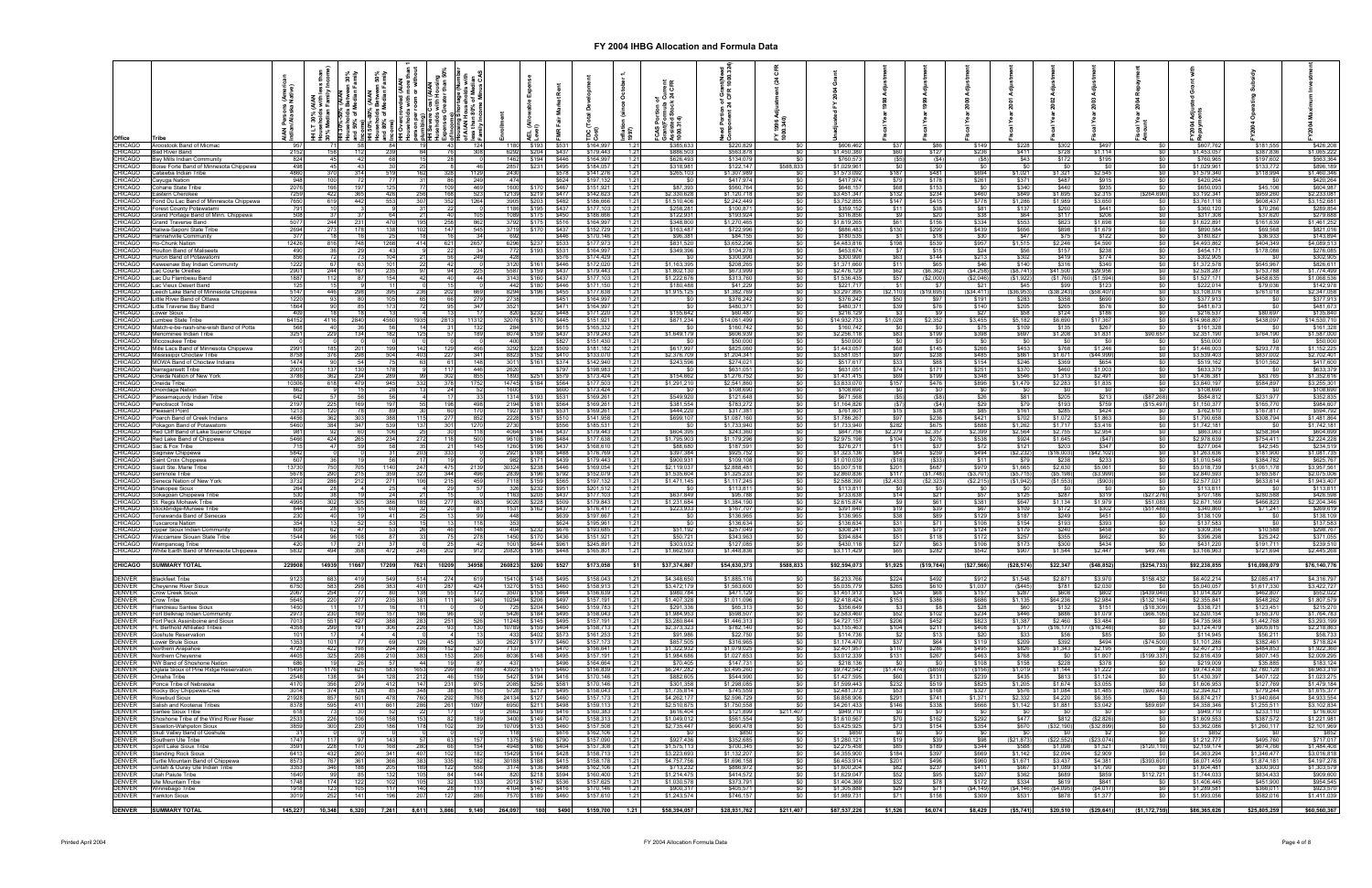| <b>Office</b>               | Tribe                                         | چ ئ         |            |             |                 |       |       |             |             |                    |                |                       |                 |                        |                       |           |                       |                          |             |             |              |                       |                    |                                |                       |                  |                       |
|-----------------------------|-----------------------------------------------|-------------|------------|-------------|-----------------|-------|-------|-------------|-------------|--------------------|----------------|-----------------------|-----------------|------------------------|-----------------------|-----------|-----------------------|--------------------------|-------------|-------------|--------------|-----------------------|--------------------|--------------------------------|-----------------------|------------------|-----------------------|
|                             | <b>OKLAHOMA</b> Absentee-Shawnee              | 2228        |            |             | 114             |       | 90.   |             |             | \$138              | \$561          | \$142.591             | 1.21            | \$2,656,235            | \$336,991             |           | \$2,993,226           | (S19)                    | ( \$33      | $($ \$10    | \$68         | \$299                 | \$150              |                                | \$2,993,681           | \$927,208        | \$2,066,473           |
|                             | <b>DKLAHOMA</b> Alabama-Coushatta             | 483         |            |             |                 |       |       |             | 2926<br>993 |                    | \$419          | \$145.20              | 1.21            | \$122,087              | \$88,207              |           | \$210,294             | (S4)                     |             | \$25        | \$60         | \$131                 | \$188              | <b>SO</b><br>(S77.852)         | \$132,844             | \$21,872         | \$110,972             |
|                             |                                               |             |            |             |                 |       |       |             |             |                    |                |                       |                 |                        |                       |           |                       |                          |             |             |              |                       |                    |                                |                       |                  | \$95,212              |
|                             | <b>DKLAHOMA</b> Alabama-Quassarte Tribal Town | 499         |            |             | 28              |       |       | 96          | 422         |                    | \$595          | \$137,33              | 1.21            | \$0                    | \$95,069              |           | \$95,069              | \$12                     | \$26        | \$13        | \$19         | \$23                  | \$49               |                                | \$95,212              |                  |                       |
|                             | <b>OKLAHOMA</b> Apache Tribe                  | 1567        |            | 93.         | 6Q.             |       | 58    | 130         | 1854        |                    | \$381          | \$135,998             | 1.21            | \$324,081              | \$263,489             | \$559,241 | \$1.146.812           | <b>SO</b>                |             | \$0         | \$0          | SO I                  | \$0                | .SO                            | \$1.146.812           | \$56,085         | \$1,090,727           |
| <b>XLAHOMA</b>              | Caddo Tribe                                   | 2911        |            | 173         | 127             |       | 107   | 482         | 3261        | \$14               | \$383          | \$135.99              | 1.21            | \$78,746               | \$538,166             |           | \$616,912             | \$2                      | ( \$36      | (S21)       | \$37         | \$53                  | \$109              | \$0                            | \$617,055             | \$37,773         | \$579.282             |
| <b>ЭКLAHOMA</b>             | Cherokee Nation                               | 103937      | 5738       | 5467        | 806             | 287   | 4035  | 16751       | 228307      | \$163              | \$449          | \$137.33              | 1.21            | \$12,242,677           | \$19,182,836          |           | \$31.425.513          | \$1,024                  | \$2,873     | \$5,951     | \$10,440     | \$12,966              | \$5.834            | \$1,872.162                    | \$33,336,762          | \$7,537,784      | \$25,798,978          |
| KLAHOMA                     | Cheyenne-Arapaho Tribes                       | 10910       |            |             |                 | 45    | 481   | 1662        | 11459       |                    | \$460          | \$136.8               | 12 <sup>0</sup> | \$602,335              | \$2,154,31            |           | \$2,756,65            | \$178                    | \$491       | \$827       | (S15.140)    | (S27.813)             | (\$31,155          |                                | \$2.684.040           | \$122,03         | \$2,562,005           |
| OKLAHOMA                    | Chickasaw                                     | 34260       | 1874       | 1908        | 301             | 85    | 1347  | 5250        | 46065       | \$171              | \$397          | \$135.99              | 1.21            | \$6,195,274            | \$6,249,620           |           | \$12,444,894          | \$322                    | \$836       | \$1,831     | \$3,479      | \$6.458               | \$10,333           | \$922,182                      | \$13,390,335          | \$3.313.53       | \$10,076,802          |
| OKLAHOMA                    | Chitimacha Tribe                              | 305         |            |             |                 |       |       |             | 1026        |                    | \$423          | \$137.17              | 1.21            | \$105,147              | \$26,419              |           | \$131,566             | (\$1,708)                | \$4         | \$18        | \$38         | \$71                  | \$110              |                                | \$130,099             | \$19,873         | \$110,226             |
|                             | <b>OKLAHOMA</b> Choctaw Nation                | 42170       | 2579       | 2563        | -350            | 1223  | 1696  | 6953        | 158768      | \$137              | \$381          | \$137,822             | 1.21            | \$5,285,599            | \$8,226,290           |           | \$13,511,889          | \$521                    | \$1,427     | \$2,600     | \$4,537      | \$7.296               | \$5,156            | \$463.929                      | \$13,997,354          | \$2,080.975      | \$11,916,380          |
| OKLAHOMA                    | itizen Band Potawatomi Tribe                  | 21179       | 918        | 1087        | 180             | 54    | 858   | 3781        | 23557       |                    | \$441          | \$142.59              | 1.21            | \$103,011              | \$4,120,830           |           | \$4,223,841           | \$232                    | \$947       | \$1,559     | \$2,329      | \$2,943               | \$6,105            | - \$0                          | \$4.237.957           | \$53.19          | \$4,184,766           |
| OKLAHOMA                    | Comanche Tribe                                | 6211        |            | 369<br>272  | 43              |       | 228   | 562         | 11523       |                    | \$381          | \$135.99              | 1.21            | \$1,371,565            | \$1.046.07            |           | \$2,417,644           | \$130                    | \$334       | \$470       | \$829        | \$1,517               | \$2,405            | SO.                            | \$2.423.328           | \$406,106        | \$2,017.222           |
| <b>ЖLAHOMA</b>              | Coushatta Tribe                               |             |            |             |                 |       |       |             |             |                    | \$385          | \$136.34              | 1.21            | \$36,920               | \$50,000              |           | \$86,920              |                          |             |             | \$1          | 52                    | \$1                | -SO.                           | \$86,924              | \$6,431          | \$80,493              |
| )KLAHOMA                    | Delaware Nation of West Oklahoma              | 386         |            | 231         |                 |       | 14    | 67          | 1302        |                    | \$381          | \$135,99              | 1.21            | <b>SO</b>              | \$72,686              |           | \$72,686              | - SO                     | - SO        | \$0         | \$0          | \$0                   | \$42               | <b>SO</b> I                    | \$72,727              | - \$0            | \$72,727              |
| OKLAHOMA                    | Delaware Tribe of Indians (Eastern)           | 2385        |            | 132         | 125             |       | 93    | 256         |             | 10500 \$158        | \$381          | \$137.331             | 1.21            | \$539,297              | \$413,460             |           | \$952,757             | \$124                    | \$366       | \$173       | \$299        | \$504                 | \$811              | \$13,006                       | \$968,040             | \$184,895        | \$783,146             |
| OKLAHOMA                    | Eastern Shawnee Tribe                         | 143         |            | 12          |                 |       | 12    |             | 2101        |                    | \$381          | \$134.034             | 1.21            | \$27,252               | \$30,796              |           | \$58,048              | \$13                     | \$34        | \$42        | \$62         | \$195                 | \$394              | \$0                            | \$58,788              | \$4,773          | \$54,014              |
| <b>XLAHOMA</b>              | Fort Sill Apache Tribe                        | 406         |            | 24          |                 |       |       | 55          | 488         |                    | \$381          | \$135.99              | 1.21            | \$34,477               | \$73,124              |           | \$107,600             | \$0                      | \$12        | \$142       | \$212        | \$125                 | \$225              | so                             | \$108,316             | \$5,966          | \$102,350             |
| <b>XLAHOMA</b>              | lowa Tribe of Kansas and Nebraska             | 810         |            |             | 61              |       |       |             | 2997        |                    | \$417          | \$154,3               | 1.21            | \$259,296              | \$158,166             |           | \$417,462             | \$2                      | (S6)        |             | \$83         | \$163                 | \$262              | (\$36,715)                     | \$381,251             | \$104,343        | \$276,909             |
|                             | <b>OKLAHOMA</b> lowa Tribe of Oklahoma        | 548         |            |             | 21              |       |       | 116         | 491         | \$131              | \$428          | \$141.60              | 1.21            |                        | \$122,860             |           | \$122,860             | \$10                     | \$22        | \$32        |              |                       | \$132              |                                | \$123,162             | SO <sub>1</sub>  | \$123,162             |
|                             |                                               |             |            |             |                 |       |       |             |             |                    |                |                       |                 | <b>SO</b>              |                       |           |                       |                          |             |             | \$48         | \$57                  |                    | <b>SO</b>                      |                       |                  |                       |
| <b>OKLAHOMA</b> Kaw Tribe   | OKLAHOMA Jena Band of Choctaw                 | 426<br>2939 |            | 20I<br>193  | 39<br>164       |       | 118   | 90<br>522   | 213<br>2704 |                    | \$439<br>\$410 | \$138.80<br>\$135,840 | 1.21<br>1.21    | <b>SO</b><br>\$257,440 | \$92,258<br>\$584.402 | <b>RO</b> | \$92,258<br>\$841.842 | \$14<br>\$0 <sub>1</sub> | \$31<br>\$0 | \$46<br>\$0 | \$67<br>\$01 | \$86<br>$^{\circ}$ so | \$181<br><b>SO</b> | <b>SO</b> I<br>50 <sup>1</sup> | \$92,683<br>\$841.842 | SO I<br>\$47,513 | \$92,683<br>\$794.329 |
|                             |                                               | 292         |            |             | 16              |       |       | 56          |             |                    |                |                       |                 |                        |                       |           |                       |                          |             |             |              |                       |                    |                                |                       |                  |                       |
| <b>XLAHOMA</b>              | Kialegee Tribal Town                          |             |            |             |                 |       |       |             | 432         |                    | \$595          | \$139.29              | 1.21            | \$0                    | \$56,352              |           | \$56,352              | \$10                     | \$23        | \$14        | \$22         | \$31                  | \$67               | $\overline{50}$                | \$56,519              |                  | \$56,519              |
| OKLAHOMA                    | Kickapoo Tribe                                | 804         |            |             |                 |       |       | 82          | 1605        | \$128              | \$418          | \$149.482             | 1.21            | \$291.512              | \$131,752             | \$397.152 | \$820.415             | . ፍሰ                     | <b>SO</b>   | \$0         | \$0          | \$0                   | \$0                | \$0                            | \$820,415             | \$143.183        | \$677,232             |
| <b>ЭКLAHOMA</b>             | Kickapoo Tribe of Oklahoma                    | 2466        |            | 158         | 142             |       | 108   |             | 2505        |                    | \$505          | \$135.99              | 1.21            | SO.                    | \$510,848             |           | \$510,848             | \$61                     | \$251       | \$264       | \$392        | \$645                 | \$1.349            | SO <sub>1</sub>                | \$513,810             | - SO 1           | \$513,810             |
| OKLAHOMA                    | Kiowa Tribe                                   | 8994        |            | 534         | 394<br>-63      |       | 331   | 1381        | 11088       |                    | \$461          | \$135.99              | 1.21            | \$452,946              | \$1,636,206           |           | \$2,089.15            | \$105                    | (\$14,990)  | (S15.419)   | (\$15.686)   | (\$16,269)            | (\$15.689)         | SO I                           | \$2,011,205           | \$121,912        | \$1,889.292           |
| <b>OKLAHOMA</b> Miami Tribe |                                               | 2075        |            |             | 811             |       | 741   | 334         | 2677        |                    | \$381          | \$134.03              | 1.21            | -SO                    | \$322,386             |           | \$322,38              | \$10                     | - \$25      | \$68        | \$100        | \$205                 | \$426              | SO I                           | \$323,220             | - \$0            | \$323,220             |
| OKLAHOMA Modoc Tribe        |                                               | - 76        |            |             |                 |       |       |             | 156         | \$152              | \$381          | \$134,03              | 1.21            | \$55,671               | \$1,299               |           | \$56,969              | SO I                     |             | \$14        | \$23         | <b>S7</b>             | \$34               | SO I                           | \$57,055              | \$27,572         | \$29,483              |
| OKLAHOMA                    | Muskogee (Creek) Nation                       | 82684       | 4152       | 4608        | 717             | 2235  | 2972  | 14738       | 52937       | \$144              | \$526          | \$137,33              | 1.21            | \$3,551,030            | \$15,326,348          |           | \$18,877,378          | \$948                    | \$2,613     | \$4,646     | \$7,755      | \$11,169              | \$9,739            | $\frac{1}{2}$                  | \$18,914,248          | \$1,290,151      | \$17,624,098          |
| <b>CKLAHOMA</b>             | Osage Tribe                                   | 9541        | <b>558</b> |             |                 |       | 252   | 1701        | 19415       |                    | \$595          | \$135.0               | 1.21            | \$704,466              | \$1.614.526           |           | \$2,318,992           | \$110                    | \$302       | \$560       | \$923        | \$1,358               | \$2,583            | \$0                            | \$2,324,828           | \$175,795        | \$2,149,03            |
| OKLAHOMA                    | Otoe-Missouria Tribe                          | 422         |            | 371         | 33              |       |       | 62          | 1505        | \$146              | \$381          | \$135,84              | 1.21            | \$177,679              | \$84,388              |           | \$262,067             | $($ \$4)                 | <b>S2</b>   | \$29        | \$86         | \$155                 | \$242              | SO.                            | \$262,576             | \$88,269         | \$174,308             |
| OKLAHOMA                    | Ottawa Tribe                                  | 1261        |            | 84          | 118             |       | 68    | 300         | 2290        |                    | \$381          | \$134,03              | 1.21            | <b>SO</b>              | \$291,97              |           | \$291,975             | \$13                     | \$34        | \$36        | \$53         | \$66                  | \$139              | SO <sub>1</sub>                | \$292,316             | - SO             | \$292,316             |
|                             | <b>OKLAHOMA</b> Pawnee Tribe                  | 2793        |            | 140<br>138  |                 |       | 112   | 407         | 2750        | \$138              | \$394          | \$135.840             | 1.21            | \$169,333              | \$497.391             |           | \$666,724             | ( \$3,321)               | (\$3,264)   | (\$3,329)   | (S3.373)     | (S3, 594)             | (S3, 256)          | SO I                           | \$646,587             | \$61,096         | \$585.491             |
| <b>ЭКLAHOMA</b>             | Peoria Tribe                                  | 201         |            |             |                 |       |       |             |             | 2662 \$137         | \$381          | \$134.03              | 1.21            | \$1,233,058            | \$23.864              |           | \$1,256,922           | (S18)                    | $($ \$60    | (\$37       | \$18         | \$260                 | \$236              | SO I                           | \$1.257.322           | \$498.536        | \$758,787             |
| <b>ЭКLAHOMA</b>             | Ponca Tribe                                   | 1489        |            |             | 83              |       | 60    | 271         | 2618        | \$129              | \$408          | \$135,840             | 1.21            | \$168,408              | \$295.057             |           | \$463,465             | \$21                     | \$85        | \$182       | \$334        | \$555                 | \$1.004            | \$0                            | \$465.645             | \$75,347         | \$390,298             |
| <b>XLAHOMA</b>              | rairie Band of Potawatomi                     | 580         |            |             | 41              |       |       |             | 4870        | \$166              | \$418          | \$149.48              | 1.21            | \$286,158              | \$90,490              |           | \$376,648             | \$15                     | \$35        | \$67        | \$117        | \$210                 | \$290              | \$0                            | \$377.381             | \$88,866         | \$288,51              |
| <b>XLAHOMA</b>              | Quapaw Tribe                                  | 1762        |            | 100         | 120             |       | 57    | 371         | 2667        |                    | \$381          | \$134.03              | 1.21            | \$34,065               | \$335.111             |           | \$369,176             | \$27                     | \$70        | \$180       | \$266        | \$151                 | \$299              | SO I                           | \$370,169             | \$5.966          | \$364,203             |
| OKLAHOMA                    | Sac and Fox of Missour                        | 54          |            |             |                 |       |       |             | 433         | \$163              | \$418          | \$149.482             | 1.21            | \$153,756              | \$4,237               |           | \$157,99              | \$1                      | (S)         | \$0         | \$5          | \$13                  | \$11               | \$0                            | \$158,022             | \$52,942         | \$105,079             |
|                             | <b>OKLAHOMA</b> Sac and Fox Tribe             | 6050        | 416        | 449         | $\mathbf{A}$    |       | 250.  | 1019        | 3025        | \$131              | \$507          | \$142.59              | 1.21            | \$888.628              | \$1.258.362           |           | \$2.146.990           | S81 L                    | \$261       | \$409       | \$828        | \$1,305               | \$2,302            | <b>SO</b>                      | \$2,152,177           | \$299.850        | \$1,852,326           |
| <b>XLAHOMA</b>              | Seminole Nation                               | 4563        | 229        |             | 254             | 12    | 164   | 742         |             | 13642 \$157        | \$381          | \$135.99              | 1.21            | \$828,266              | \$820,057             |           | \$1,648,323           | S74 I                    | (S2.740)    | (S2.682)    | (S2.485)     | (S2.224)              | (S3.405)           | \$256.241                      | \$1,891,102           | \$577.198        | \$1,313,903           |
| <b>XLAHOMA</b>              | ieneca-Cayuga                                 | 716         |            |             | 44              |       | 25    | 145         | 3674        |                    | \$381          | \$134.0               | 1.21            | $\overline{50}$        | \$138,495             |           | \$138,495             | \$30                     |             | \$84        | \$124        | \$120                 | \$250              |                                | \$139,180             |                  | \$139,180             |
| )KLAHOMA                    | Shawnee                                       | 410         |            |             | 22              |       | 16    | 76          | 1357        |                    | \$381          | \$137.33              | 1.21            | SO I                   | \$78,826              |           | \$78,826              | <b>SO</b>                | ഭറ          | \$0         | \$0          | \$76                  | \$153              | so I                           | \$79,056              | <b>SO</b>        | \$79,056              |
| <b>ЖLAHOMA</b>              | Texas Band of Kickapoo Indians                | 689         |            | 138         | -381            |       | 18    | 165         | 880         | \$180              | \$412          | \$133.67              | 1.21            | \$76,326               | \$206,999             |           | \$283.325             | <b>S54</b>               | \$161       | \$267       | \$428        | \$652                 | \$1.118            | <b>SO</b> I                    | \$286,004             | \$39,754         | \$246,250             |
| OKLAHOMA                    | <b>Thiopthiocco Tribal Town</b>               | 681         |            | 34          | 38 <sup>1</sup> |       | 24    | 131         | 646         |                    | \$595          | \$139.29              | 1.21            | $\frac{1}{20}$         | \$131.420             |           | \$131.420             | \$17                     | \$39        | \$50        | \$74         | \$94                  | \$202              | so I                           | \$131,896             | <b>SO</b>        | \$131,896             |
| <b>XLAHOMA</b>              | Tonkawa Tribe                                 | 519         |            |             | 21              |       |       | 26          |             | 420 \$169          | \$410          | \$135,840             | 1.21            | \$273,144              | \$101.050             |           | \$374.193             | \$6                      | \$19        | \$44        | \$86         | \$163                 | \$227              | $\frac{1}{20}$                 | \$374.738             | \$113,885        | \$260.854             |
| <b>XLAHOMA</b>              | Tunica-Biloxi Tribe                           | 1442        |            | 135         | 28              |       | $101$ | 266         | 920         |                    | \$435          | \$138,804             | 1.21            | SO.                    | \$347.319             |           | \$347,319             | \$0 <sub>1</sub>         | \$64        | \$97        | \$147        | \$204                 | \$415              | \$0                            | \$348,246             | -SO.             | \$348,246             |
|                             | <b>DKLAHOMA</b> United Keetoowah              | 4606        |            | 254         | 242             |       | 179   | 854         | 8451        |                    | \$381          | \$137,33              | 1.21            | $\frac{1}{20}$         | \$884,349             |           | \$884,349             | \$131                    | \$298       | \$438       | \$657        | \$835                 | \$1.721            | SO                             | \$888,429             | <b>SO</b>        | \$888,429             |
|                             | <b>OKLAHOMA</b> Wichita Tribe                 | 730         |            | 43          | 32              |       | 27    | -27         | 2174        |                    | \$381          | \$135,998             | 1.21            | \$285,162              | \$115,209             |           | \$400.37              | \$1                      | \$11        | \$24        | \$45         | \$100                 | \$163              | so I                           | \$400.714             | \$96,994         | \$303,720             |
| <b>KLAHOMA</b>              | Wyandotte                                     | 2623        |            | 166         | 122             |       | 163   | 511         | 3860        |                    | \$414          | \$134,03              | 1.21            | \$34,577               | \$588,664             |           | \$623,241             | \$49                     | \$127       | \$136       | \$200        | \$204                 | \$410              | SO I                           | \$624,367             | \$6,479          | \$617,888             |
|                             |                                               |             |            |             |                 |       |       |             |             |                    |                |                       |                 |                        |                       |           |                       |                          |             |             |              |                       |                    |                                |                       |                  |                       |
|                             | <b>OKLAHOMA SUMMARY TOTAL</b>                 | 373243      |            | 20523 20343 | 3051            | 10496 |       | 14335 61118 |             | 661292 \$150 \$429 |                | \$138.040             | 1.21            | \$39,905,625           | \$69.819.041          | \$956.393 | \$110,681,059         | (\$729)                  | (S9,218)    | ( \$161)    | (\$1,393)    | \$1,567               | \$2.361            | \$3,412,953                    | \$114,086,440         | \$18,694,152     | \$95,392,288          |
|                             |                                               |             |            |             |                 |       |       |             |             |                    |                |                       |                 |                        |                       |           |                       |                          |             |             |              |                       |                    |                                |                       |                  |                       |
|                             |                                               |             |            |             |                 |       |       |             |             |                    |                |                       |                 |                        |                       |           |                       |                          |             |             |              |                       |                    |                                |                       |                  |                       |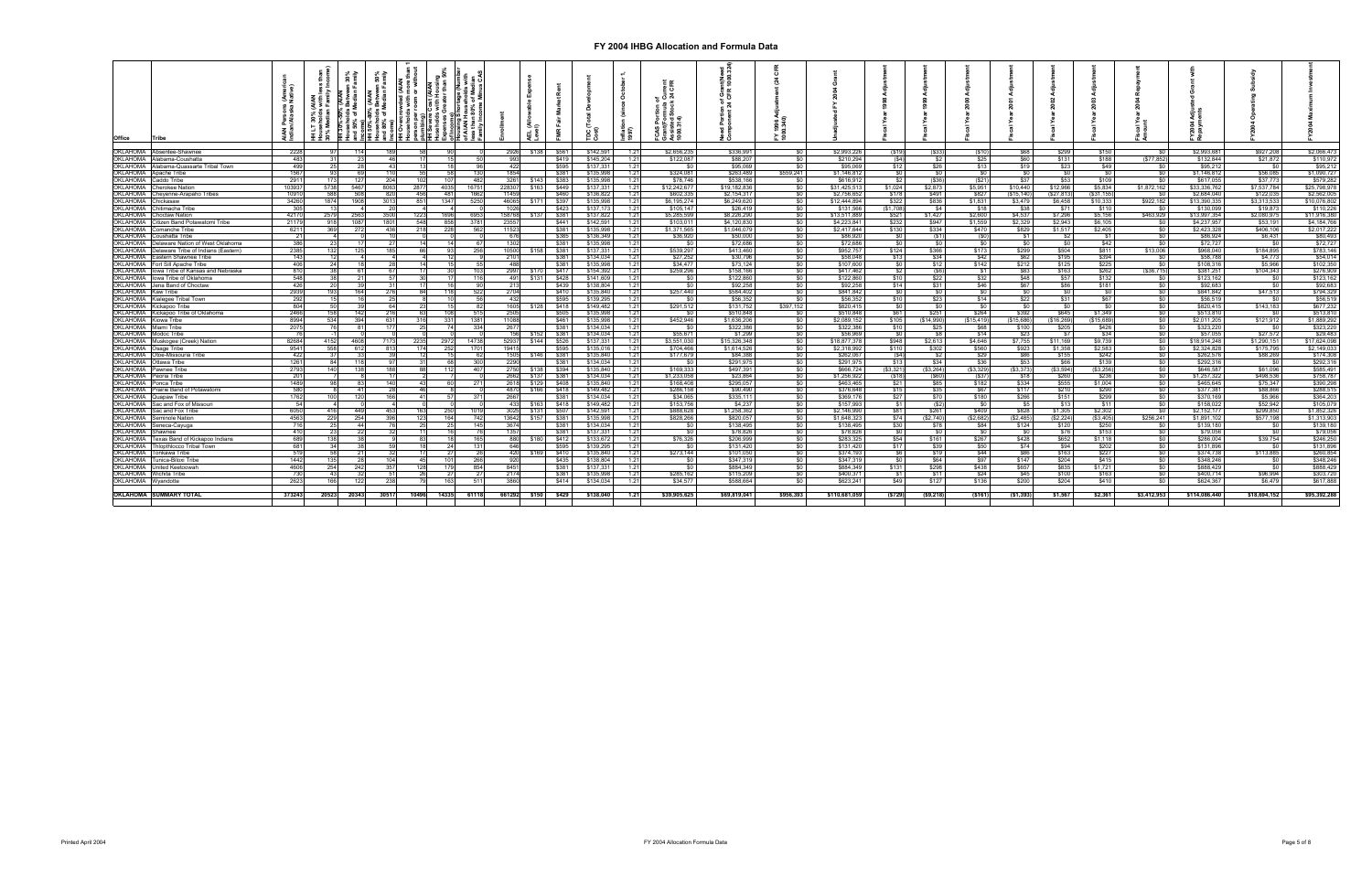| Office                           |                                                                            | Arie<br>Nativ  |                       | .30%<br>भागोy | n 50%<br>amily<br>৳    | itt<br>Som | Cost<br>with |                       |                                                 | Exper<br>로 (직<br>하이 |                               |                                               | ក់ គឺ<br>997)                  | និទ្ធិ<br>375.000<br>Praist<br>Saist<br>Saist |                           |                                      |                            |                            |                          |                           |                            |                         |                      |                                         |                            |                                           |                            |
|----------------------------------|----------------------------------------------------------------------------|----------------|-----------------------|---------------|------------------------|------------|--------------|-----------------------|-------------------------------------------------|---------------------|-------------------------------|-----------------------------------------------|--------------------------------|-----------------------------------------------|---------------------------|--------------------------------------|----------------------------|----------------------------|--------------------------|---------------------------|----------------------------|-------------------------|----------------------|-----------------------------------------|----------------------------|-------------------------------------------|----------------------------|
| PHOENIX<br>PHOENIX               | Acoma Pueblo<br>Agua Caliente Band of Cahuilla                             | -2892<br>305   | 114                   |               | -30                    | 215        | 68           | 142<br>84I            | 634<br>37                                       |                     | \$422<br>\$729                | \$150,353<br>\$182,321                        | 1.2<br>1.21                    | \$575,123<br>- \$0                            | \$506,543<br>\$150,207    | -50<br>\$0                           | \$1,081,666<br>\$150,207   | S71<br>- SO 1              | \$193<br>\$13            | \$322<br>\$18             | \$501<br>\$28              | \$788<br>\$32           | \$1,235<br>\$77      | -SO.<br>- \$0                           | \$1,084,776<br>\$150,375   | \$146,596<br>- SO                         | \$938,180<br>\$150,375     |
| PHOENIX<br>PHOENIX               | Ak-Chin<br>Alturas Rancheria                                               | 690            |                       |               |                        | 64         |              | 117                   |                                                 | \$329               | \$835<br>\$537                | \$165,416<br>\$192,867                        | $1.2^{\circ}$<br>1.21          | \$201,050                                     | \$168,098<br>\$50,000     | <b>SO</b> I                          | \$369,147<br>\$50,000      | - S8 I<br>SO I             | \$16<br>\$0              | \$35<br>\$0               | \$70<br>\$0                | \$116<br>\$0            | \$190<br><b>SO</b>   | <b>SO</b> 1<br>- \$0                    | \$369,582<br>\$50,000      | \$128,912<br>- SO 1                       | \$240,670<br>\$50,000      |
| PHOENIX<br>PHOENIX               | Auburn Rancheri<br>Augustine Band of Cahuilla                              | 488            |                       |               |                        |            |              |                       |                                                 |                     | \$950<br>\$729                | \$193,402<br>\$182,321                        | 1.2<br>1.2                     | \$0                                           | \$148,275<br>- \$0        | SO I<br>\$0                          | \$148,275<br>- \$0         | \$28<br>\$0                | \$69<br>SO.              | \$101<br>\$0              | \$146<br>\$0               | \$195<br>\$0            | \$364<br>\$0         | SO I<br>SO I                            | \$149.178<br>\$0           | SO I<br><b>SO</b>                         | \$149,178<br>SO.           |
| PHOENIX<br>PHOENIX               | Barona Group of Capitan Grande<br>lerry Creek Rancheria                    | 413<br>928     |                       |               |                        |            |              | 184                   | 362                                             | \$380               | \$395 \$1,175<br>\$660        | \$192,980<br>\$192,867                        | $1.2^{\circ}$<br>$1.2^{\circ}$ | \$70.628<br>\$216,244                         | \$60,506<br>\$370,667     | \$45.694                             | \$176,828<br>\$586,912     | \$12<br>\$25               | \$27<br>\$62             | \$50<br>\$111             | \$60<br>\$189              | \$113<br>\$382          | \$146<br>\$668       | (S33.059)<br>\$0                        | \$144,177<br>\$588,347     | \$22.081<br>\$110.387                     | \$122,097<br>\$477,961     |
| PHOENIX<br>PHOENIX               | 3ig Lagoon Rancheria<br>Big Pine Band                                      | $^{21}$<br>328 |                       |               |                        |            |              | 34                    |                                                 |                     | \$638<br>\$233 \$612          | \$205,791<br>\$195,542                        | $1.2^{\circ}$<br>$1.2^{\circ}$ | \$0<br>\$158,206                              | \$36,990<br>\$93,034      | <b>SO</b><br>\$53,748                | \$36,990<br>\$304,988      | \$0<br>\$5                 | SO.<br>\$9               | \$0<br>\$30               | \$0                        | $\frac{1}{20}$<br>\$129 | \$2<br>\$138         | \$0                                     | \$36,991<br>\$305,362      | \$0<br>\$54,357                           | \$36,991<br>\$251,005      |
| PHOENIX<br>PHOENIX               | Big Sandy Rancheria<br>Big Valley Rancheria                                | 94<br>801      |                       |               |                        |            |              | 26<br>167             |                                                 |                     | \$603<br>\$653                | \$188,15<br>\$204,100                         | 1.2<br>$1.2^{\circ}$           | \$0<br>\$0                                    | \$47,762<br>\$324,162     | \$0<br>\$0                           | \$47,762<br>\$324,162      | \$0<br>\$31                | \$10<br>\$71             | \$14<br>\$137             | $\frac{$63}{$37}$<br>\$204 | \$50<br>\$278           | \$92<br>\$588        | $\frac{$0}{$0}$<br>\$0                  | \$47,964<br>\$325,472      | SO I<br>\$0                               | \$47,964<br>\$325,472      |
| PHOENIX                          | Blue Lake Rancheria                                                        | 44             |                       |               |                        |            |              |                       |                                                 |                     | \$638                         | \$205.791                                     | $1.2^{\circ}$                  | so                                            | \$9,769                   | SO I                                 | \$9,769                    | so I                       | SO.                      | \$0                       | \$0                        | so I                    | \$8                  | $\frac{1}{20}$                          | \$9,776                    | SO I                                      | \$9,776                    |
| PHOENIX<br><b>PHOENIX</b>        | Bridgeport Paiute Indian Colony<br>Buena Vista Rancheri                    | 24             |                       |               |                        |            |              |                       |                                                 | \$233               | \$830<br>\$692                | \$195,542<br>\$193,402                        | 1.2<br>1.2                     | \$140,891<br>\$0                              | \$26,281<br>\$4,584       | \$0                                  | \$167,172<br>\$4,584       | \$1<br>- \$0 I             | (S2)<br>SO.              | \$1<br>\$0                | \$7<br>\$0                 | \$18<br>- SO 1          | \$21<br><b>\$6</b>   | $\frac{1}{20}$<br>\$0                   | \$167,219<br>\$4,590       | \$84,092<br>- \$0                         | \$83,126<br>\$4,590        |
| PHOENIX<br>PHOENIX               | Cabazon Band<br>Cahuilla Band                                              | 19<br>125      |                       |               |                        |            |              |                       |                                                 |                     | \$729<br>\$395 \$729          | \$182,321<br>\$182,32                         | $1.2^{\circ}$<br>$1.2^{\circ}$ | <b>SO</b><br>\$44,941                         | \$50,000<br>\$40,510      | <b>\$0</b><br>\$0                    | \$50,000<br>\$85,451       | \$0 I<br>SI I              | SO.<br>\$9               | <b>\$0</b><br>\$16        | <b>\$0</b><br>\$28         | <b>SO</b> 1<br>\$42     | <b>SO</b> I<br>\$74  | \$0<br><b>\$0</b>                       | \$50,000<br>\$85,622       | \$0<br>\$12,083                           | \$50,000<br>\$73,538       |
| PHOENIX<br>PHOENIX               | California Valle <sup>,</sup><br>Campo Band                                |                |                       |               |                        |            |              |                       |                                                 | \$391               | \$635<br>\$1 17               | \$190,728<br>\$188.56                         | 1.2<br>1 <sup>2</sup>          | -SO<br>\$359,001                              | \$50,000<br>\$116,474     | SO <sub>1</sub><br>192,780           | \$50,000<br>\$668,255      | \$0<br>so I                | SO.                      | \$0<br>SO.                | \$0<br>\$0                 | SO I<br>\$0             | \$0<br>\$0           | \$0<br>\$0                              | \$50,000<br>\$668.255      | \$0<br>\$214,060                          | \$50,000<br>\$454,195      |
| <b>PHOENIX</b><br><b>PHOENIX</b> | Cedarville Rancheria<br>Chemehuev:                                         | 24<br>174      |                       |               |                        |            |              |                       |                                                 | \$374               | \$537<br>\$729                | \$192,86<br>\$182,32                          | 1.21<br>1.21                   | - SO<br>\$483,756                             | \$14,268<br>\$49,689      | - \$0<br>\$329,844                   | \$14,268<br>\$863,289      | \$0<br>\$0                 | SO.<br>SO.               | SO I<br>\$0               | \$0<br>\$0                 | \$0<br>\$0              | \$4<br>\$0           | $\frac{1}{20}$<br>$\frac{1}{2}$         | \$14,272<br>\$863,289      | <b>SO</b><br>\$254,428                    | \$14,272<br>\$608,86       |
| PHOENIX<br>PHOENIX               | Chicken Ranch Rancheria<br>Chico Rancheria                                 | 810            | 61                    |               |                        | 40         |              | 196                   | 212<br>40                                       |                     | \$687<br>\$660                | \$189,658<br>\$192,867                        | 1.21<br>$1.2^{\circ}$          | \$50,518                                      | <b>SO</b><br>\$337,652    | \$0<br>\$0                           | \$50,518<br>\$337,652      | 50<br>\$44                 | <b>SO</b><br>\$101       | \$0 <sub>1</sub><br>\$159 | \$1<br>\$232               | \$1<br>\$276            | \$1<br>\$547         | \$0<br>\$0                              | \$50,520<br>\$339,011      | \$10,758<br>SO.                           | \$39,76<br>\$339,01        |
| PHOENIX<br>PHOENIX               | Cloverdale Rancheria<br>Cochiti Pueblo                                     | 808            |                       |               |                        | 45         |              |                       | 40 <sub>1</sub>                                 |                     | \$1,163<br>\$673              | \$209,217<br>\$150,35                         | 1.2'<br>$1.2^{\circ}$          | \$0<br>\$55,718                               | \$330,637<br>\$132,783    |                                      | \$330,637<br>\$188,501     | \$35<br>\$23               | \$65<br>\$63             | \$157<br>\$107            | \$237<br>\$168             | \$307<br>\$250          | \$555<br>\$424       | \$0<br>(\$15,684)                       | \$331,992<br>\$173,852     | S <sub>0</sub><br>\$14,056                | \$331,992<br>\$159,796     |
| PHOENIX<br>PHOENIX               | Cocopah Tribe                                                              | 558            |                       |               |                        | 47         |              | 54                    | 880<br>27'                                      | \$376               | \$659<br>\$603                | \$160,284<br>\$188,155                        | 1.2<br>$1.2^{\circ}$           | \$471,295                                     | \$129,073<br>\$46,739     | -90<br>-90                           | \$600,369                  | \$15                       | \$12                     | \$46<br>\$13              | \$117                      | \$309<br>\$94           | \$358<br>\$100       | (\$78,633)                              | \$522,593                  | \$306.847<br>\$129,498                    | \$215,747<br>\$142,926     |
| PHOENIX                          | Cold Springs Rancheria<br>Colorado River Indian Tribes                     | 200<br>2606    | 172                   |               |                        |            |              |                       | 352                                             | \$378               | \$194 \$541                   | \$182,321                                     | $-1.2^{\circ}$                 | \$225,434<br>\$1,716,950                      | \$485,190                 | -SO I                                | \$272,173<br>\$2,202,139   | \$5<br>$(\$4,432)$         | \$3<br>(S6, 599)         | (\$8,996)                 | \$35<br>(\$11,654)         | (\$11,534)              | \$11,644)            | - \$0<br>$\frac{1}{20}$                 | \$272,424<br>\$2,147,280   | \$688,613                                 | \$1,458,667                |
| PHOENIX<br>PHOENIX               | colusa Rancheria<br>cortina Rancheria                                      | - 67<br>272    |                       |               |                        |            |              |                       |                                                 |                     | \$537<br>\$549                | \$192,867<br>\$193,402                        | 1.2<br>1.2                     |                                               | \$28,918<br>\$100,776     | -SO.                                 | \$28,918<br>\$100,776      | <b>SO</b><br>\$21          | \$0<br>\$47              | \$0<br>\$75               | \$0<br>\$108               | \$0<br>\$117            | \$10<br>\$221        | <b>\$0</b><br>\$0                       | \$28,929<br>\$101,365      | - \$0<br>\$0                              | \$28,929<br>\$101,365      |
| PHOENIX<br>PHOENIX               | Coyote Valley Band<br>Death Valley Timba-Sha                               | 716<br>540     |                       |               |                        |            |              | 125<br>153            |                                                 | \$222               | \$702<br>\$612                | \$204,100<br>\$195,542                        | $1.2^{\circ}$<br>$1.2^{\circ}$ | \$185,528<br>SO.                              | \$273,135<br>\$214,399    | \$0<br>SO I                          | \$458,662<br>\$214,399     | \$7<br>\$21                | \$38<br>\$49             | \$61<br>\$72              | \$111<br>\$106             | \$206<br>\$122          | \$330<br>\$273       | SO I<br>$\frac{1}{20}$                  | \$459,416<br>\$215,044     | \$101,666<br>SO I                         | \$357,750<br>\$215,044     |
| PHOENIX<br>PHOENIX               | Ory Creek Rancheria<br>Duck Valley Shoshone-Paiute                         | 1166<br>1053   | 141                   |               |                        | 41         |              | 252<br>132            | 188                                             |                     | \$380 \$1.163<br>\$377 \$625  | \$209,217<br>\$174,161                        | 12<br>1.21                     | -SO<br>\$741,002                              | \$477.132<br>\$256,971    | sn <sub>1</sub><br>SO I              | \$477,132<br>\$997,973     | \$56<br>(\$4,960)          | \$96<br>( \$4,909)       | \$227<br>( \$4,988)       | \$343<br>(\$4,971)         | \$482<br>(\$4,970)      | \$873<br>(S2, 191)   | $\frac{$0}{$0}$                         | \$479,210<br>\$970,983     | $\frac{1}{20}$<br>\$375,465               | \$479,210<br>\$595,518     |
| PHOENIX<br>PHOENIX               | Duckwater Shoshone<br>Elk Valley Rancheria                                 | 121<br>- 47    |                       |               |                        |            |              | 11                    |                                                 |                     | \$402 \$856<br>\$635          | \$178,021<br>\$199,821                        | $1.2^{\circ}$<br>1.2           | \$150,895                                     | \$33,844<br>\$25,589      | \$373<br>- \$0                       | \$185,113<br>\$25,589      | \$0<br>\$0                 | \$0                      | \$0<br>\$0                | \$0<br>\$0                 | \$85<br>$\frac{1}{2}$   | \$107<br>\$28        | $\frac{$0}{$0}$                         | \$185,305<br>\$25,617      | \$86,208                                  | \$99,097<br>\$25,61        |
| PHOENIX<br>PHOENIX               | Ely Shoshone<br><b>Enterprise Rancheria</b>                                | 110<br>828     | 63                    |               | -82                    | 41         |              | 200                   | 414                                             | \$402               | \$663<br>\$660                | \$171,603<br>\$192,867                        | 1.2'<br>1.21                   | \$223,325<br>SO.                              | \$30,882<br>\$345,155     | \$22,167<br>\$0                      | \$276,374<br>\$345,155     | (\$12,478)<br>\$39         | \$0<br>\$89              | \$0<br>\$157              | \$0<br>\$233               | \$0<br>\$357            | \$0<br>\$704         | \$0<br><b>\$0</b>                       | \$263,896<br>\$346,734     | \$144,181<br>-SO                          | \$119,715<br>\$346,734     |
| PHOENIX<br>PHOENIX               | Ewiiaapaayp Band of Kumeyaay<br>Fallon Paiute-Shoshone                     |                |                       |               | -49                    |            |              |                       | 10 $c$                                          |                     | \$1,175<br>\$336 \$664        | \$192,980<br>\$172,35                         | 1.2<br>1.2                     | \$0<br>\$656,219                              | \$144,575                 | - \$0<br>\$177,253                   | \$978,047                  | SO I<br>- SO 1             | \$0<br>SO.               | \$0                       | \$0                        | SO I                    | \$0                  | \$0<br>- \$0                            | <b>SO</b><br>\$978,047     | - SO 1<br>\$285,263                       | \$692,784                  |
| PHOENIX                          | Fort Bidwell                                                               | 706<br>125     |                       |               |                        |            |              |                       |                                                 |                     | \$387 \$537                   | \$193,72                                      | 1.2                            | \$120,531                                     | \$38,958                  | \$66,375                             | \$225,864                  | \$20                       | \$44                     | \$0<br><b>\$0</b>         | \$0<br>\$117               | - SO 1<br>\$172         | - \$0<br>\$297       | (\$12,993)                              | \$213,522                  | \$50,139                                  | \$163,383                  |
| PHOENIX<br>PHOENIX               | Fort Independence<br>Fort McDermitt Paiute and Shoshone                    | -50<br>313     |                       |               |                        |            |              |                       |                                                 | \$233               | \$612<br>\$671                | \$195,542<br>\$178.97                         | $1.2^{\circ}$<br>1.21          | \$49,279<br>- \$0                             | \$17,846<br>\$144,130     | \$0<br>\$0                           | \$67,125<br>\$144,130      | <b>\$0</b><br>\$29         | (S1)<br>\$66             | \$0<br>\$96               | \$2<br>\$139               | <b>\$3</b><br>\$180     | \$15<br>\$346        | <b>SO</b><br>SO I                       | \$67,145<br>\$144,986      | \$11,259<br>- \$0                         | \$55,886<br>\$144,986      |
| <b>PHOENIX</b><br><b>PHOENIX</b> | Fort McDowell Yavapai Nation<br>Fort Mojave Tribe                          | 840<br>634     | 41                    |               |                        |            |              |                       |                                                 | \$315<br>\$359      | \$810                         | \$165.41<br>\$170,084                         | $1.2^{\circ}$                  | \$204,174<br>\$978,836                        | \$138,557<br>\$109,539    | SO I                                 | \$342,731<br>\$1,088,375   | \$15                       | \$27<br>\$3              | \$62<br>\$45              | \$117<br>\$136             | \$203<br>\$398          | \$350<br>\$383       | \$0<br>\$0                              | \$343,497<br>\$1,089,354   | \$90,939<br>\$547,611                     | \$252,55<br>\$541,744      |
| PHOENIX<br>PHOENIX               | Gila River<br>Graton Rancheria                                             | 17863<br>725   | 1222<br>44            | 494           | 455                    | 1012<br>41 | 250<br>50    | 1123<br>157           | 2047                                            | \$187               | \$835<br>\$1,775              | \$164,346<br>\$260,559                        | 1.21<br>12 <sup>7</sup>        | \$5,442,497<br>- \$0                          | \$3,052,092<br>\$369,546  | <b>SO</b><br><b>RO</b>               | \$8,494,589<br>\$369,546   | \$247<br>\$0 <sub>1</sub>  | \$639<br>$^{\circ}$ so   | \$1,095<br>\$0            | \$1,971<br>$\sqrt{50}$     | \$3,898<br>\$268        | \$5,249<br>\$516     | \$0<br>-so T                            | \$8,507,688<br>\$370,330   | \$3,078,256<br>- SO                       | \$5,429,43<br>\$370,33     |
| <b>PHOENIX</b><br>PHOENIX        | Greenville Rancheria<br>Grindstone Rancheria                               | 336<br>314     |                       |               |                        |            |              | 87                    |                                                 | \$387               | \$537<br>\$537                | \$192,86<br>\$193,720                         | $1.2^{\circ}$<br>$1.2^{\circ}$ | .SO<br>\$216,820                              | \$132,767<br>\$126.581    | SO <sub>1</sub>                      | \$132,76<br>\$343,401      | \$28<br>\$14               | \$62<br>\$28             | \$90<br>\$56              | \$132<br>\$102             | \$163<br>\$197          | \$322<br>\$282       | \$0<br>\$0                              | \$133,564<br>\$344,079     | \$0<br>\$131,580                          | \$133,564<br>\$212,499     |
| PHOENIX<br>PHOENIX               | Guidiville Rancheria<br>Havasupai                                          | 129<br>483     |                       |               |                        |            |              | 103                   |                                                 | \$380               | \$698<br>\$887                | \$204,100<br>\$278,454                        | $1.2^{\circ}$<br>1.2           | \$132,812<br>-90                              | \$111,78<br>\$327,692     | -90                                  | \$244,597<br>\$327,692     | \$17<br>\$25               | \$41<br>\$101            | \$60<br>\$146             | \$95<br>\$216              | \$153<br>\$282          | \$246<br>\$529       | \$0<br>\$0                              | \$245,209<br>\$328,990     | \$78,615<br>- \$0                         | \$166,59<br>\$328,990      |
| PHOENIX<br>PHOENIX               | Hoopa Valley<br>Hopi                                                       | 2444<br>7022   | 183<br>570            |               | 285                    | 133<br>949 | 1851         | 263<br>892            | 217<br>11354                                    | \$381               | \$638<br>\$311 \$596          | \$205,79<br>\$163,796                         | 1.2<br>$1.2^{\circ}$           | \$1,040,260<br>\$919,901                      | \$725,921<br>\$2.097.563  | -90<br>-SO I                         | \$1,766,182<br>\$3.017.464 | \$59<br>\$262              | \$134<br>\$724           | \$267<br>\$1,201          | \$477<br>\$1,914           | \$860<br>\$3,089        | \$1,310<br>\$4,969   | <b>SO</b> 1<br><b>SO</b> 1              | \$1,769,289<br>\$3,029,624 | \$375,293<br>\$290,592                    | \$1,393,996<br>\$2,739,032 |
| PHOENIX                          | <b>Hopland Rancheria</b>                                                   | 560            |                       |               |                        | 26         |              | 197                   | 69                                              |                     | \$380 \$698                   | \$204,100                                     | $1.2^{\circ}$                  | \$138,411                                     | \$353,324                 | \$0                                  | \$491,735                  | \$29                       | \$80                     | \$142                     | \$237                      | \$360                   | \$664                | SO I                                    | \$493,247                  | \$82,753                                  | \$410,494                  |
| PHOENIX<br>PHOENIX               | Hualapai<br>Inaja Band                                                     | 1467           |                       |               |                        | 314        |              |                       | 192                                             |                     | \$358 \$856<br>\$1,175        | \$174.06<br>\$192,98                          | $1.2^{\circ}$<br>$1.2^{\circ}$ | \$1,205,968<br>\$0                            | \$610,750<br>- \$0        | \$0                                  | \$1.816.717<br>-90         | \$101                      | \$179<br>\$0             | \$301<br>\$0              | \$519<br>\$0               | \$926<br>\$0            | \$1,261<br><b>SO</b> | so I<br>\$0                             | \$1,820,004<br>\$0         | \$644,094<br>\$0                          | \$1,175,910<br>\$0         |
| <b>PHOENIX</b><br>PHOENIX        | lone Band of Miwok Indians<br>Isleta Pueblo                                | 1080<br>3049   |                       |               |                        |            |              | 109<br>508            | 4441                                            |                     | \$692<br>\$673                | \$193,402<br>\$152,91                         | $1.2^{\circ}$<br>12            | SO.<br>\$358,737                              | \$206,332<br>\$565,204    | \$0<br>$\sin 1$                      | \$206,332<br>\$923,940     | \$17<br>\$66               | \$38<br>\$183            | \$60<br>(\$1,928)         | \$89<br>(\$1,777)          | \$105<br>(\$1,686)      | \$256<br>(S8.527)    | $\frac{1}{20}$<br>(\$50,101)            | \$206.897<br>\$860.171     | SO I<br>\$137,366                         | \$206,897<br>\$722,806     |
| PHOENIX<br>PHOENIX               | Jackson Rancheria<br>Jamul Indian Village                                  |                |                       |               |                        |            |              |                       |                                                 |                     | \$692<br>\$1,175              | \$193,402<br>\$192,980                        | $1.2^{\circ}$<br>1.21          | \$0                                           | \$50,000<br>\$35          | SO I<br>\$0                          | \$50,000<br>\$35           | \$0<br>\$0                 | \$0                      | \$0<br>\$0                | \$0<br>\$0                 | \$0<br>\$0              | -90<br>\$0           | \$0<br>\$0                              | \$50,000<br>\$35           | \$0                                       | \$50,000<br>\$35           |
|                                  | PHOENIX Jemez Pueblo<br>PHOENIX Jicarilla Reservation                      | 2049<br>2627   | 154                   |               | 146                    | 156<br>124 |              | 227<br>132            | 3403                                            |                     | \$673<br>\$225 \$429          | \$150,353<br>\$150,353                        | $-1.2$<br>1.21                 | \$219,635<br>\$886.974                        | \$406,313<br>\$403,012    | \$0                                  | \$625,949<br>\$1,289,987   | \$49<br>\$62               | (\$12,599<br>\$130       | (\$13,055<br>\$235        | (S13, 174)<br>\$404        | (\$13,782)<br>\$767     | \$926<br>\$1,016     | \$0<br>SO I                             | \$574,314<br>\$1,292,601   | \$55,507<br>\$391,097                     | \$518,807<br>\$901,505     |
| PHOENIX Karuk                    | PHOENIX Kaibab Band of Paiute                                              | 147<br>6466    | 17<br>438             | -26<br>410    | 20<br>614              | - 9<br>269 | 454          | 1310                  | 252<br>323                                      |                     | \$346 \$856<br>\$380 \$635    | \$163,796<br>\$205,791                        | 1.21<br>1.21                   | \$321.826<br>\$1,060,120                      | \$41,645<br>\$2,482,895   | <b>SO</b><br>\$0                     | \$363,471<br>\$3,543,015   | \$5<br>\$196               | (S2)<br>\$502            | \$2<br>\$807              | \$11<br>\$1,301            | \$42<br>\$1,895         | \$37<br>\$3,446      | (\$29,062)<br>\$26,373                  | \$334,505<br>\$3,577,535   | \$179,319<br>\$633,362                    | \$155,186<br>\$2,944,173   |
|                                  | PHOENIX La Jolla Band<br>PHOENIX La Posta Band                             | 333<br>16      | - 13                  |               | 35<br>41               | - 23       |              | 13                    | 696                                             |                     | \$395 \$1,175<br>\$1,175      | \$192,980<br>\$180,705                        | 1.21<br>1.21                   | \$227,582<br>- \$0                            | \$77,244<br>\$14,752      | - SO 1<br>\$0                        | \$304,826<br>\$14,752      | \$3<br><b>\$0</b>          | <b>S7</b><br>\$0         | \$16<br>\$0               | \$29<br>\$0                | \$57<br>SO I            | \$76<br><b>S1I</b>   | - \$0<br>- SO 1                         | \$305,013<br>\$14,753      | \$77,580<br>$\mathbb{S}^0$                | \$227,433<br>\$14,753      |
|                                  | PHOENIX Laguna Pueblo<br>PHOENIX Las Vegas Colony                          | 3927<br>110    | 184                   | 163           | 183<br>13 <sup>1</sup> | 208        | -521         | 362<br>30             | 7825                                            |                     | \$203 \$423<br>\$856          | \$152,912<br>\$178,021                        | 1.21<br>1.21                   | \$504,339<br>- 50                             | \$638,819<br>\$50,000     | \$366,964<br>\$0                     | \$1,510,121<br>\$50,000    | \$133<br>- SO 1            | \$296<br><b>SO</b>       | \$541<br><b>SO</b>        | \$814<br>\$19              | \$1,203<br>- SO         | \$1,966<br>- \$0     | <b>SO</b> I<br>SO I                     | \$1,515,073<br>\$50,019    | \$147,448<br>- \$0                        | \$1,367,626<br>\$50,019    |
|                                  | PHOENIX Laytonville Rancheria                                              | 162            |                       |               |                        |            |              |                       |                                                 |                     | \$380 \$698                   | \$204,100                                     | $1.2^{\circ}$                  | \$222,859                                     | \$53,168                  | \$0                                  | \$276,027                  | \$14                       | \$23                     | \$30                      | \$60                       | \$136                   | \$170                | \$0                                     | \$276,460                  | \$130.057                                 | \$146,403                  |
|                                  | PHOENIX Lone Pine Paiute-Shoshone<br>PHOENIX Los Coyotes Band of Cahuilla  | 499<br>63      | 29<br>13 <sup>1</sup> |               | 24<br>$\overline{a}$   | 41         |              | 30 <sup>1</sup><br>21 |                                                 |                     | \$233 \$768<br>\$1,175        | \$196,395<br>\$192,980                        | 1.21<br>1.21                   | \$326,391<br>\$0                              | \$95,897<br>\$31,627      | <b>\$0</b><br>\$0                    | \$422,288<br>\$31,627      | <b>\$9</b> I<br>\$10       | \$22<br>\$24             | \$40<br>\$36              | \$55<br>\$54               | (\$34,542)<br>\$76      | \$290<br>\$135       | SO I<br>SO I                            | \$388.162<br>\$31,963      | \$177,729<br>- SO 1                       | \$210,433<br>\$31,963      |
|                                  | PHOENIX Lovelock Colony<br>PHOENIX Lower Lake Rancheria                    | 118<br>61      | 16                    |               |                        | $-21$      |              | - 27<br>13            | 369                                             |                     | S677<br>\$1,163               | \$173,207<br>\$211,210                        | 1.21<br>1.21                   | - SO 1<br>\$0                                 | \$51,922<br>\$50,000      | $\frac{1}{2}$<br>SO I                | \$51,922<br>\$50,000       | $\frac{1}{2}$<br>\$0       | \$12<br>-SO              | \$16<br>\$0               | \$24<br>\$0                | \$30<br>so I            | \$58<br>\$0          | $($ \$6,138)<br>SO I                    | \$45,924<br>\$50,000       | SO<br>\$0                                 | \$45,924<br>\$50,000       |
| PHOENIX                          | PHOENIX Lytton Rancheria of California<br>Manchester Point Arena Rancheria | 492<br>1242    |                       |               |                        | 28         |              | 106<br>224            | 62                                              |                     | \$1,163<br>\$380 \$698        | \$209,217<br>\$204,100                        | 1.21<br>1.21                   | so<br>\$285,541                               | \$201.328<br>\$476,600    | SO <sub>1</sub>                      | \$201,328<br>\$762,141     | \$25<br>- S7 I             | \$48<br>\$1              | \$88<br>\$86              | \$132<br>\$157             | \$195<br>\$256          | \$353<br>\$984       | \$0<br>$\frac{1}{20}$                   | \$202,170<br>\$763,633     | \$0<br>\$162,602                          | \$202,170<br>\$601,031     |
|                                  | PHOENIX Manzanita Band<br>PHOENIX Mesa Grande Band                         | -59<br>68      | -131                  |               |                        |            |              |                       | 628                                             |                     | \$1,175<br>\$391 \$1,175      | \$192,980<br>\$192,980                        | 1.21<br>1.21                   | \$0<br>\$182,409                              | \$8,843<br>\$32,052       | <b>SO</b> I<br>\$0 I                 | \$8,843<br>\$214,461       | <b>\$0</b> I<br><b>\$3</b> | <b>SO</b><br>- \$2 I     | <b>\$0</b><br>-\$2 I      | \$0<br>- \$7               | - \$0 I<br>\$22         | \$21<br><b>\$41</b>  | <b>SO</b> 1<br>SO 1                     | \$8,864<br>\$214,538       | - 30<br>\$124,715                         | \$8,864<br>\$89,823        |
|                                  | PHOENIX Mescalero Reservation<br>PHOENIX Middletown Rancheria              | 3144<br>152    | 222<br>111            | -98           | 159<br>11              | 178        | - 47<br>- 12 | 115<br>32             | 3979                                            |                     | \$653                         | \$287 \$422 \$148,864<br>\$204,100            | 1.21<br>1.21                   | \$1,763,735<br>\$0                            | \$498.866<br>\$61,519     | <b>\$0</b><br><b>\$0</b>             | \$2,262,600<br>\$61,519    | - SO I<br><b>\$9</b> I     | SO I<br>\$21             | <b>SO</b><br>\$29         | <b>\$0</b>  <br>\$43       | (\$3,519)<br>\$45       | (S5, 818)<br>\$94    | <b>SO</b><br>SO I                       | \$2,253,263<br>\$61,759    | \$1,007,919<br>\$0                        | \$1,245,344<br>\$61,759    |
|                                  | PHOENIX Moapa Band of Paiute<br>PHOENIX Mooretown Rancheria                | 183<br>2386    | 181                   |               | 235                    | 117        | 201          | 527                   | 1193                                            |                     | \$388 \$856<br>\$380 \$660    | \$178,021<br>\$192,867                        | 1.21<br>1.21                   | \$295,743<br>\$306,089                        | \$43,562<br>\$968,653     | SO I<br>\$0 <sub>1</sub>             | \$339,306<br>\$1,274,742   | \$18<br>\$85               | \$25<br>\$235            | \$42<br>\$285             | \$77<br>\$475              | \$166<br>\$956          | \$191<br>\$1,779     | \$0<br>SO I                             | \$339,824<br>\$1,278,557   | \$173,832<br>\$174,459                    | \$165,992<br>\$1,104,099   |
|                                  | PHOENIX Morongo Band of Cahuilla                                           | 626            |                       |               |                        | 24         | 30           |                       | 1055                                            |                     | \$395 \$729                   | \$183,129                                     | 1.21                           | \$316,983                                     | \$95,768                  | SO I                                 | \$412,751                  | \$26                       | \$54                     | \$54                      | \$77                       | \$145                   | \$171                | <b>SO</b>                               | \$413,277                  | \$84,583                                  | \$328,694                  |
|                                  | PHOENIX Nambe Pueblo<br>PHOENIX Navajo Nation                              | 544<br>185681  | 102                   | 15853 8089    | 54                     | 30         | 50.          | 79                    | 643<br>8510 28713 3856 25543 250010 \$293 \$553 |                     | \$798                         | \$158,462<br>\$163,796                        | 1.21<br>1.21                   | \$447,725<br>\$29,494,742                     | \$214,002<br>\$58,502,724 | \$0<br>\$0                           | \$661,727<br>\$87,997,465  | \$12                       | \$22<br>\$5,818 \$15,894 | \$44<br>\$26,989          | \$76<br>\$44,077           | \$149<br>\$73,132       | \$177<br>\$116,986   | $\boldsymbol{\mathsf{S}}$<br>\$108, 106 | \$662,207<br>\$88,388,466  | \$166,976<br>\$13,935,417                 | \$495,231<br>\$74,453,049  |
| PHOENIX<br>PHOENIX               | North Fork Rancheria<br>Paiute-Shoshone of Bishop Colony                   | 1020<br>1376   | 69<br>436             |               | 231                    | 83<br>126  | 68<br>126    | 193<br>711            | 510<br>914                                      |                     | \$603<br>$$233$ $$612$        | \$186,449<br>\$195,542                        | 1.21<br>$1.2^{\circ}$          | \$616,884                                     | \$380,457<br>\$1,055,845  | \$0<br>\$0                           | \$380,457<br>\$1,672,729   | \$37<br>\$88               | \$116<br>\$213           | \$124<br>\$401            | \$398<br>\$690             | \$508<br>\$940          | \$948<br>\$1,824     | $\frac{1}{20}$<br>\$0                   | \$382,590<br>\$1,676,885   | $\overline{\phantom{0}}$ \$0<br>\$181,534 | \$382,590<br>\$1,495,35    |
| PHOENIX Pala Bank                | PHOENIX Pajoaque Pueblo                                                    | 304<br>762     | 42<br>69              | -24           | 31<br>59               | -41        | -351         | 82<br>85              | 327<br>891                                      |                     | <b>\$798</b><br>\$395 \$1,175 | \$158,462<br>\$188.561                        | 1.21<br>1.21                   | \$106,167<br>\$314,611                        | \$106,572<br>\$223,485    | <b>\$0</b><br><b>\$0</b>             | \$212,739<br>\$538,096     | <b>\$1</b><br>\$24         | \$12<br>\$48             | \$23<br>\$82              | \$39<br>\$132              | \$66<br>(\$17,832)      | \$105<br>(\$18,882)  | <b>\$0</b>  <br><b>SO</b>               | \$212,986<br>\$501,667     | \$29,159<br>\$136,722                     | \$183,827<br>\$364.945     |
|                                  | PHOENIX Pascua Yaqui Tribe<br>PHOENIX Paskenta Band of Nomlaki Indian      | 5935<br>564    | 388<br>41             | 269<br>- 49   | 373<br>55              | 374<br>20  | 220<br>- 42  | 269<br>145            | 13231<br>282                                    |                     | \$356 \$766<br>\$537          | \$160,819<br>\$192,867                        | 1.21<br>1.21                   | \$3,494,935<br>$\sim$ SO                      | \$1,287,611<br>\$222,860  | <b>\$0</b><br>- SO I                 | \$4,782,546<br>\$222,860   | \$731<br>\$27              | \$2,075<br>\$61          | \$3,708<br>\$125          | \$5,919<br>\$183           | \$2,156<br>\$64         | \$2,444<br>\$136     | \$0<br>- \$0 I                          | \$4,799,580<br>\$223,456   | \$1,796,378<br><b>SO</b>                  | \$3,003,202<br>\$223,456   |
| PHOENIX Pauma Band               | PHOENIX Pechanga Band                                                      | 174<br>381     | -331                  |               | 15<br>15               | 32         | -131         | 15<br>66              | 132<br>1372                                     |                     | \$395 \$1,175<br>\$729        | \$192,980<br>\$182,321                        | 1.21<br>1.21                   | \$66,381<br>\$0                               | \$40,460<br>\$118,113     | <b>\$0</b><br><b>\$0</b>             | \$106,841<br>\$118,113     | \$6<br>\$20                | \$14<br>\$47             | \$24<br>\$68              | \$40<br>\$104              | \$67<br>\$123           | \$107<br>\$258       | $(\$6,909)$<br>- SO 1                   | \$100,189<br>\$118,733     | \$20,854<br>$\mathcal{S}0$                | \$79,335<br>\$118,733      |
|                                  | PHOENIX Picayune Rancheria<br>PHOENIX Picuris Pueblo                       | 2346<br>192    | 159                   | 112           | 172                    | 191<br>21  | 156          | 431                   | 1173                                            |                     | \$378 \$603<br>\$675          | \$186,449<br>\$152,493                        | 1.21<br>1.21                   | \$79,714<br>\$76,207                          | \$861,986<br>\$61,776     | \$0 <sub>1</sub><br>\$0 <sub>1</sub> | \$941,700<br>\$137.983     | <b>\$71</b><br><b>S7</b>   | \$213<br>\$18            | \$356<br>\$30             | \$551<br>\$48              | \$769<br>\$82           | \$1,419<br>\$123     | SO I<br>\$0                             | \$945,078<br>\$138,291     | \$49,310<br>\$19,027                      | \$895,769<br>\$119,264     |
|                                  | PHOENIX Pinoleville Rancheria                                              | 372<br>2744    | 22                    | -241<br>172   | 34                     | 21         | -261         | 61                    | 186                                             |                     | \$380 \$698                   | \$204,100                                     | 1.21                           | \$132,812                                     | \$142,061<br>\$1,035,097  | SO <sub>1</sub><br>\$0 <sub>1</sub>  | \$274,873<br>\$1,035,097   | \$17                       | \$66                     | \$112                     | \$172                      | \$238                   | \$424                | $\frac{1}{2}$                           | \$275,902                  | \$78,615                                  | \$197,287                  |
|                                  | PHOENIX Pit River Tribe<br>PHOENIX Potter Valley Rancheria                 | 388            | 174<br>23             | - 25          | 237<br>36              | 147<br>22  | 194<br>27    | $\frac{582}{84}$      | $\frac{2290}{194}$                              |                     |                               | $\frac{1}{5579}$ \$193,720<br>\$698 \$204,100 | 1.21<br>1.21                   | \$0<br>\$0                                    | \$154,888                 | $\$0$                                | \$154,888                  | \$9<br>\$16                | \$20<br>\$61             | \$31<br>\$78              | \$413<br>\$0               | \$457<br>\$0            | \$929<br>\$37        | $\frac{$0}{0}$                          | \$1,036,956<br>\$155,080   | <b>\$0</b><br>\$0                         | \$1,036,956<br>\$155,080   |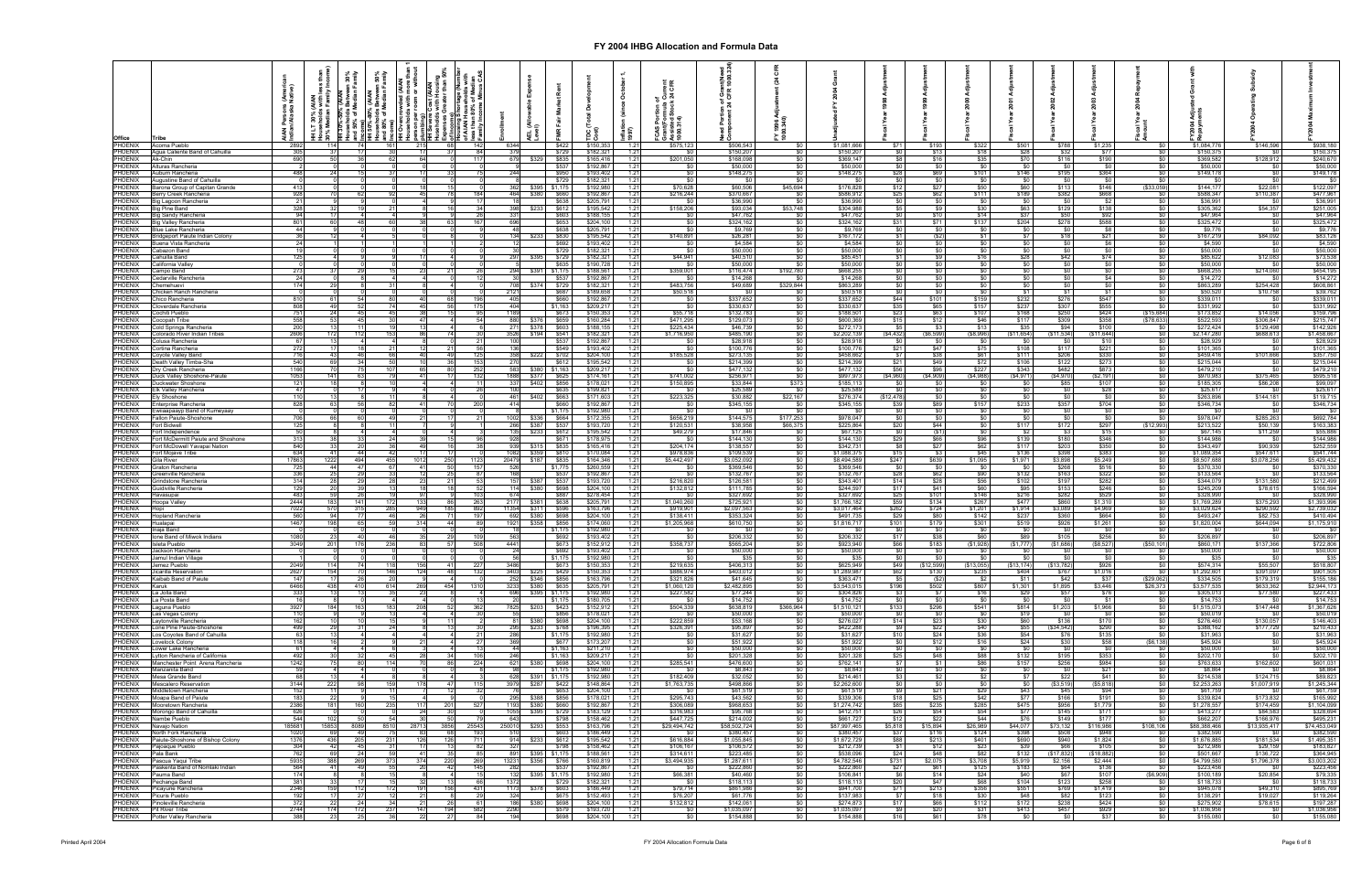|                    |                                     |                    | %so.<br>amil<br>ousing<br>than 50°                                                       |        |                          |               |           |                 |                                                       |               |                  |                             |                                 |                 |                |                  |               |                 |               |                 |               |
|--------------------|-------------------------------------|--------------------|------------------------------------------------------------------------------------------|--------|--------------------------|---------------|-----------|-----------------|-------------------------------------------------------|---------------|------------------|-----------------------------|---------------------------------|-----------------|----------------|------------------|---------------|-----------------|---------------|-----------------|---------------|
|                    |                                     |                    |                                                                                          |        |                          |               |           |                 | 통동                                                    |               |                  |                             |                                 |                 |                |                  |               |                 |               |                 |               |
|                    |                                     | (Americ<br>Native) | $\vec{a}$ $\vec{e}$ $\vec{b}$                                                            |        | 흕<br>따                   |               |           |                 |                                                       |               |                  |                             |                                 |                 |                |                  |               |                 |               |                 |               |
|                    |                                     |                    |                                                                                          |        |                          |               |           |                 |                                                       |               |                  |                             |                                 |                 |                |                  |               |                 |               |                 |               |
|                    |                                     |                    | s Between 50%<br>Median Family<br>Cost (AIAN<br>with Housii<br>30% (AIAN<br>holds with I |        |                          |               |           |                 |                                                       |               |                  |                             | 1999                            |                 |                |                  |               |                 |               |                 |               |
|                    |                                     |                    |                                                                                          |        |                          |               |           |                 |                                                       |               |                  |                             |                                 |                 |                |                  |               |                 |               |                 |               |
|                    |                                     |                    | ిం<br>iveson per<br>person per<br>plumbing)<br>HH Severe                                 |        |                          |               |           |                 | FCAS Portic<br>Grant(Form<br>Assisted St<br>1000.314) |               |                  |                             |                                 |                 |                |                  |               |                 |               |                 |               |
|                    |                                     |                    |                                                                                          |        |                          |               |           |                 |                                                       |               |                  |                             |                                 |                 |                |                  |               |                 |               |                 |               |
|                    |                                     |                    | HH LT :<br>Househ<br>30% Me                                                              |        | 티 (All<br>evel)          |               |           |                 |                                                       |               |                  |                             |                                 |                 |                |                  |               |                 |               |                 |               |
|                    |                                     |                    |                                                                                          |        |                          |               |           | າແສະ<br>997)    |                                                       |               |                  |                             |                                 |                 |                |                  |               |                 |               |                 |               |
| Office             | <b>Tribe</b>                        |                    |                                                                                          |        |                          |               |           |                 |                                                       |               |                  |                             |                                 |                 |                |                  |               |                 |               |                 |               |
| PHOENIX            | <b>Pyramid Lake Paiute</b>          | 134                |                                                                                          |        | \$379<br>213             | \$828         | \$176,619 | $1.2^{\circ}$   | \$1,068,119                                           | \$223,516     |                  | \$1,291,635                 | \$107<br>\$60                   | \$200           | \$348          | \$684            | \$884         |                 | \$1,293.917   | \$421,626       | \$872,291     |
| PHOENIX            | Quartz Valley Reservation           | 340                |                                                                                          |        | \$387                    | \$537         | \$198,837 | 1.2             | \$135,864                                             | \$120,396     |                  | \$256,260                   | \$28<br>\$62                    | \$30            | \$47           | \$82             | \$205         |                 | \$256,713     | \$77.507        | \$179,207     |
| PHOENIX            | Quechan Tribe                       | 150                |                                                                                          |        | 266                      | $$389$ $$594$ | \$181.513 | 1.21            | \$1,077,249                                           | \$335,448     | -90              | \$1,412,697                 | \$48<br>\$75                    | \$154           | \$298          | \$647            | \$826         | ( \$46.974)     | \$1,367,771   | \$533,232       | \$834,539     |
| PHOENIX            | Ramona Band                         |                    |                                                                                          |        |                          | \$729         | \$182,321 | 1.21            | \$0                                                   | \$0           | 3<br>D           | <b>SO</b>                   | \$0<br>\$0                      | \$0             | \$0            | \$0              | \$0           | \$0             | <b>SO</b>     | $\frac{1}{2}$   | \$0           |
| PHOENIX            |                                     |                    |                                                                                          |        |                          | \$608         | \$193.72  | 12 <sup>5</sup> |                                                       | \$211,982     |                  | \$211.982                   | m.<br>\$73                      | \$127           | \$182          | \$236            | <b>\$446</b>  | SO.             | \$213,045     | \$0             | \$213,045     |
|                    | edding Rancheria                    |                    |                                                                                          |        |                          |               |           |                 |                                                       |               |                  |                             |                                 |                 |                |                  |               |                 |               |                 |               |
| PHOENIX            | Redwood Valley Rancheria            |                    |                                                                                          | 69     |                          | \$380 \$698   | \$204,100 | 1.21            | \$118,193                                             | \$125,948     |                  | \$244,141                   | \$2<br>\$6                      | \$15            | \$30           | \$48             | \$217         | \$0             | \$244,458     | \$50,669        | \$193,789     |
| PHOENIX            | Reno-Sparks Colony                  | 899                | 46<br>-24                                                                                | 161    |                          | \$260 \$828   | \$176,619 | 1.21            | \$903,825                                             | \$293,032     | -SO I            | \$1,196,857                 | \$36<br>(\$4)                   | \$77            | \$173          | \$280            | \$474         | \$0             | \$1,197,894   | \$417,051       | \$780,843     |
| PHOENIX            | esighini Rancheria                  |                    |                                                                                          |        |                          | \$635         | \$199.82  | 1.21            |                                                       | \$1,325       | SO I             | \$1,325                     | \$0 <sub>1</sub><br>-SO         | \$0             | \$0            | SO.              | \$0           | \$0             | \$1,325       | - \$0           | \$1,325       |
| PHOENIX            | lincon Reservation                  | 465                | 66                                                                                       |        | \$395                    | \$1,175       | \$188,56  | 1.21            | \$393,236                                             | \$143,170     | \$0              | \$536,406                   | \$23<br>\$45                    | (\$32,285)      | (\$33,608)     | (\$35,826)       | \$38,057)     | \$O             | \$396,698     | \$170,902       | \$225,796     |
| PHOENIX            | obinson Rancheria                   | 866                | 65<br>41                                                                                 | 140    | \$380                    | \$653         | \$204,10  | 1.21            | \$187,637                                             | \$333,596     | \$0              | \$521,232                   | \$11<br>\$26                    | \$46            | \$83           | \$228            | \$400         | \$O             | \$522,027     | \$72,375        | \$449,652     |
| PHOENIX            | ohnerville Rancheria                |                    | 23                                                                                       |        |                          | \$638         | \$205,79  | 1.21            |                                                       | \$66,141      | \$0 <sub>1</sub> | \$66,141                    | $50-1$<br>\$0                   | \$0             | \$0            | \$0              | \$126         | \$0             | \$66,267      |                 | \$66,26       |
| PHOENIX            | ound Vallev Reservatio              | 698                | 420<br>391<br>643<br>44<br>48                                                            | 1397   | 349<br>\$222             | \$699         | \$204,100 | 1.21            | \$537,367                                             | \$2,721,357   | <b>SO</b>        | \$3,258,724                 | \$107<br>\$520                  | \$883           | \$1,485        | \$2,222          | \$3,901       | \$0             | \$3,267,842   | \$218,028       | \$3,049,814   |
| PHOENIX            |                                     |                    |                                                                                          |        |                          |               |           |                 |                                                       |               |                  |                             |                                 |                 |                | .SO              |               |                 |               |                 |               |
|                    | umsey Rancheria                     |                    |                                                                                          |        | \$380                    | \$779         | \$193,402 | 1.21            |                                                       | \$50,000      | \$0              | \$50,000                    | \$0<br>\$0                      | \$0             | $\frac{1}{2}$  |                  | $\sqrt{50}$   | \$0             | \$50,000      |                 | \$50,000      |
| Phoenix            | Salt River Plma-Maricopa            | 438                | 271<br>268                                                                               | 283    | 7371                     | $$333$ $$835$ | \$164,346 | $1.2^{\circ}$   | \$1,671,619                                           | \$805,463     | 50               | \$2,477,082                 | \$137<br>\$318                  | \$597           | \$1,047        | \$1,916          | \$2,820       | \$0             | \$2,483,916   | \$858,204       | \$1,625,711   |
| PHOENIX            | San Carlos Apache                   | 9544               | 740<br>988<br>465<br>27                                                                  | 726    | 11916                    | \$368 \$537   | \$158,462 | 1 21            | \$3,983,570                                           | \$2,380,458   | \$0 <sub>1</sub> | \$6,364,027                 | \$318<br>\$645                  | \$1,122         | \$1,928        | ( \$50, 195)     | ( \$50.823)   | \$0             | \$6,267,023   | \$2,083,645     | \$4,183,379   |
| PHOENIX            | an Felipe Pueblo                    |                    | 161<br>236                                                                               |        | 324                      | \$673         | \$150,353 | 1.21            |                                                       | \$544,033     | \$0              | \$544,033                   | \$114<br>\$39                   | \$191           | \$302          | \$550            | \$978         | \$0             | \$546,207     |                 | \$546,207     |
| PHOENIX            | an Ildefonso Pueblo                 |                    | 63                                                                                       | 40     | 628                      | \$798         | \$150,353 | $1.2^{\circ}$   | \$427,928                                             | \$113,866     | \$0              | \$541,794                   | \$20<br>\$11                    | \$36            | \$63           | \$121            | \$8,645       | \$17,550        | \$568,239     | \$165,266       | \$402,974     |
| PHOENIX            | an Juan Pueblo                      | 217                | 63                                                                                       | 148    | 272                      | \$428         | \$152,493 | $1.2^{\circ}$   | \$305,478                                             | \$341,689     | \$0              | \$647,168                   | \$33<br>\$97                    | \$167           | \$270          | \$436            | \$725         | (\$27,395)      | \$621,501     | \$85,305        | \$536,197     |
| PHOENIX            | San Juan Southern Paiute Tribe      |                    | 26<br>41                                                                                 |        | 254                      | \$887         | \$163,796 | 12 <sup>5</sup> |                                                       | \$128,513     | \$0              | \$128,513                   | \$27                            | \$77            | \$111          | \$155            | \$266         |                 | \$129,211     | \$0             | \$129,211     |
| PHOENIX            | San Manuel Band                     |                    |                                                                                          |        | 151<br>\$395             | \$729         | \$182,321 | 1.21            |                                                       | \$50,000      | SO               | \$50,000                    | $\frac{$62}{$0}$<br>$\sqrt{50}$ | \$0             | $\frac{1}{2}$  | $\overline{50}$  | \$0           | $rac{$0}{$0}$   | \$50,000      | $\frac{1}{20}$  | \$50,000      |
|                    |                                     |                    |                                                                                          |        |                          |               |           |                 |                                                       |               |                  |                             |                                 |                 |                |                  |               |                 |               |                 |               |
| PHOENIX            | an Pasqual Band                     |                    |                                                                                          |        | 529                      | \$395 \$1.175 | \$192,980 | 1.21            | \$385.145                                             | \$88,955      | \$0 <sub>1</sub> | \$474,100                   | \$29<br>\$15                    | \$55            | \$93           | \$168            | \$241         | \$0             | \$474,701     | \$185,288       | \$289,413     |
| PHOENIX            | San Rosa Band of Cahuilla           |                    |                                                                                          |        |                          | \$395 \$729   | \$182,32  | 1.2             | \$17,282                                              | \$18,807      | 50               | \$36,089                    | (50)<br>\$0                     | \$0             | \$1            | \$2              | \$46          | \$0             | \$36,138      | \$4,647         | \$31,490      |
| PHOENIX            | Sandia Pueblo                       | 554                | 33                                                                                       | 101    | 485                      | \$673         | \$152,912 | 1.21            | \$64,656                                              | \$127,993     | <b>SO</b>        | \$192,650                   | \$25<br>\$10                    | \$43            | \$70           | \$105            | \$178         | (\$6,248)       | \$186,834     | \$18,002        | \$168,832     |
| PHOENIX            | Santa Ana Pueblo                    | 502                | 21<br>35<br>.39                                                                          | - 65   |                          | \$673         | \$150,35  | 1.21            | \$31,905                                              | \$97,827      | <b>SO</b>        | \$129,732                   | \$29<br>\$10                    | \$38            | $\frac{1}{60}$ | \$150            | \$235         | (\$8, 129)      | \$122,125     | \$19,482        | \$102,644     |
| PHOENIX            | Santa Clara Pueblo                  | 1479               | 111<br>11<br>65                                                                          |        | 280                      | \$448         | \$150,35  | $1.2^{\circ}$   | \$235,61                                              | \$323,221     | \$0              | \$558.831                   | \$31<br>\$72                    | \$122           | \$193          | \$288            | <b>\$474</b>  | \$0             | \$560,010     | \$42,993        | \$517,01      |
| PHOENIX            | Santa Rosa Rancheria                | 49                 | 30 <sup>2</sup>                                                                          |        | 68                       | \$378 \$574   | \$182,402 | 1.21            | \$291,17                                              | \$105,939     | \$0 <sub>1</sub> | \$397,111                   | \$9<br>\$13                     | \$34            | \$74           | \$167            | \$218         | \$0             | \$397,626     | \$178,471       | \$219,155     |
|                    |                                     |                    |                                                                                          |        | 150                      | \$395 \$1,015 | \$202,914 | 1.21            | \$344,22                                              | \$19,232      | - ≏∩ I           | \$363,457                   | \$2<br>\$3                      | \$28            | \$56           | \$119            | \$122         | \$0             | \$363,787     |                 | \$208,37      |
| PHOENIX<br>PHOENIX | Santa Ynez Band of Chumash          |                    |                                                                                          |        |                          |               |           |                 |                                                       |               |                  |                             |                                 |                 |                |                  |               |                 |               | \$155,417       |               |
|                    | Santa Ysabel Reservation            |                    | 30<br>28                                                                                 |        | 936                      | \$1.175       | \$192,980 | 1.21            |                                                       | \$104.651     | \$0              | \$104,651                   | \$17<br>\$8                     | \$26            | \$39           | \$41             | \$102         | 50 <sup>1</sup> | \$104.884     | − \$∩           | \$104.884     |
| PHOENIX            | anto Domingo Pueblo                 | 3261               | 173<br>292<br>153                                                                        | 389    | 449                      | \$673         | \$150,353 | 1.21            | \$286,112                                             | \$630,285     | \$0 <sub>1</sub> | \$916,397                   | \$101<br>\$228                  | \$351           | \$524          | \$626            | \$987         | \$0             | \$919,214     | \$132,716       | \$786,498     |
| PHOENIX            | cotts Valley (Pomo)                 |                    | 11                                                                                       | 61     | 14.7                     | \$653         | \$204,10  | 1.21            |                                                       | \$118,990     | \$0 <sub>1</sub> | \$118,990                   | \$14<br>\$32                    | \$47            | \$69           | \$60             | \$128         | \$0             | \$119,340     | \$0             | \$119,340     |
| Phoenix            | Sherwood Vallev Rancheria           | 546                |                                                                                          |        | 393                      | \$380   \$698 | \$204,100 | 1.21            | \$191,204                                             | \$204,341     | <b>SO</b>        | \$395,545                   | \$47<br><b>S19</b>              | \$88            | \$151          | \$254            | \$479         | \$0             | \$396,583     | \$92,941        | \$303,643     |
| PHOENIX            | hingle Springs Rancheria            |                    |                                                                                          |        |                          | \$950         | \$193.402 | $1.2^{\circ}$   |                                                       | \$25,405      | SO I             | \$25,405                    | <b>\$0</b><br><b>SO</b>         | \$0             | \$0            | <b>SO</b>        | \$5           | \$0             | \$25,410      | <b>SO</b>       | \$25,410      |
| PHOENIX            | mith River Rancheria                | 179                | 121                                                                                      | 405    |                          | \$631         | \$199,821 | $1.2^{\circ}$   |                                                       | \$688,692     | SO I             | \$688,692                   | \$0<br>SO I                     | \$0             | \$0            | \$0              | \$26          |                 | \$688,718     | \$0             | \$688,718     |
| PHOENIX            | Soboba Band                         | 47                 | 15<br>1 <sub>Q</sub>                                                                     |        | 802                      | \$395 \$729   | \$182,321 | 1 21            | \$365.504                                             | \$90,591      | \$0              | \$456,095                   | \$23<br>\$14                    | \$44            | \$82           | \$165            | \$198         | $\frac{$0}{$0}$ | \$456,622     | \$137,508       | \$319,114     |
| PHOENIX            | Stewarts Point Rancheria            | 1152               | 106<br>65<br>69                                                                          | 249    | 576                      | \$380 \$1.163 | \$209,217 | 1.21            | - SO                                                  | \$471,403     | $\sin$           | \$471,403                   | \$25<br>\$59                    | \$71            | \$152          | \$308            | \$564         | so T            | \$472,583     | SO              | \$472,583     |
|                    |                                     |                    |                                                                                          |        |                          |               |           | 12 <sup>5</sup> |                                                       |               |                  |                             |                                 |                 |                |                  |               |                 |               |                 |               |
| PHOENIX            | ulphur Bank Rancheria               |                    |                                                                                          |        |                          | \$653         | \$204,100 |                 |                                                       | \$72,851      |                  | \$72,851                    | \$28<br>\$12                    | \$49            | \$70           | \$88             | \$171         | \$0             | \$73,270      | \$0             | \$73,270      |
| PHOENIX            | <b>Immit Lake Paiute Tribe</b>      |                    |                                                                                          |        |                          | \$671         | \$173,20  | $1.2^{\circ}$   |                                                       | \$335         | \$0              | \$335                       | $\frac{1}{20}$<br>\$0           | \$0             | $\frac{1}{2}$  | \$0              | \$8           | \$0             | \$343         | \$0             | \$343         |
| PHOENIX            | usanville Rancheria                 |                    |                                                                                          | 111    |                          | \$387 \$549   | \$193,72  | 1.21            | \$369,570                                             | \$222,796     | \$0 <sub>1</sub> | \$592,367                   | \$0<br>\$0                      | \$0             | \$0            | \$0              | \$0           | \$0             | \$592,367     | \$169,889       | \$422,478     |
| PHOENIX            | Sve⊔an Band i                       |                    |                                                                                          |        |                          | \$395 \$1175  | \$192,980 | 1 21            |                                                       | \$50,000      | <b>SO</b>        | \$50,000                    | SO I<br><b>SO</b>               | \$0             | - SO 1         | SO I             | - SO I        | \$0             | \$50,000      | - SO 1          | \$50,000      |
| PHOENIX            | Table Bluff Rancheria               |                    |                                                                                          |        |                          | \$638         | \$205,791 | 1.21            |                                                       | \$43,168      | $$^{o}$          | \$43.168                    | $\sqrt{50}$<br>\$13             | \$19            | \$28           | \$36             | \$71          | \$0             | \$43.334      | \$0             | \$43.334      |
| PHOENIX            | able Mountain Rancheria             |                    |                                                                                          |        |                          | \$603         | \$188,15  | 1.2             |                                                       | \$50,000      |                  | \$50,000                    | \$0                             | \$0             | \$0            | \$0              | \$0           | \$0             | \$50,000      |                 | \$50,000      |
| Phoenix            | aos Pueblo                          | 1449               | 126<br>110                                                                               |        | 2443                     | \$675         | \$152,493 | 1.21            | \$415,082                                             | \$343,203     | \$0              | \$758,286                   | \$121<br>\$49                   | \$208           | \$334          | \$530            | \$857         | \$0             | \$760,384     | \$103,591       | \$656,793     |
| PHOENIX            | e-Moak                              | 96                 | 96<br>21                                                                                 |        | 2597                     | \$418 \$675   | \$174,161 | 1.21            | \$1,275,849                                           | \$205,804     | <b>SO</b>        | \$1,481,652                 | $\overline{50}$<br>$\sqrt{50}$  | $\frac{1}{20}$  | \$0            | \$552            | \$601         | \$0             | \$1,482,805   | \$588,664       | \$894,142     |
| PHOENIX            |                                     |                    |                                                                                          |        |                          |               |           |                 |                                                       |               |                  |                             |                                 |                 |                |                  |               |                 |               |                 |               |
|                    | esugue Pueblo                       | 38                 | 29                                                                                       |        | 404                      | \$798         | \$158,462 | 1.21            | \$118,294                                             | \$83,405      | \$0 <sub>1</sub> | \$201.700                   | ST<br>\$16                      | \$27            | \$43           | \$73             | \$105         | \$0             | \$201.971     | \$32,491        | \$169,480     |
| PHOENIX            | ohono O'Odham Natior                | 1289               | 1063<br>410<br>1306                                                                      | 1081   | 25588<br>\$170           | \$720         | \$164,346 | 1.21            | \$2,988,090                                           | \$3,131,893   | \$0              | \$6,119,983                 | \$923<br>\$338                  | \$1,624         | \$2,660        | \$4,294          | \$7,030       | (\$187, 181)    | \$5,949,671   | \$991,829       | \$4,957,842   |
| PHOENIX            | Tonto Apache of Arizona             | 12                 |                                                                                          | 26     | 11 <sup>7</sup>          | \$537         | \$162,727 | 1 21            |                                                       | \$36,423      | \$0              | \$36,423                    | \$8<br><b>SO</b>                | \$12            | \$18           | \$21             | \$46          | <b>s</b> o      | \$36,528      | $\overline{S}0$ | \$36,528      |
| PHOENIX            | Torres-Martinez Band of Cahuilla    | 229                | -281<br>-32                                                                              |        | 532<br>S395 I            | \$728         | \$183,129 | 1.21            | \$165,161                                             | \$103,390     | \$0              | \$268,551                   | \$12<br><b>\$3</b>              | \$22            | \$42           | \$90             | \$108         | \$0             | \$268,827     | \$71,416        | \$197,412     |
| PHOENIX            | <b>Tule River Indian Tribe</b>      | 521                | 42<br>27                                                                                 |        | 1402<br>\$373            | \$592         | \$189,224 | 1.21            | \$290,32                                              | \$110,113     | \$307,336        | \$707,770                   | \$0<br>\$0                      | \$0             | $\frac{1}{2}$  | $\frac{1}{20}$   | $\frac{1}{2}$ | $\frac{1}{2}$   | \$707,770     | \$134,291       | \$573,479     |
| PHOENIX            | ulomne Rancheria                    |                    | 43<br>32                                                                                 | 148    | 35 <sub>1</sub><br>\$378 | \$687         | \$189,658 | 1.2             | \$151,01                                              | \$279,890     | \$0              | \$430,903                   | \$2<br>(S1)                     | \$1             | \$5            | \$18             | \$474         | SO              | \$431,402     | \$62,432        | \$368,970     |
| PHOENIX            | <b>Twenty Nine Palms Band</b>       |                    |                                                                                          |        |                          | \$729         | \$182,321 | 12              |                                                       | \$50,000      | $\overline{30}$  | \$50,000                    | \$0<br>\$0                      | $\overline{50}$ | \$0            | $\overline{\$0}$ | - \$0 T       | \$0             | \$50,000      | <b>SO</b>       | \$50,000      |
| PHOFNIX            | Jpper Lake Rancheria                |                    | 22                                                                                       |        | $14^{1}$                 | \$653         | \$204,100 | 1.21            |                                                       | \$117.371     | $\sin$           | \$117,371                   | \$19<br>\$44                    | \$57            | \$85           | \$86             | \$183         | \$0             | \$117,845     | \$0             | \$117,845     |
| PHOENIX            | Utu Utu Gwaiti Paiute               |                    |                                                                                          |        |                          | \$830         | \$195.542 | 1.21            |                                                       | \$39,209      | s <sub>0</sub>   | \$39,209                    | \$0<br>\$11                     | \$16            | \$24           | \$21             | \$58          | \$0             | \$39,338      | \$0             | \$39,338      |
| PHOENIX            |                                     |                    |                                                                                          |        | 268                      |               |           | 1.2             | \$263,884                                             | \$52,777      |                  | \$316,661                   |                                 |                 |                |                  | \$82          | \$0             |               | \$119,548       | \$197,364     |
|                    | Viejas Group of Capitan Grande      |                    |                                                                                          |        |                          | \$395 \$1,175 | \$192,980 |                 |                                                       |               |                  |                             | \$14<br>\$9 I                   | \$29            | \$38           | \$79             |               |                 | \$316,912     |                 |               |
| PHOENIX            | Walker River Paiute Tribe           | 719                | 90 <sup>°</sup><br>66<br>29                                                              |        | 2219                     | \$349 \$666   | \$173,207 | 1.21            | \$835,520                                             | \$171,073     | \$0              | \$1,006,593                 | \$0<br>\$0                      | \$117           | \$196          | \$387            | \$469         | $\frac{1}{20}$  | \$1,007,761   | \$363,037       | \$644,724     |
| PHOENIX            | Nashoe Tribe                        |                    | -901                                                                                     |        | 158<br>\$385             | \$707         | \$173,20  | $1.2^{\circ}$   | \$1,019,604                                           | \$263,728     | \$0              | \$1,283,332                 | (\$35)<br>(56)                  | \$2             | \$78           | \$297            | \$280         | \$0             | \$1,283,948   | \$471,418       | \$812,530     |
| PHOENIX            | White Mountain Apache (Fort Apache) | 12561              | 1017<br>1408                                                                             | 956    | 1290<br>\$163            | \$537         | \$159,532 | $1.2^{\circ}$   | \$4,266,96                                            | \$3,166,270   | SO.              | \$7,433,234                 | \$764<br>\$297                  | \$1,367         | \$2,301        | \$4,008          | \$6,032       | \$0             | \$7,448,003   | \$1,710,983     | \$5,737,021   |
| PHOENIX            | Vinnemucca Colony                   |                    |                                                                                          |        |                          | \$671         | \$173,20  | 1.21            |                                                       | \$50,000      |                  | \$50,000                    | \$0<br>\$0                      | \$0             | \$0            |                  | \$0           | \$0             | \$50,000      |                 | \$50,000      |
| PHOENIX            | 'avapai-Apache (Camp Verde          |                    | 165<br>90 <sup>1</sup><br>41                                                             |        | 176                      | \$356 \$594   | \$174,060 | 12 <sup>0</sup> | \$534,629                                             | \$348,089     | <b>SO</b>        | \$882,717                   | \$38<br>\$74                    | \$145           | \$281          | \$538            | \$744         | (\$81,592)      | \$802,945     | \$286,657       | \$516,289     |
| PHOENIX            | Yavanai-Prescott                    |                    |                                                                                          |        | 15                       | \$594         | \$174,060 | 1.21            |                                                       | \$15,964      | SO               | \$15,964                    | \$13<br>$\overline{50}$         | \$19            | \$28           | \$31             | \$28          | so              | \$16,082      | \$0             | \$16,082      |
| PHOENIX            | Yerington Paiute Tribe              | 37                 |                                                                                          |        | 1150<br>\$335            | \$663         | \$173,207 | 1 21            | \$257,915                                             | \$99,116      | \$0 <sub>1</sub> | \$357.031                   | \$20<br>\$35                    | \$58            | \$95           | \$160            | \$233         | \$0             | \$357.632     | \$93,557        | \$264,075     |
| PHOENIX            | Yomba Shoshone Tribe                |                    |                                                                                          |        | \$382                    | \$856         | \$178,02  | 1.2             | \$145,10                                              | \$22,659      |                  | \$167,767                   | \$4<br>\$1                      | \$2             | \$22           | \$64             | \$63          | SO <sub>1</sub> | \$167,923     | \$91,370        | \$76,553      |
|                    |                                     |                    |                                                                                          |        |                          |               |           |                 |                                                       |               |                  |                             |                                 |                 |                |                  |               |                 |               |                 |               |
| PHOENIX            | Ysleta Del Sur                      | 257                | 131<br>168<br>176                                                                        | 396    | 128                      | \$568         | \$144,267 | 1.21            | \$77,542                                              | \$590,443     | \$0 <sub>1</sub> | \$667,985                   | \$45<br>\$129                   | \$213           | \$341          | \$507            | \$930         | - \$0           | \$670,150     | \$17,785        | \$652,365     |
| PHOENIX            | Yurok Tribe                         | 697                | 473<br>-44<br>662<br>290<br>490                                                          | 1557   | 4584                     | \$637         | \$205,791 | 1.21            | \$97,282                                              | \$2,753,794   | <b>SO</b>        | \$2,851,076                 | \$497<br>\$214                  | \$1,612         | \$2,399        | \$1,536          | \$2,967       | \$0             | \$2,860,302   | \$39,760        | \$2,820,542   |
| PHOENIX            | Zia Pueblo                          | 68                 | 21<br>42                                                                                 | 43     |                          | \$673         | \$150,353 | 1.21            | \$125,619                                             | \$99,429      | \$0              | \$225,048                   | \$36<br>\$14                    | \$61            | \$99           | \$149            | \$238         | SO <sub>1</sub> | \$225,644     | \$31,618        | \$194,027     |
| PHOENIX            | Zuni Tribe                          | 795                | 409<br>485<br>41                                                                         | 806    | 9780<br>\$278            | \$465         | \$161,440 | 1.21            | \$1,519,864                                           | \$1,610,581   | \$0              | \$3,130,445                 | \$441<br>\$195                  | \$774           | \$1,289        | \$2,275          | \$3,320       | (\$499,363)     | \$2,639,376   | \$693,170       | \$1,946,205   |
|                    |                                     |                    |                                                                                          |        |                          |               |           |                 |                                                       |               |                  |                             |                                 |                 |                |                  |               |                 |               |                 |               |
| PHOENIX            | <b>SUMMARY TOTAL</b>                | 381,594            | 30,035 18,16<br>42,399 11,092<br>20,455                                                  | 48,937 | 496,366<br>347           | \$748         | \$184,511 | 1.21            | \$87,225,564                                          | \$112,372,349 | \$1,562,534      | \$201,160,447<br>(\$10,586) | \$5,482                         | (\$10,113)      | \$19,090       | (\$47,236)       | \$76,885      | (\$937,432)     | \$200,256,538 | \$40,817,024    | \$159,439,513 |
|                    |                                     |                    |                                                                                          |        |                          |               |           |                 |                                                       |               |                  |                             |                                 |                 |                |                  |               |                 |               |                 |               |
|                    |                                     |                    |                                                                                          |        |                          |               |           |                 |                                                       |               |                  |                             |                                 |                 |                |                  |               |                 |               |                 |               |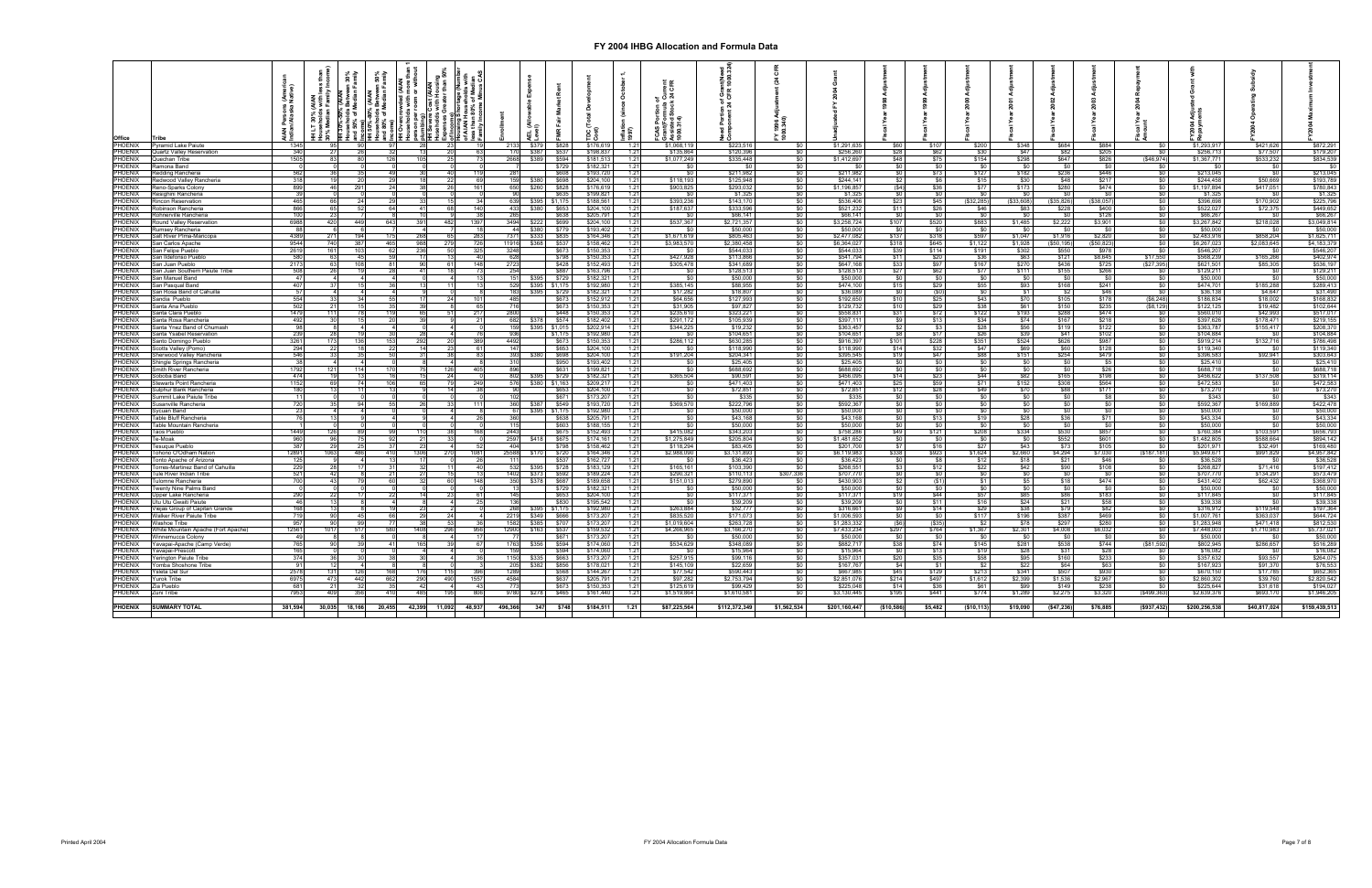| Office         | ʻrihe                                  |         | $\vdash$ |       |       | ರಾಜ            |        |                     | 인<br>이 프          |       |           |        | 38            |               |             |               |                |           |             |           |              |                |                |               |               |               |
|----------------|----------------------------------------|---------|----------|-------|-------|----------------|--------|---------------------|-------------------|-------|-----------|--------|---------------|---------------|-------------|---------------|----------------|-----------|-------------|-----------|--------------|----------------|----------------|---------------|---------------|---------------|
| <b>SEATTLE</b> | Burns-Paiute Colony                    | 41      | 53       |       |       | 44             | -138   | -33                 |                   | \$520 | \$179,192 | 1.21   | \$54,850      | \$221,507     |             | \$276,357     | \$10           | \$24      | \$36        | \$54      | \$74         | \$140          |                | \$276,69      | \$9,772       | \$266,924     |
| SEATTLE        | Chehalis Confederated Tribes           | 463     | -31      |       |       | 22             | -29    | 660                 | \$241             | \$556 | \$194.154 | 1.21   | \$289.565     | \$125,375     | \$274,589   | \$689,529     | <b>SO</b>      | SO.       | SO.         | \$0       | SO I         | \$0            | -SO I          | \$689.529     | \$137.611     | \$551,918     |
| <b>SEATTLE</b> | Coeur D'Alene Tribe                    | 1413    | 80       |       | 84    | 64             | 46     | 1493                | \$277             | \$507 | \$164,346 | 1.21   | \$783,744     | \$266,480     |             | \$1.050.224   | \$15           | \$24      | <b>\$66</b> | \$155     | \$381        | \$464          | S <sub>0</sub> | \$1,051,330   | \$332,522     | \$718,808     |
| SEATTLE        | Colville Confederated Tribes           | 497     | 354      |       | 333   | 134<br>- 12    | 582    |                     | 8842 \$219        | \$535 | \$185,813 | 1.21   | \$1,736,496   | \$1,099,881   | \$0         | \$2.836.377   | \$95 I         | \$226     | \$441       | \$741     | \$1.222      | (S8.717)       | - \$0          | \$2.830.385   | \$771.736     | \$2.058.650   |
| <b>SEATTLE</b> | Coos Bav Confederated Tribes           |         | 107      |       | 150   | 66             | 341    |                     |                   | \$555 | \$186,146 | 1.21   | \$198,559     | \$559,592     | <b>SO</b>   | \$758.151     | S78 I          | \$179     | \$259       | \$381     | \$572        | \$1,043        | \$59,642       | \$820,305     | \$159,536     | \$660,770     |
| <b>SEATTLE</b> | Coquille Indian Tribe                  | 1616    | 110      |       | 153   | 67             | 294    | 808                 |                   | \$624 | \$186,146 | 1.21   | \$436,288     | \$556,602     | \$0         | \$992,890     | \$73           | \$160     | \$287       | \$458     | \$649        | \$1,163        | \$34,677       | \$1,030,358   | \$251,578     | \$778,780     |
| <b>SEATTLE</b> | Cow Creek Tribes                       | 2450    | 166      |       | 233   | 102            | 554    | 1225                |                   | \$554 | \$186,146 | 1.21   | ടറ            | \$877,133     | <b>SO</b>   | \$877,133     | \$94           | \$218     |             | \$240     | \$225        | \$1,728        | SO.            | \$879,638     |               | \$879,638     |
|                |                                        |         |          |       |       |                |        |                     |                   |       |           |        |               |               |             |               |                |           | <b>SO</b>   |           |              |                |                |               |               |               |
| <b>SEATTLI</b> | owlitz Tribe                           |         | 353      |       | 473   | 216            |        | 2707                |                   | \$690 | \$182,936 | 1.21   |               | \$1,774,419   |             | \$1,774,419   | <b>SO</b>      | SO.       | \$542       | \$785     | \$940        | \$1,994        | \$0            | \$1,778,680   | <b>SO</b>     | \$1,778,680   |
| SEATTLE        | Fort Hall Shoshone-Bannock             | -391    | 243      |       | 264   | 187            | 401    | 4822                |                   | \$467 | \$165,315 | 1.21   | \$872,255     | \$767,759     | - SO 1      | \$1,640,015   | (\$2,049)      | (S1,901)  | (\$1,856)   | (\$1,587) | (S1, 267)    | (S14.839)      | - SO           | \$1,616,514   | \$304,739     | \$1,311,776   |
| SEATTLE        | <b>Grand Ronde Confederated Tribes</b> | 941     | 638      |       | 894   | 392<br>66      | 2108   | 4706                |                   | \$679 | \$191.263 | 1.21   | \$119,002     | \$3,455,899   |             | \$3,574,900   | \$439          | \$1,227   | \$1,889     | \$2,787   | \$3,607      | <b>\$6,987</b> |                | \$3,591,837   | \$65,540      | \$3,526,296   |
| SEATTLE        | Hoh Indian Tribe                       |         |          |       |       |                |        |                     | 139 \$241 \$546   |       | \$198,418 | - 1.21 | \$77,864      | \$77.964      | - SO 1      | \$155,828     | <b>S5</b>      | \$14      | - \$20      | \$32      | \$54         | \$83           | - SO 1         | \$156,036     | \$20,221      | \$135,815     |
| SEATTLE        | Jamestown S'Klallam Tribe              | 1066    | 71       |       | 95    | 43             | 228    | 533                 |                   | \$609 | \$193,301 | 1.21   |               | \$375,443     | <b>SO</b>   | \$375.443     | \$59           | \$133     | \$169       | \$243     | \$294        | \$602          | so l           | \$376,943     | <b>SO</b>     | \$376,943     |
| <b>SEATTLE</b> | Kalispel Indian Community              | 197     | 13       |       |       | 22             |        | 186                 | \$269             | \$535 | \$176,185 | 1.21   | \$70.415      | \$67,609      | \$0         | \$138,023     | \$0            | (S1)      | \$9         | \$18      | <b>\$41</b>  | \$55           | SO.            | \$138,146     | \$21.829      | \$116,317     |
| SEATTLI        | Klamath Indian Tribe                   | 4629    | 314      |       | 440   | 193            |        |                     |                   | \$520 | \$178,657 | 1.21   | \$231,59      | \$1,587,465   |             | \$1,819,056   | \$376          | \$847     | \$1,295     | \$1,883   | \$1,688      | \$2,967        | \$727          | \$1,828,839   | \$204,126     | \$1,624,713   |
| <b>SEATTLE</b> | Kootenai Tribe                         |         |          |       |       |                |        | 121                 | \$277             | \$452 | \$164,346 | 1.21   | \$67,309      | \$12,378      | \$0         | \$79,687      | \$1            | (S1)      | \$0         | \$3       | <b>\$8</b>   | \$10           | (\$4,511       | \$75,196      | \$14,984      | \$60,212      |
| SEATTLE        | ower Elwha Tribal Community            | 1968    | 131      |       | 175   | -80            |        | QRA                 |                   | \$628 | \$193,301 | 1.21   | \$386,710     | \$649,260     | - SO        | \$1.035.970   | \$25           | \$88      | \$189       | \$323     | \$519        | \$879          |                | \$1.037.993   | \$85,958      | \$952,035     |
| SEATTLI        | ummi Tribe                             | 7778    | 516      |       | 692   | 315<br>504     | 1440   | 3889                | \$238             | \$747 | \$191.914 | 1.21   | \$1,021,794   | \$2,619,566   | \$0         | \$3.641.360   | \$151          | \$492     | \$787       | \$1,391   | \$2.025      | \$3.794        | (\$247,785     | \$3,402.215   | \$440,639     | \$2,961.576   |
|                |                                        |         | 134      |       |       |                | 140    | 2389                |                   |       |           |        |               |               |             |               |                |           |             |           |              |                |                |               |               | \$544,448     |
| SEATTLE        | Vlakah Indian Tribe                    | 1230    |          |       |       | -32            |        |                     | \$198             | \$628 | \$198,418 | 1.21   | \$589,101     | \$338,357     | <b>SO</b>   | \$927,458     | \$29           | \$64      | \$139       | \$249     | \$446        | \$681          | (\$185,336)    | \$743.731     | \$199,283     |               |
| SEATTL         | Auckleshoot Indian Tribe               |         |          |       |       |                |        |                     |                   | \$923 | \$200,775 | 1.21   | \$460,939     | \$299,759     |             | \$760,698     | \$37           | \$98      | \$165       | \$271     | \$443        | \$699          |                | \$762,410     | \$284,947     | \$477,464     |
| SEATTLI        | <b>Vez Perce Tribe</b>                 | 2511    | 184      |       | 161   | 119            | 295    | 3300                | \$193             | \$452 | \$164,346 | 1.21   | \$752,714     | \$580,964     | <b>SO</b>   | \$1,333,678   | \$55           | \$129     | \$245       | (S1.839)  | (S3,927)     | (S6,007)       | (S42, 531)     | \$1,279,803   | \$254,956     | \$1,024,847   |
| <b>SEATTLE</b> | <b>Nisqually Indian Community</b>      | 1050    |          |       |       | 43             | 135    | 525                 | \$241             | \$823 | \$198,418 | 1.21   | \$351,838     | \$347,757     | SO I        | \$699.595     | \$36           | \$96      | \$165       | \$260     | \$410        | (S2.399)       | SO.            | \$698,164     | \$107,58      | \$590,583     |
| SEATTLE        | Nooksack Tribe                         | 3074    | 204      |       | 273   | 125            | 547    | 1537                |                   | \$747 | \$191,914 | 1.21   | \$394,636     | \$1,033,619   | <b>SO</b>   | \$1,428,255   | <b>SO</b>      | (S5.066)  | ( \$4, 955) | (\$7,622) | ( \$10, 383) | (S24.580)      | <b>SO</b>      | \$1,375,648   | \$104,774     | \$1,270,874   |
| <b>SEATTLE</b> | Port Gamble Indian Community           | 1968    | 131      |       | 175   |                | 350    |                     | 984 \$215         | \$781 | \$193,301 | 1.21   | \$364.661     | \$665,945     | \$0         | \$1,030,606   | $\frac{1}{20}$ | \$130     | \$237       | \$364     | \$523        | \$959          | \$0            | \$1,032,820   | \$178,133     | \$854,687     |
| <b>SEATTLE</b> | Puyallup Tribe                         | 6290    | 417      |       |       | 255<br>40      | 1293   | 3145                | \$263             | \$736 | \$200.77  | 1.21   | \$250.98      | \$2,258,552   |             | \$2,509,538   | \$137          | \$406     | \$774       | \$1,237   | \$1,764      | \$3.411        |                | \$2,517,266   | \$113,548     | \$2,403,719   |
| SEATTLE        | Quileute Tribe                         |         | 41       |       |       |                |        |                     |                   | \$628 | \$198,418 | - 1.21 | \$226,55      | \$148,842     | \$273,921   | \$649,322     | - SO 1         | SO.       | -SO.        |           | SO.          | - \$0          |                | \$649.32      | \$49,083      | \$600,239     |
| <b>SEATTLE</b> | Quinault Tribe                         | 4908    | 326      |       | 437   | 199<br>31      | 939    | 2454                | \$216             | \$540 | \$198.418 | 1.21   | \$460,530     | \$1,718,566   | \$0         | \$2,179,096   | \$129          | \$412     | \$625       | \$1,005   | \$1,405      | \$2,728        | <b>SO</b>      | \$2,185,399   | \$163,590     | \$2,021,809   |
| SEATTLI        | amish Nation                           | 1402    | -931     |       | 125   | 57             | 299    | 1154                |                   | \$789 | \$191.914 | 1.21   | <b>SO</b>     | \$490,073     | <b>SO</b>   | \$490,073     | \$39           | \$91      | \$236       | \$340     | \$421        | \$822          | <b>SO</b>      | \$492,022     | SO I          | \$492,022     |
| <b>SEATTLE</b> | Sauk-Suiattle Indian Tribe             |         | 201      |       |       |                |        |                     |                   | \$923 | \$195,658 | 1.21   | \$224,344     | \$102,089     |             | \$326,433     | <b>SO</b>      | \$20      | \$36        | \$63      | \$119        | \$155          | \$52,031       | \$378.857     | \$176,083     | \$202,774     |
| <b>SEATTLE</b> | Shoalwater Bav Tribe                   | 474     | 28       |       | - 52  | - 23           | 104    |                     | 237 \$241         | \$535 | \$198,418 | 1.21   | \$77.611      | \$199,002     | SO I        | \$276,613     | \$12           | \$33      | \$73        | \$113     | \$154        | \$299          | <b>SO</b>      | \$277.297     | \$20.131      | \$257,166     |
| <b>SEATTLE</b> | Siletz Confederated Tribes             |         | 496      |       | 695   | 305            | 1529   | 3660                | \$242             | \$749 | \$191.263 | 1.21   | \$987.566     | \$2,621,308   |             | \$3,608,875   | \$168          | \$510     | \$875       | \$1,542   | \$1.605      | \$2,729        | \$140.542      | \$3.756.845   | \$662,579     | \$3,094,266   |
| SEATTLI        | Skokomish Indian Tribe                 | 1690    | 112      |       | 150   | 69             | 292    | 845                 | \$241             | \$593 | \$198,418 | 1.21   | \$265,397     | \$583,204     | \$0         | \$848,601     | \$56           | \$157     | \$272       | \$427     | \$633        | \$1,139        | SO.            | \$851,285     | \$76,346      | \$774,940     |
| SEATTLE        | noqualmie                              | 1232    | 82       |       | - 110 | 50             | 263    | 616                 |                   | \$923 | \$191,914 | 1.21   | - SO          | \$430,795     | \$0         | \$430,795     | <b>SO</b>      | \$0       | - \$0       | \$304     | \$572        | \$1,208        | SO.            | \$432,878     | - \$0         | \$432,878     |
| <b>SEATTL</b>  |                                        | 167     | 108      |       | 149   |                |        | 2305                |                   | \$535 | \$176,185 | 1.21   | \$876,397     | \$303,212     |             | \$1,179,609   | \$41           | \$62      | \$135       | \$248     | \$522        | \$670          | (\$126,352)    | \$1,054,935   | \$378,355     | \$676,580     |
|                | okane Tribe                            |         |          |       |       |                |        |                     |                   |       |           |        |               |               |             |               |                |           |             |           |              |                |                |               |               |               |
| SEATTLE        | auaxin Island Tribe                    | 1286    | 85       |       | 114   |                | 201    | 643                 | \$241             | \$594 | \$198,418 | 1.21   | \$295,716     | \$436,897     | \$0         | \$732,613     | S41 I          | \$116     | (S2.418)    | (\$7,724) | (S7.854)     | (S10.575)      | — \$∩          | \$704,200     | \$92,971      | \$611,228     |
| SFATTI F       | tillaquamish Tribe                     | 364     | 24       |       |       |                |        |                     |                   | \$923 | \$191.914 | 1.21   | \$7,292       | \$126,643     | \$50,152    | \$184,086     | S22 I          | \$48      | \$65        | \$107     | \$154        | \$264          | \$9,689        | \$194.435     | \$1,927       | \$192,508     |
| <b>SEATTLE</b> | Suguamish Tribal Council               | 1726    | 115      |       | 154   |                | -300   | 863.                | S241 I            | \$781 | \$198,418 | 1.21   | \$268.10      | \$596,038     | - \$0       | \$864.146     | S 15 I         | \$151     | \$267       | \$435     | S631 I       | \$1.147        | <b>SO</b>      | \$866.793     | \$82,032      | \$784,760     |
| <b>SEATTLE</b> | Swinomish Indians                      | 685     | 61       |       |       |                |        | 764                 | \$263             | \$674 | \$191.914 | 1.21   | \$508,167     | \$169,389     | \$0         | \$677,556     | (S1)           | \$10      | \$54        | \$120     | \$252        | (S2.537)       | \$0            | \$675.455     | \$266,036     | \$409,419     |
| <b>SEATTLI</b> | <b>Tulalip Tribes</b>                  | 2442    | 178      |       | 134   | 135            | 182    | 3411                | \$240             | \$923 | \$197.031 | 1.21   | \$1,451,750   | \$700.584     | \$0         | \$2.152.334   | \$4            | \$22      | \$114       | \$273     | \$605        | \$810          | (\$99.675)     | \$2,054,486   | \$728.362     | \$1,326,125   |
| SEATTLI        | Jmatilla Confederated Tribes           | 1583    |          |       |       |                |        | 2140                | \$217             | \$520 | \$180,045 | 1.21   | \$952,603     | \$271,264     | \$50,176    | \$1,274,043   | - SO 1         | <b>SO</b> | <b>SO</b>   | - \$0     | (S9, 423)    | (\$12, 142)    |                | \$1,252,477   | \$411,603     | \$840,874     |
| <b>SEATTLE</b> | pper Skagit Tribe                      |         |          |       |       |                |        |                     |                   | \$674 | \$191,914 | 1.21   | \$844,683     | \$286,717     |             | \$1,131,401   | \$44           | \$76      | \$105       | \$209     | \$442        | \$557          | \$236,776      | \$1,369,611   | \$646,306     | \$723,305     |
| SEATTLE        | Warm Springs Confederated Tribes       | 3288    | 138      |       | 163   | 179            | 10°    | 3831                | - \$220.          | \$529 | \$180.045 | 1.21   | \$821.10      | \$645,826     | - SO        | \$1,466,933   | \$32           | \$113     | \$239       | \$431     | \$771        | \$1,201        | - SO           | \$1.469.721   | \$313,406     | \$1,156,315   |
| <b>SEATTLE</b> | Yakama Indian Nation                   | 8643    | 489      |       | 425   | 673            | 599    | 9571                | \$213             | \$594 | \$184,107 | 1.21   | \$2,558.142   | \$2,107.540   | \$0         | \$4,665,682   | \$194          | \$506     | \$973       | \$1,561   | \$2.661      | \$4,209        | .SO            | \$4.675.786   | \$1,007.216   | \$3,668,570   |
|                |                                        |         |          |       |       |                |        |                     |                   |       |           |        |               |               |             |               |                |           |             |           |              |                |                |               |               |               |
| SEATTLE        |                                        | 105052  | 6941     | 5831  | 8545  | 4676<br>5745   | 16970  |                     | 83347 \$235 \$649 |       | \$188,570 | 1.21   | \$20,337,286  | \$32,557,275  | \$648,839   | \$53,543,400  | \$462          | (\$89)    | \$2,554     | \$281     | (S6, 020)    | (\$36,197)     | (\$172,106)    | \$53,332,287  | \$9,140,037   | \$44,192,249  |
|                |                                        |         |          |       |       |                |        |                     |                   |       |           |        |               |               |             |               |                |           |             |           |              |                |                |               |               |               |
| TOTAL          |                                        | 1359718 | 90308    | 69518 | 91910 | 50573<br>86821 | 188999 | 1927561 \$294 \$737 |                   |       | \$226,018 | - 1.21 | \$282,645,907 | \$364.068.036 | \$3,968,006 | \$650,681,949 | (S28)          | (559)     | (51)        | $($ \$6)  | (S15)        | (50)           | \$157,469      | \$650,839,310 | \$129,978,040 | \$520,861,270 |
|                |                                        |         |          |       |       |                |        |                     |                   |       |           |        |               |               |             |               |                |           |             |           |              |                |                |               |               |               |